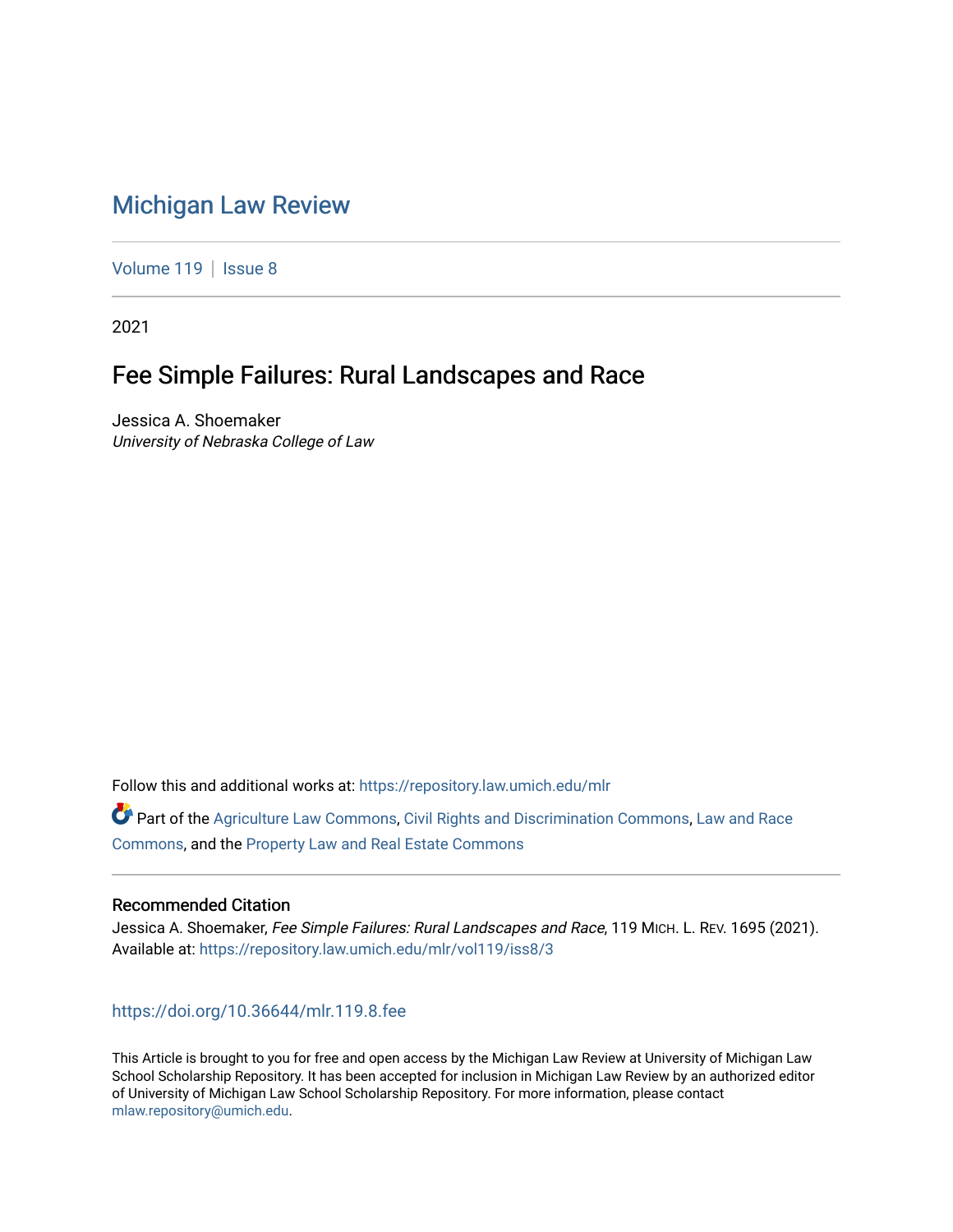## **FEE SIMPLE FAILURES: RURAL LANDSCAPES AND RACE**

Jessica A. Shoemaker\*

Property law's roots are rural. America pursued an early agrarian vision that understood real property rights as instrumental to achieving a country of free, engaged citizens who cared for their communities and stewarded their physical place in it. But we have drifted far from this ideal. Today, American agriculture is industrialized, and rural communities are in decline. The fee simple ownership form has failed every agrarian objective but one: the maintenance of white landownership. For it was also embedded in the original American experiment that land ownership would be racialized for the benefit of its white citizens, through acts of colonialism, slavery, and explicit race-based exclusion in property law. Today, rather than undoing this racialized legacy, modern property rules only further concentrate and homogenize rural landownership. Agricultural landownership remains almost entirely— 98 percent—white. This is a critical racial justice issue that converges directly with our impending environmental crisis and the decline of rural communities more generally.

This Article builds on work of rural sociologists and farm advocates who demonstrate, again and again, that despite a pervasive narrative of rural places dying for want of population and agricultural systems too far gone for reform, the reality is a crowd of emerging farmers—and farmers of color in particular—clamoring for access. Existing policy efforts to support beginning farmers have focused primarily on supporting a few private land transactions within existing systems. This Article brings property theory to the table for the first time, arguing that property law itself is not only responsible for the original racialized distributions of agricultural land but also actively perpetuates both ongoing racialized disparities and the currently industrialized and depopulated rural landscape. This Article deconstructs our most fundamental land-tenure choice—the fee simple itself—and calls on our collective legal

Professor of Law, University of Nebraska College of Law. I am most grateful to the many farmers and farm advocates who let me into their community meetings, around their kitchen tables, and in their fields—especially when I was a Skadden Fellow with Farmers' Legal Action Group, Inc., many years ago. I also benefited tremendously from feedback from Eric Berger, Adam Calo, Lingxi Chenyang, Kathryn DeMaster, Ann Eisenberg, Jess Gilbert, Nicole Graham, Hannah Haksgaard, Doug Harris, Megan McGuffey, Emily Prifogle, Lisa Pruitt, Ezra Rosser, Anthony Schutz, Rebecca Tsosie, Ann Tweedy, and many other participants in events hosted by the University of California–Davis, the Getches-Wilkinson Center at the University of Colorado, the University of Nebraska College of Law, the University of South Dakota, the Rural Sociological Society, and the Big Ten Law School Speaker Series on Race, Law, and Equality. Research funds from a McCollum Grant and the Rural Futures Institute helped support this project, as did Aurora Kenworthy's fantastic research assistance. Opinions and mistakes are mine.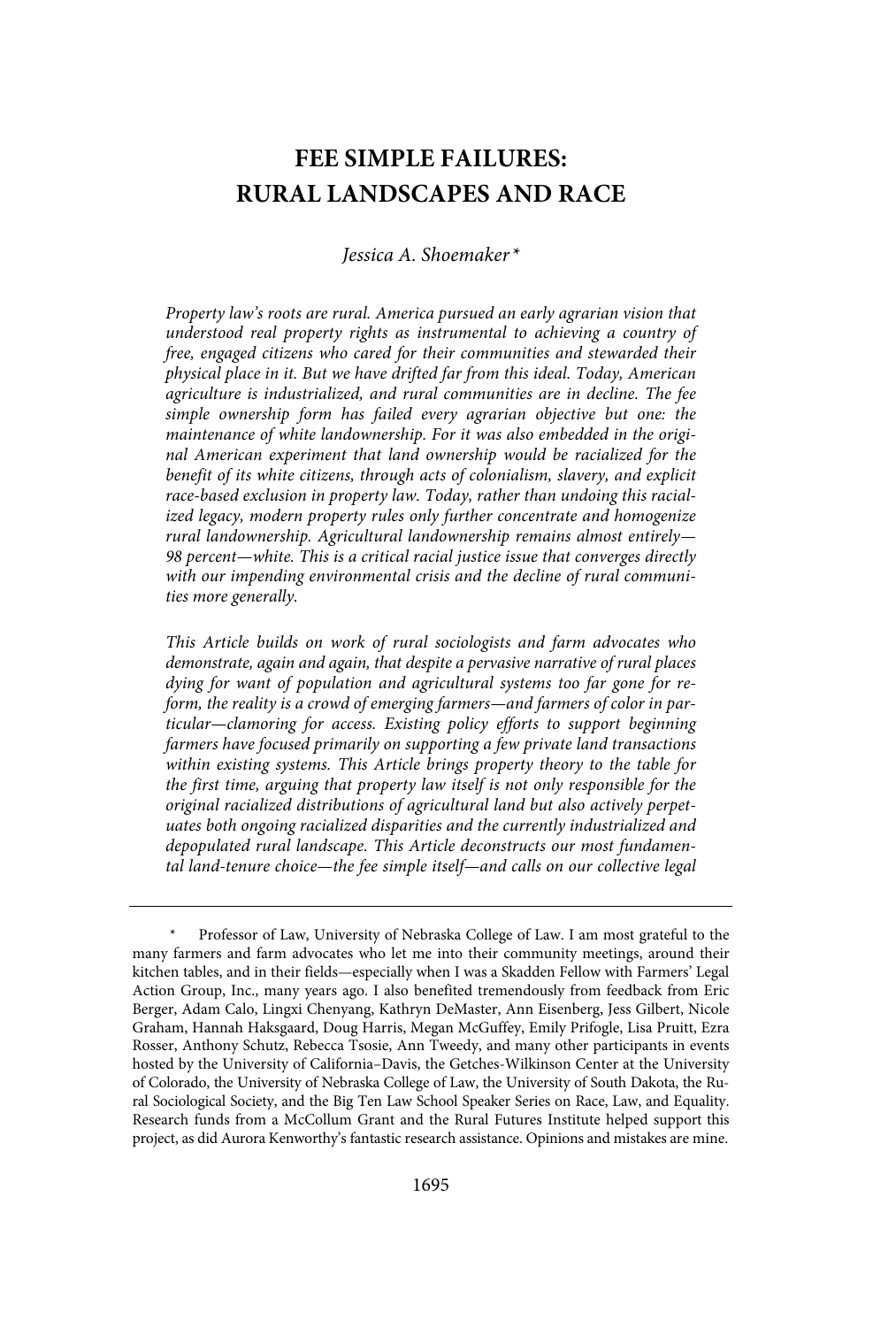imagination to develop more adaptive, inclusive, and dynamic land-tenure designs rooted in these otherwise overlooked rural places.

## TABLE OF CONTENTS

| I.   |    | A SNAPSHOT OF RURAL LANDSCAPES TODAY  1703              |  |
|------|----|---------------------------------------------------------|--|
|      | А. |                                                         |  |
|      | В. | Rural Demographics: Race, Geography, and Poverty1707    |  |
|      | C. | Why This Matters (and Is Change Possible?) 1709         |  |
| II.  |    | PROPERTY'S PREJUDICES: HOW RURAL LANDSCAPES GOT SO      |  |
|      |    |                                                         |  |
|      | А. | Indigenous Land Acquisitions and Conversions 1713       |  |
|      | В. | Denying Lands to Original Mexican Owners 1715           |  |
|      | C. |                                                         |  |
|      | D. | Mostly White (and Mostly Male) Homesteading 1718        |  |
|      | Е. | The Closing of the Grazing Commons and Conservation1720 |  |
|      | F. |                                                         |  |
| III. |    |                                                         |  |
|      | A. |                                                         |  |
|      | B. |                                                         |  |
|      |    | 1.                                                      |  |
|      |    | Concentration and Financialization 1726<br>2.           |  |
|      |    | 3.                                                      |  |
|      | C. | Allocating Land Retention and Land Loss 1731            |  |
|      |    | 1.                                                      |  |
|      |    | 2.                                                      |  |
|      |    | 3.                                                      |  |
| IV.  |    | RE-DESIGNING PROPERTY: NEW AGRARIAN FUTURES  1739       |  |
|      | А. |                                                         |  |
|      |    | 1.                                                      |  |
|      |    | 2.                                                      |  |
|      | B. | Reform Approaches and Interest Convergence1746          |  |
|      |    | Guiding Principles and Grand Challenges 1746<br>1.      |  |
|      |    | 2.                                                      |  |
|      |    |                                                         |  |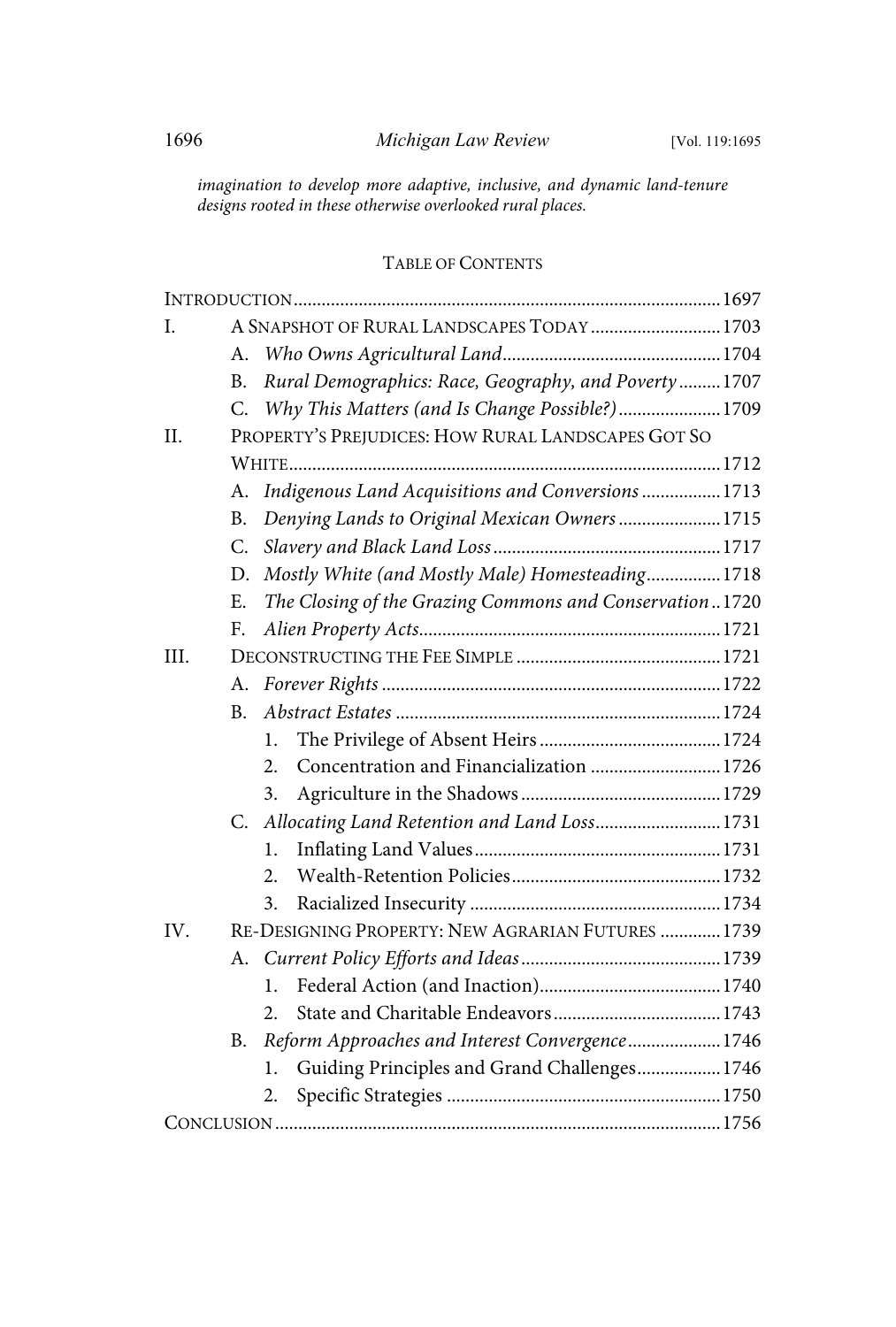"If you remember nothing else in your whole life, Cassie girl, remember this: We ain't never gonna lose this land. You believe that?"<sup>1</sup>

"Most importantly, we might forget that the land beneath our feet holds endless stories of struggle to claim it."<sup>2</sup>

"Land represents both a set of values and a store of wealth." <sup>3</sup>

#### **INTRODUCTION**

Property law bears a lot of responsibility. At its core, property is society's system for distributing valuable resources.<sup>4</sup> Through property law, we decide who gets what and how our relationships around resources are defined and managed. This constructive power of property law—to literally choose who has and who has not—was deployed at our country's birth to achieve a very particular vision of American identity. <sup>5</sup> America deliberately rejected Europe's history of feudalism, with its servient serfs working the inherited lands of a dominant lord and its entrenched class system.<sup>6</sup> Instead, America sought to build a society of equal opportunity and individual liberty, using private property (and agricultural property in particular) as the key instrument of this vision. <sup>7</sup> America offered individual homesteaders who invested their agricultural labor in land the strongest and most complete set of property rights imagined by law: the fee simple absolute. <sup>8</sup> With fee simple title, these owners enjoyed broad rights to control, sell, lease, use, possess, develop, and

6. See Chen, supra note 5, at 1274–86; Anna di Robilant, Populist Property Law, 49 CONN. L. REV. 933, 951 (2017) (outlining history of landless farmers pursuing homesteading as progressive land reform and framing ultimate outcome as antifeudal).

7. See, e.g., Robert C. Ellickson, Property in Land, 102 YALE L.J. 1315, 1317, 1352–54, 1356 & n.202, 1375 n.275 (1993).

8. See Homestead Act of 1862, ch. 75, 12 Stat. 392 §§ 2, 4–5 (codified as amended at 43 U.S.C. §§ 161–284) (repealed 1976).

<sup>1.</sup> MILDRED D. TAYLOR, ROLL OF THUNDER, HEAR MY CRY 152 (1976).

<sup>2.</sup> NATASHA BOWENS, THE COLOR OF FOOD: STORIES OF RACE, RESILIENCE AND FARMING 7, 9 (2015).

<sup>3.</sup> Katrina Quisumbing King, Spencer D. Wood, Jess Gilbert & Marilyn Sinkewicz, Black Agrarianism: The Significance of African American Landownership in the Rural South, 83 RURAL SOCIO. 677, 677 (2018).

<sup>4.</sup> See generally Lee Anne Fennell, The Problem of Resource Access, 126 HARV. L. REV. 1471 (2013).

<sup>5.</sup> See Jim Chen, Of Agriculture's First Disobedience and Its Fruit, 48 VAND. L. REV. 1261, 1276–78 (1995) (emphasizing centrality of agricultural development in original colonization and settlement of United States); ALLAN GREER, PROPERTY AND DISPOSSESSION: NATIVES, EMPIRES AND LAND IN EARLY MODERN NORTH AMERICA (2018) (exploring early American property choices).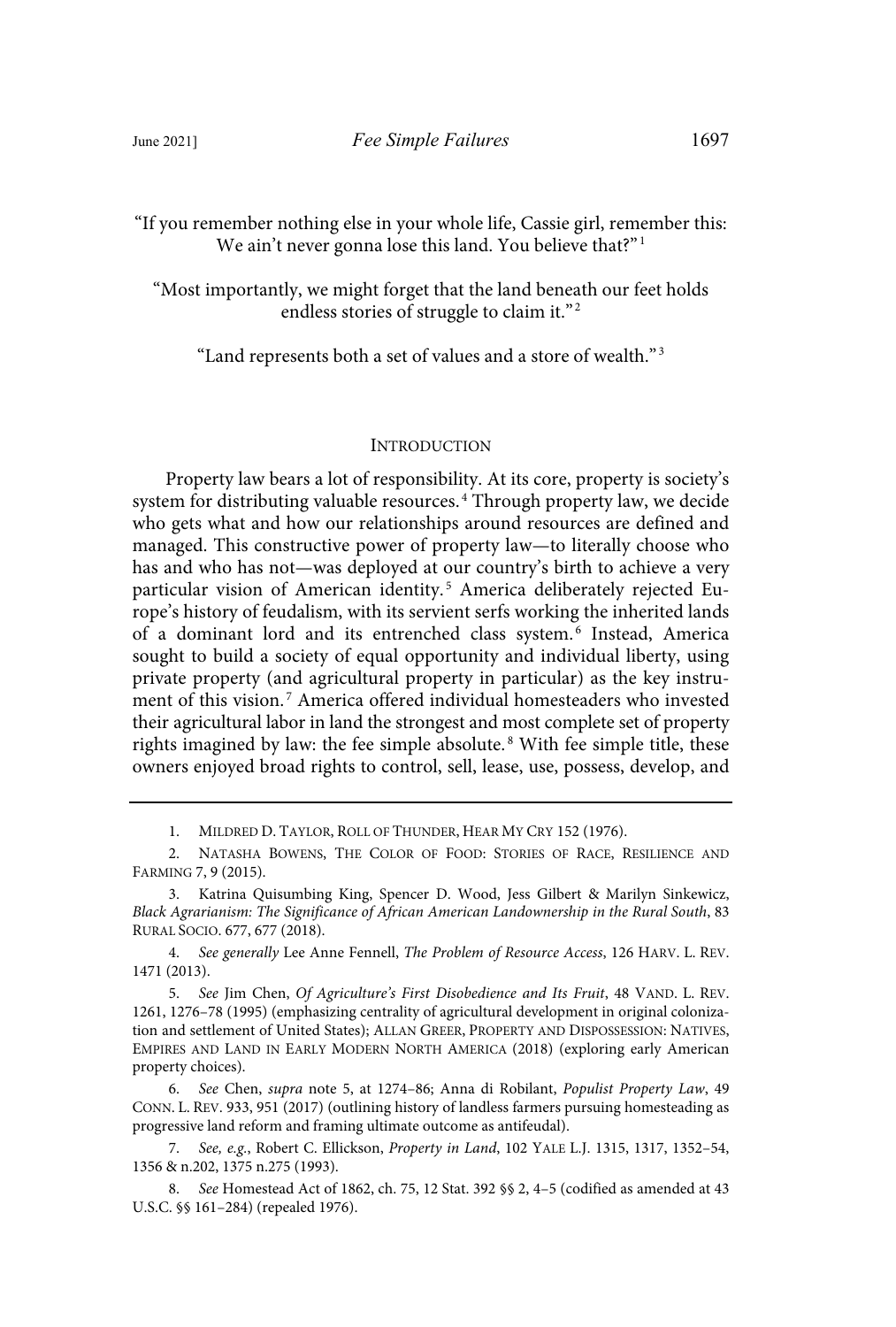exclude others from a specific bounded space on the earth's surface—into perpetuity.<sup>9</sup>

The fee simple was designed to construct a specific set of social and economic incentives.<sup>10</sup> The land's owner—the original hardworking farmer would profit directly from his own individual effort and investment. With secure, perpetual rights to a defined physical space, fee title also aspired to strengthen commitments to place and community. As an invested owner, the new farmer would be motivated to steward the land well for the future and to connect deeply with the surrounding community where land is located. <sup>11</sup> By distributing clear, exclusive property rights to widely dispersed individuals, the fee simple would give rise to a uniquely engaged group of landowning, enfranchised citizens, forming a more perfect republic.  $^{\rm 12}$ 

Or at least a more perfect republic for the chosen beneficiaries, because American agrarianism was also always explicitly coded in both gender and race.<sup>13</sup> America's western expansion was a project of race-based exclusion and control, using colonialism, slavery, and other blatantly racialized tactics to ensure that private landownership emerged in the image of the white yeoman-farmer ideal.<sup>14</sup> Indigenous land rights were displaced, in part because of a failure to recognize the value of Native agricultural practices and often the work of Native women in particular. <sup>15</sup> Instead, Native land claims were reimagined as a weaker property fiction called "Indian title"—a limited right

12. See Jim Chen & Edward S. Adams, Feudalism Unmodified: Discourses on Farms and Firms, 45 DRAKE L. REV. 361, 371–80 (1997).

13. See, e.g., Angela P. Harris, [Re]Integrating Spaces: The Color of Farming, 2 SAVANNAH L. REV. 157 (2015) (analyzing all that is encoded in American agriculture, including in iconic images like the American Gothic painting); Chen, supra note 5, at 1276 (framing original constitutional choices about slavery as a "nakedly economic boost" to "certain farm interests").

14. See Harris, supra note 13, at 1276 (revealing racialization of agrarian visions). The New Deal famously "modernized the concept of Jeffersonian democracy by broadening it to include homeowners in an industrial society as well as the idealized yeoman farmer," but again in racialized ways. Florence Wagman Roisman, Teaching About Inequality, Race, and Property, 46 ST. LOUIS U. L.J. 665, 676 (2002) (quoting Arnold R. Hirsch, Choosing Segregation: Federal Housing Policy Between Shelley and Brown, in FROM TENEMENTS TO THE TAYLOR HOMES 206, 208 (John F. Bauman, Roger Biles & Kristin M. Szylvian eds., 2000)).

15. See Joseph William Singer, Original Acquisition of Property: From Conquest & Possession to Democracy & Equal Opportunity, 86 IND. L.J. 763, 773 (2011) ("We cannot trace our land titles to a just origin, and we should stop pretending we can."); Carol M. Rose, Possession as the Origin of Property, 52 U. CHI. L. REV. 73, 87 (1985); Allison M. Dussias, Squaw Drudges, Farm Wives, and the Dann Sisters' Last Stand: American Indian Women's Resistance to Domestication and the Denial of Their Property Rights, 77 N.C. L. REV. 637 (1999).

<sup>9.</sup> JESSE DUKEMINIER, JAMES E. KRIER, GREGORY S. ALEXANDER, MICHAEL H. SCHILL & LIOR JACOB STRAHILEVITZ, PROPERTY 254 n.9 (9th ed. 2018) (identifying the fee simple as "the greatest modern estate known to law").

<sup>10.</sup> See Katrina M. Wyman, In Defense of the Fee Simple, 93 NOTRE DAME L. REV. 1, 33-38 (2017).

<sup>11.</sup> See infra note 223 and accompanying text.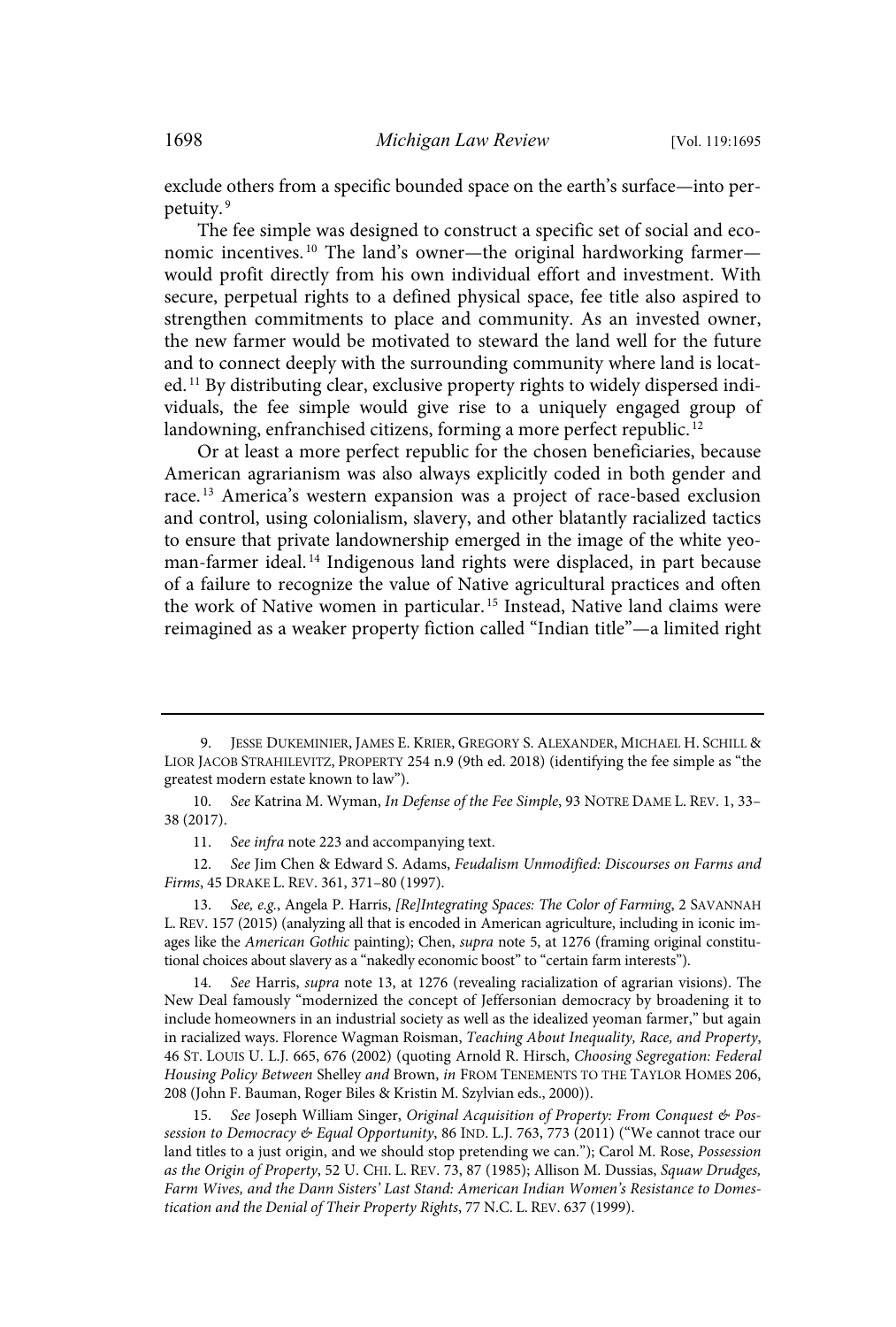of occupancy subject to one-way extinguishment by the federal government.<sup>16</sup> At the same time, enslaved people came to America treated as property and were forced to build and run the wealth-generating plantations of white agriculturalists. <sup>17</sup> Meanwhile, westward expansion across the new country was driven by allocation of homestead rights almost exclusively to white men.<sup>18</sup>

The result is an agrarian vision that still underlies so much of our national identity—the heroic, hardworking, wholesome (and almost certainly, white and male) farmer.<sup>19</sup> It is no accident that today 98 percent of agricultural lands remain owned and controlled by people who are white.<sup>20</sup> Nor is it accidental that some of this country's most notorious and persistent regions of concentrated poverty are both rural and racialized: the farming Black Belt of the Southeast, the Hispanic colonias along the southern border, and the Native American reservations of the Southwest and Upper Midwest. <sup>21</sup>

This is a complex story with many threads. In 2020, America is experiencing massive protests for racial justice. Much of this energy is centered on responses to police brutality in urban settings, but 2020 also brought us frightening coronavirus clusters among workers at highly industrialized and rural—meatpacking plants and in tightly packed buses transporting migrant farmworkers from one enormous commercial field to another.<sup>22</sup> The

17. See Dred Scott v. Sandford, 60 U.S. (19 How.) 393, 411 (1857) (enslaved party) (defining African slaves as "articles of merchandise" not eligible for the benefits of citizenship), superseded by constitutional amendment, U.S. CONST. amend. XIV; Cheryl I. Harris, Whiteness as Property, 106 HARV. L. REV. 1707, 1716 (1993); see also infra Section II.C.

18. Some women and farmers of color did achieve homesteading status, albeit in disproportionately low numbers and often impermanently. See infra Section II.D.

19. "America has moved to the city, but the romantic imagination of its law still lives on the farm." Chen & Adams, supra note 12, at 371. For many, the farmer is still the person who feeds America, who stewards a critical landscape, who drives a weathered truck to Sunday church suppers and Friday night high-school football games. See Debra Lyn Bassett, The Rural Venue, 57 ALA. L. REV. 941, 958–61 (2006) (collecting evidence of positive stereotypes for rural landscapes as scenic and rural lifestyles as charming and community oriented). But the story is getting complicated. Others now see farmers as responsible for the 2016 election of President Donald Trump and recipients of rich farm subsidies and financial support denied to other Americans. See, e.g., Rick Su, Democracy in Rural America, 98 N.C. L. REV. 837, 838–39 (2020); Bassett, supra, at 969 (collecting evidence of rural residents stereotyped negatively as closeminded, irrational, and naive).

- 20. See infra Section I.A.
- 21. See infra Section I.B.

22. See, e.g., Mike Dorning & Jen Skerritt, Every Single Worker Has Covid at One U.S. Farm on Eve of Harvest, BLOOMBERG (May 30, 2020, 12:00 AM), https://www.bloomberg .com/news/articles/2020-05-29/every-single-worker-has-covid-at-one-u-s-farm-on-eve-ofharvest [https://perma.cc/T4D6-WCCN] (noting example of one Tennessee farm where every single one of roughly 200 workers was infected with COVID-19); Nina Lakhani, US Coronavirus Hotspots Linked to Meat Processing Plants, GUARDIAN (May 15, 2020, 7:45 AM),

<sup>16.</sup> See Johnson v. M'Intosh, 21 U.S. (8 Wheat.) 543, 588–90 (1823) (defining Indigenous peoples of the United States as "fierce savages, whose occupation was war, and whose subsistence was drawn chiefly from the forest" and justifying European colonial dispossession and displacement on the basis that Indigenous peoples would "leave the country a wilderness"); see also infra Section II.A.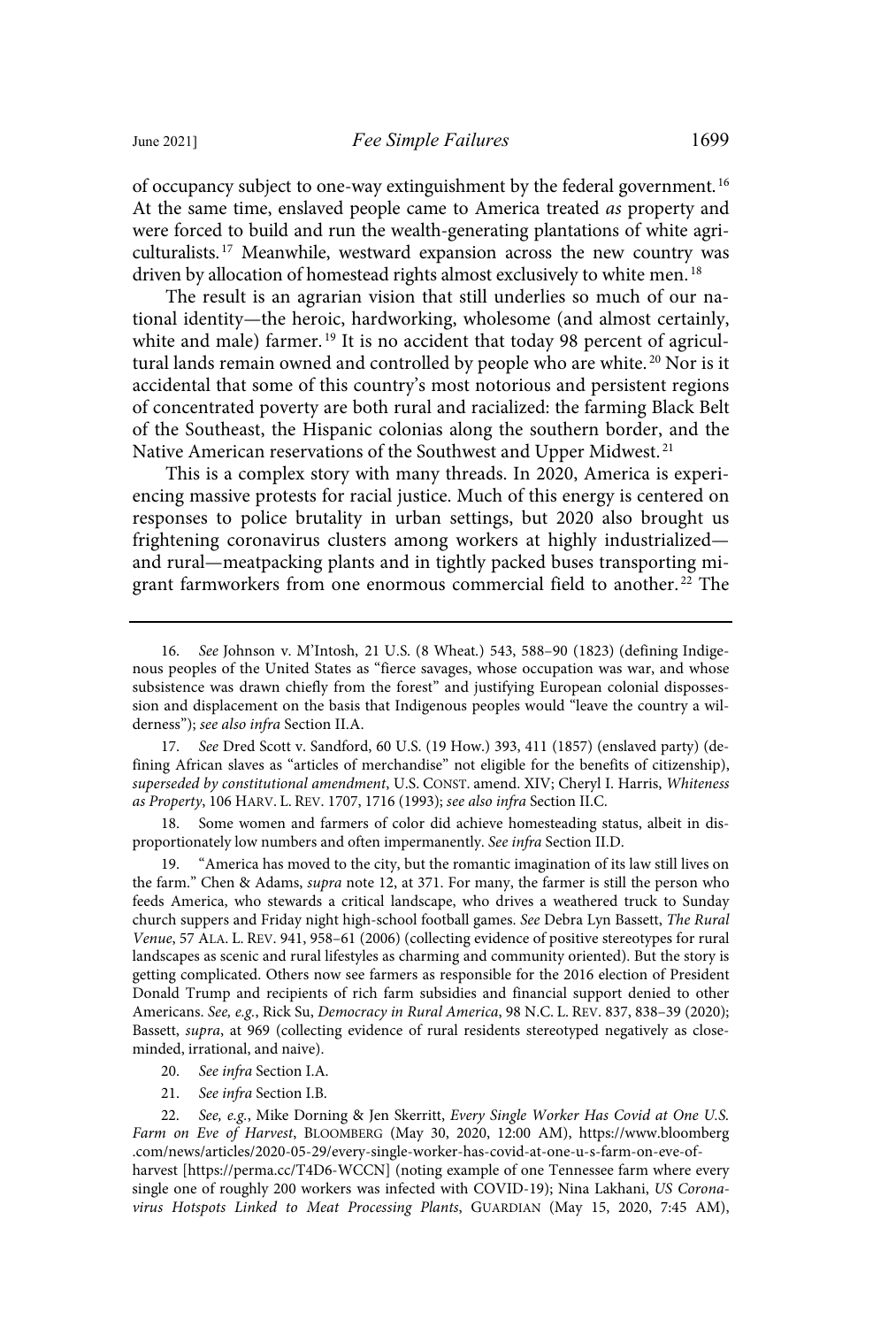workers getting sick in these plants and fields are overwhelmingly nonwhite, and many are vulnerable both in immigration and economic status.  $^{23}$ 

These COVID outbreaks underline other truths about the actual state of American agriculture. We have drifted far from our original stewardship ideals. American agriculture is dramatically industrialized and concentrated in the hands of a few powerful operators.<sup>24</sup> Meanwhile, rural communities have emptied as self-supporting, middle-class farmers disappear. <sup>25</sup> Farmlands are increasingly owned by fewer and more powerful landowners who manage operations, if at all, from a distance.<sup>26</sup> Indeed, many of the modern production contract arrangements and tenant farm dynamics that characterize our food-production system now look a lot more like the feudal systems the fee simple was supposed to prevent.<sup>27</sup> Although a significant group of new farmers and ranchers—disproportionately members of disadvantaged groups—wait in the wings with new commitments to sustainability and diversification, these potential innovators consistently cite an inability to access farmland as their number-one barrier.<sup>28</sup> Experts predict that as many as half of American farm acres will change hands in the next two decades; without a radical course correction, these acres are destined for pension funds, foreign investors, and even greater concentration in the hands of absentee landlords.<sup>29</sup>

- 24. See infra Section III.B.2.
- 25. See infra Section III.B.2.
- 26. See infra Sections III.B.1, III.B.3.
- 27. See, e.g., Chen & Adams, supra note 12, at 384.
- 28. See infra Section I.C.
- 29. See infra notes 92–93, 193–196 and accompanying text.

https://www.theguardian.com/world/2020/may/15/us-coronavirus-meat-packing-plants-food [https://perma.cc/UPD8-QLLP] (identifying meat processing plants as "incubators for the coronavirus," with high infection rates both among employees and USDA inspectors who actively monitor these plants); see also Tim Marema, The Rural Counties with Highest Rate of New Infections, DAILY YONDER (June 15, 2020), https://dailyyonder.com/new-infections-hitcounties-with-meatpacking-plants-prisons-and-non-white-populations/2020/06/15 [https:// perma.cc/NJG7-J54H] (identifying meatpacking plants as "largest single factor in Covid-19 hotspots in rural America" but noting that "unifying characteristic" of rural counties hardest hit by COVID-19 "is that they are home to large numbers of non-whites," including in some counties' prison populations).

<sup>23.</sup> Art Cullen, Opinion, Why Is Trump Insisting that Meat-Packing Plants Stay Open Despite Risks?, GUARDIAN (May 1, 2020, 7:31 AM), https://www.theguardian.com/commentisfree /2020/may/01/trump-meat-processing-executive-order-workers [https://perma.cc/WRT2-HSVU] ("Thousands of workers stream in single file, at dawn and mid-afternoon, to suit up in masks and chain gloves and put their lives on the line so you can put cheap sausage on your biscuit."). At least 60 percent of U.S. farm workers are in poverty, five times the national average. SOPHIE ACKOFF, ANDREW BAHRENBURG & LINDSEY LUSHER SHUTE, NAT'L YOUNG FARMERS COAL., BUILDING A FUTURE WITH FARMERS II: RESULTS AND RECOMMENDATIONS FROM THE NATIONAL YOUNG FARMER SURVEY 48 (2017), https://www.youngfarmers.org/wp-content /uploads/2019/03/NYFC-Report-2017\_LoRes\_Revised.pdf [https://perma.cc/64EG-MZ33].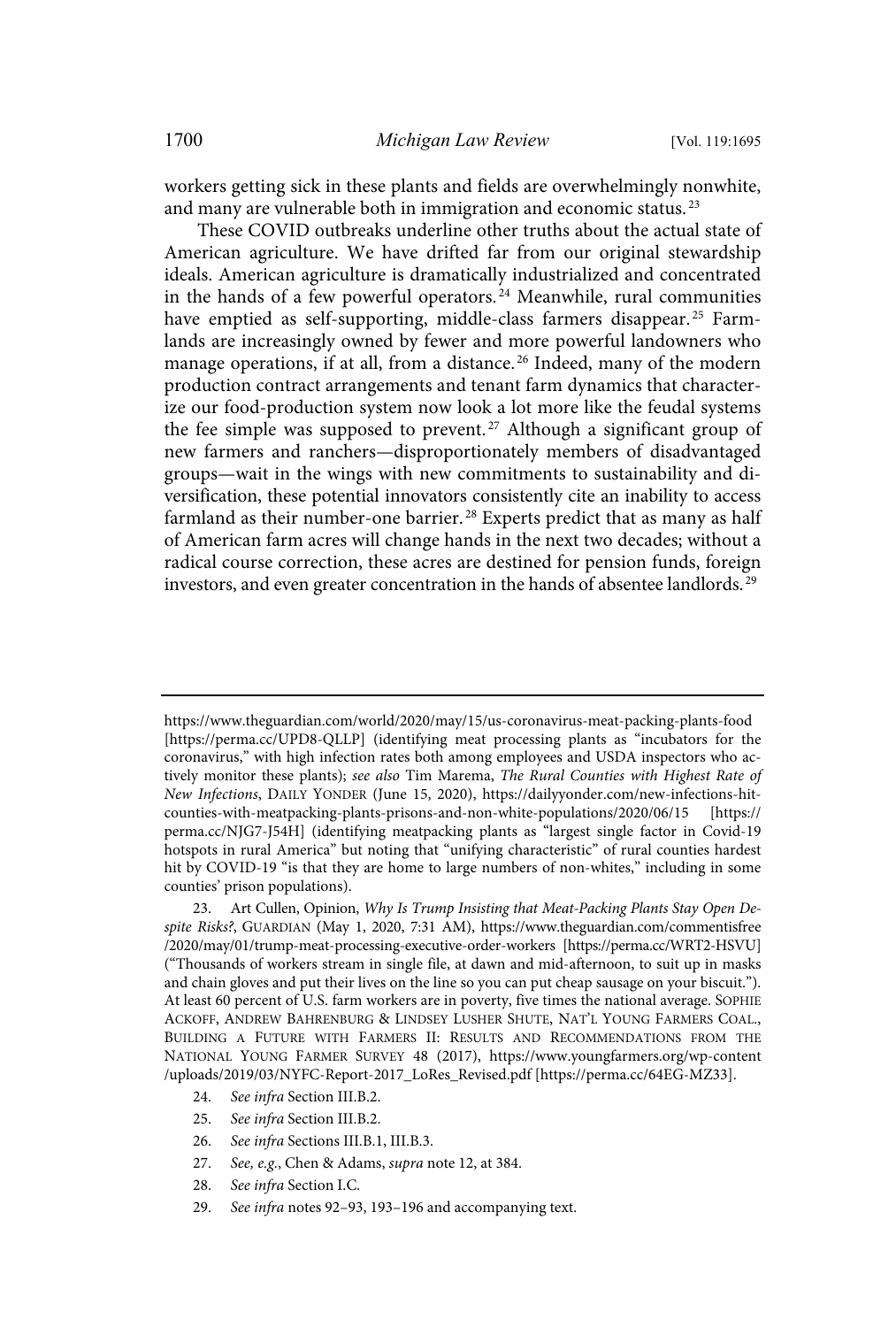So, where is property law in this? In this Article, I argue that property law is right at the heart of it. <sup>30</sup> In the beginning, a series of property-law choices systematically excluded people of color from original agricultural landownership. <sup>31</sup> This original sin of racialized exclusion still stains the entire project of American property law, but it does not end with those unfair advantages and disadvantages. Our property system is still designed to keep property in these racialized patterns. <sup>32</sup> The surprising thing may be how many of these original property features are now turning on white rural residents too, as property law has no response to the ongoing industrialization and exploitation of rural landscapes more generally. <sup>33</sup>

It is important to recognize these features of property law as what they are: choices. It is possible to imagine a different set of ownership institutions that produce more just, equitable, and sustainable rural outcomes. Outside of the rural context, property scholarship is doing good work by critically reexamining the fee simple itself. Ironically, much of this work has emphasized, as its predicate, how "not-rural" property law has become and suggested changes to the fee simple in light of specific changed conditions: growing wealth inequality outside of land ownership,  $34$  the increasingly urban nature of many high-density housing concerns, <sup>35</sup> and the potential for dramatic environmental and climate change globally. <sup>36</sup> Some of this work has stressed the fact that land use in modern society is "overwhelmingly urban."<sup>37</sup> Whereas the fee simple was originally designed for an agrarian society which land value was derived primarily from the land's ability to produce goods

<sup>30.</sup> To be clear, my argument is not that property is the only factor of concern. All new entrants to agriculture face a range of challenges, including navigating complex federal farm and credit programs, supplying labor and equipment, accessing tightened markets with narrow profit margins, and needing sophisticated and complex knowledge for both the financial and physical acts of managing a farm with attendant weather, climate, and other risks. My argument is that core features of property design also contribute significantly to these challenges in ways that have been fundamentally overlooked.

<sup>31.</sup> See K-Sue Park, Conquest and Slavery as Foundational to Property Law, SSRN 4 (Feb. 22, 2021), https://ssrn.com/abstract=3793972 [https://perma.cc/9GRK-9EAT] ("[H]istories of conquest and the slave trade . . . . present more than an opportunity for apology or condemnation. They are essential to understanding what American property is and how it has been constructed by law."). Indigenous dispossession and slavery, however, are only two of many core choices that have racialized American property law. See infra Part II.

<sup>32.</sup> Ezra Rosser, The Ambition and Transformative Potential of Progressive Property, 101 CALIF. L. REV. 107, 111–12 (2013) (arguing that even progressive property scholars have failed to adequately account for race-based acquisition and distribution of property in the United States).

<sup>33.</sup> See, e.g., Stephen Carpenter, Family Farm Advocacy and Rebellious Lawyering, 24 CLINICAL L. REV. 79, 94 n.51 (2017) (describing ongoing economic crisis for many family farmers, including persistent poverty and disproportionate wealth and income inequality).

<sup>34.</sup> ERIC A. POSNER & E. GLEN WEYL, RADICAL MARKETS: UPROOTING CAPITALISM AND DEMOCRACY FOR A JUST SOCIETY (2018).

<sup>35.</sup> Lee Anne Fennell, Fee Simple Obsolete, 91 N.Y.U. L. REV. 1457 (2016).

<sup>36.</sup> John G. Sprankling, Property Law for the Anthropocene Era, 59 ARIZ. L. REV. 737 (2017).

<sup>37.</sup> Fennell, supra note 35, at 1459–61.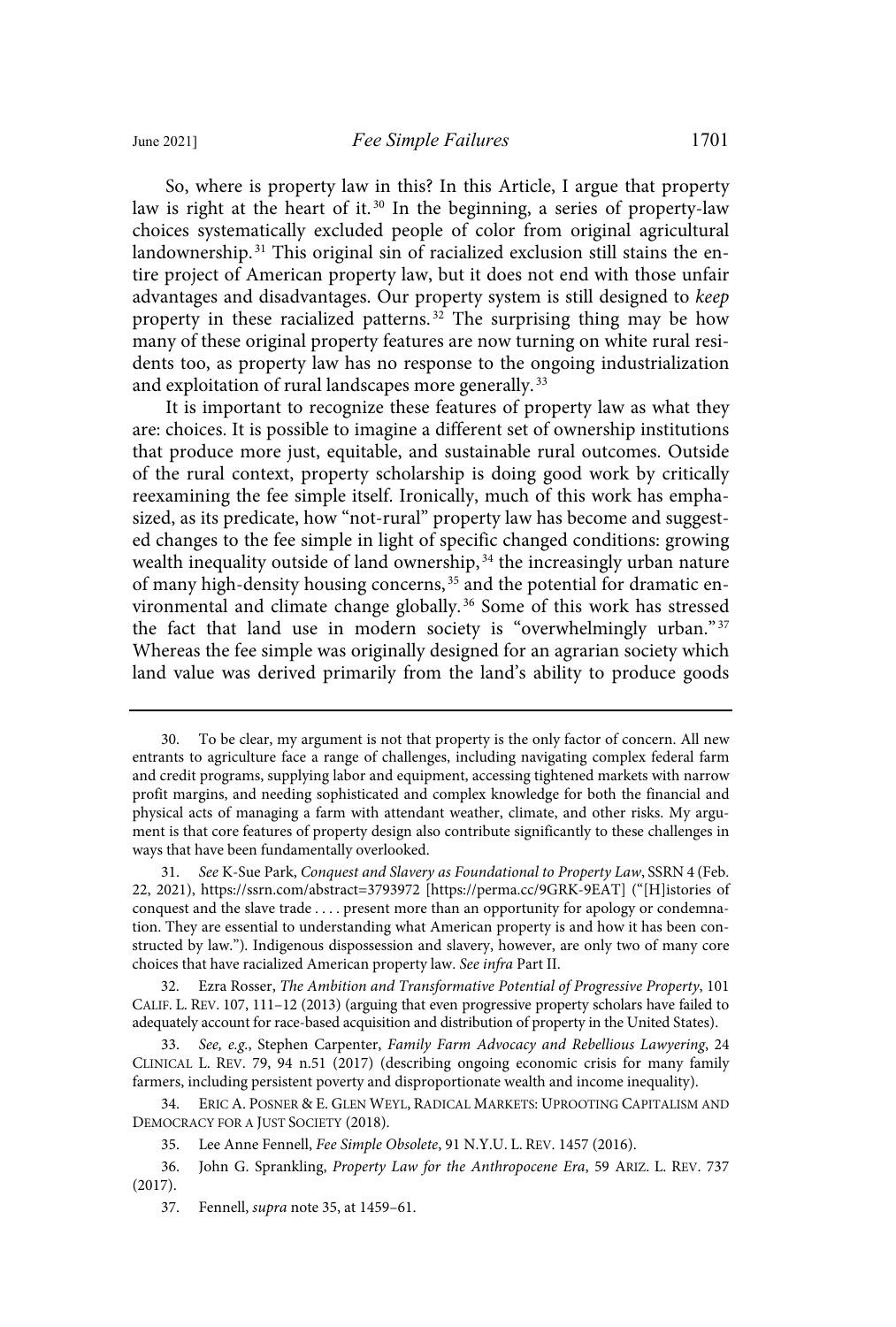within the physical boundaries of the property itself, in urban settings land value is more likely tied to the property's location within a web of other dense, interconnected land users.

The aim of this Article is to explore the many ways the fee simple is not working for rural landscapes either. Here are two examples. The first stems from the fee simple's endlessness. <sup>38</sup> Although perpetual property rights were originally intended to encourage owner investment, security, and placebased attachment, in practice, the fee simple's endlessness has entrenched familial and generational wealth. Endlessness, exacerbated by recent reforms to make dynastic ownership and control easier to achieve, has entrenched historic racial disparities and now further facilitates continued white landownership—including in more concentrated and even absentee forms. As a result, minority farmers who are already less likely to inherit farmlands because their ancestors were excluded from agricultural landownership also face steep competition for increasingly valuable farmland assets. In this competition for new land, minority farmers are also less likely to come to the table with generational wealth (in part because of this same ancestral exclusion) and more likely to face private discrimination in the transaction.<sup>39</sup>

Second, the fee simple's ever-increasing construction as an abstract set of profit rights facilitates a commodified form of ownership separate and apart from the physical experience of the land itself. <sup>40</sup> Rather than tying people to physical spaces for stewardship and deep community engagement, as originally intended, modern property rules have evolved to condone dramatic gaps between legal landownership and the physical experience of agriculture. This is facilitated, in part, by the conception of the fee simple estate as a bundle of rights and a predominantly economic layer of relationships over—and apart from—the physical space itself. <sup>41</sup> Rather than rooted, the fee simple is increasingly abstract, disembodied, and commodified, allowing for the fracturing and scattering of profit rights for investment and wealth accumulation apart from the (increasingly marginalized) day-to-day work of farming.<sup>42</sup>

What if at least some rural property rights were instead tied to actual possession and use? What if property access were framed more deeply as a relationship to community, combined with responsibilities to tread gently on the land as a citizen of place? What if we reimagined rural property altogether? This Article proceeds to do just that in four parts. In Part I, I provide a

<sup>38.</sup> Id. at 1480, 1489 (using frame of "endlessness" and "rootedness" to define fee simple's core design features).

<sup>39.</sup> See infra Section III.A.

<sup>40.</sup> See Claire Priest, Creating an American Property Law: Alienability and Its Limits in American History, 120 HARV. L. REV. 385, 387 (2006) (identifying early American property reforms that allowed, in some ways, the "legal treatment of land as a substitute for money").

<sup>41.</sup> See Claire Priest, The End of Entail: Information, Institutions, and Slavery in the American Revolutionary Period, 33 L. & HIST. REV. 277, 280 (2015) (exploring how antifeudal, pro-alienability property reforms led to increased risk for smallholders and how inalienable estates like the fee tail "might have buffered against land consolidation").

<sup>42.</sup> See infra Section III.B.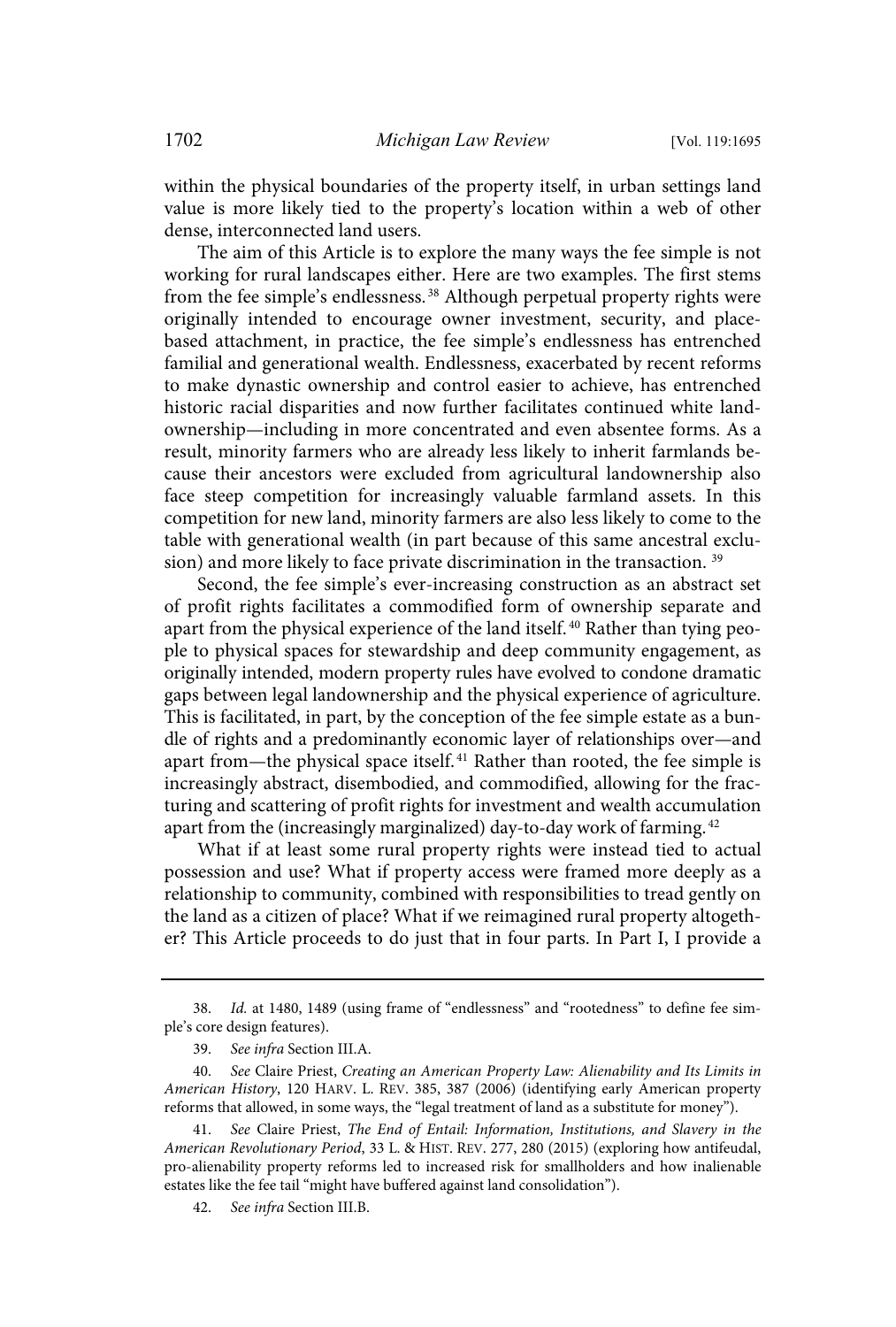snapshot of land ownership, poverty, and racial dynamics in today's rural America, emphasizing the demands for, and the possibilities of, this kind of radical reimagining. In Part II, I briefly explore some of the historic roots of these modern racial disparities, revealing the specific ways property law created a white rural landowning class in the first place. In Part III, I deconstruct the fee simple, revealing how features such as endlessness, abstractness, and racialized apportionment of security and vulnerability produce and reproduce a rural landscape that benefits only a chosen few. Finally, in Part IV, I begin to imagine a series of land reforms—some on the edges of property law doctrine, some more major—that could help address some of the current challenges.

These initial seeds for more experimental agricultural land reforms are offered with two key caveats in mind. First, property system change is difficult and messy and tends to happen in long, slow cycles—driven best by grassroots momentum and adaptation. <sup>43</sup> Second, I recognize that many impacted farmers worry, rightly, about outsiders "introducing solutions for communities they have never lived in or fields they have never plowed." <sup>44</sup> Although I have spent a fair amount of time in farm fields, I am neither a farmer nor a person of color. So my purpose, very intentionally, is not to prescribe universal reforms but rather to bring the work of property theory and design to these issues in new and creative ways. The primary goal is to "open our imagination to the possibility that things can be different" and then, liberated from existing property rituals and languages, to create space to let those new imaginings "dance on the table."<sup>45</sup>

## I. A SNAPSHOT OF RURAL LANDSCAPES TODAY

To engage more deeply with these land-tenure dynamics, this Part begins with a brief overview of the modern rural landscape, with an emphasis on rural America's racialized geography and wealth distribution. <sup>46</sup> The first Section focuses on the current status of agricultural landownership, including its shocking racialization and ongoing consolidation. The second Section addresses other important rural demographics, including the close correla-

<sup>43.</sup> See, e.g., Jessica A. Shoemaker, Transforming Property: Reclaiming Indigenous Land Tenures, 107 CALIF. L. REV. 1531 (2019) (discussing property system change in light of complex systems theory and other histories of property evolution and dynamic design).

<sup>44.</sup> BOWENS, supra note 2, at 4.

<sup>45.</sup> See A.J. van der Walt, Dancing with Codes—Protecting, Developing and Deconstructing Property Rights in a Constitutional State, 118 S. AFRICAN L.J. 258, 263 (2001).

<sup>46.</sup> My analysis here does not depend on granular distinctions between rural and urban place classifications, but I acknowledge at the outset that definitions of what constitutes "rural" is itself a subject of significant debate. See Lisa R. Pruitt, Rural Rhetoric, 39 CONN. L. REV. 159, 177–84 (2006) (discussing many various metrics for defining "rural"); see also MICHAEL RATCLIFFE, CHARLYNN BURD, KELLY HOLDER & ALISON FIELDS, U.S. CENSUS BUREAU, REPORT NO. ACSGEO-1, DEFINING RURAL AT THE U.S. CENSUS BUREAU (2016), https://www.census .gov/content/dam/Census/library/publications/2016/acs/acsgeo-1.pdf [https://perma.cc/5UB7- TVVX].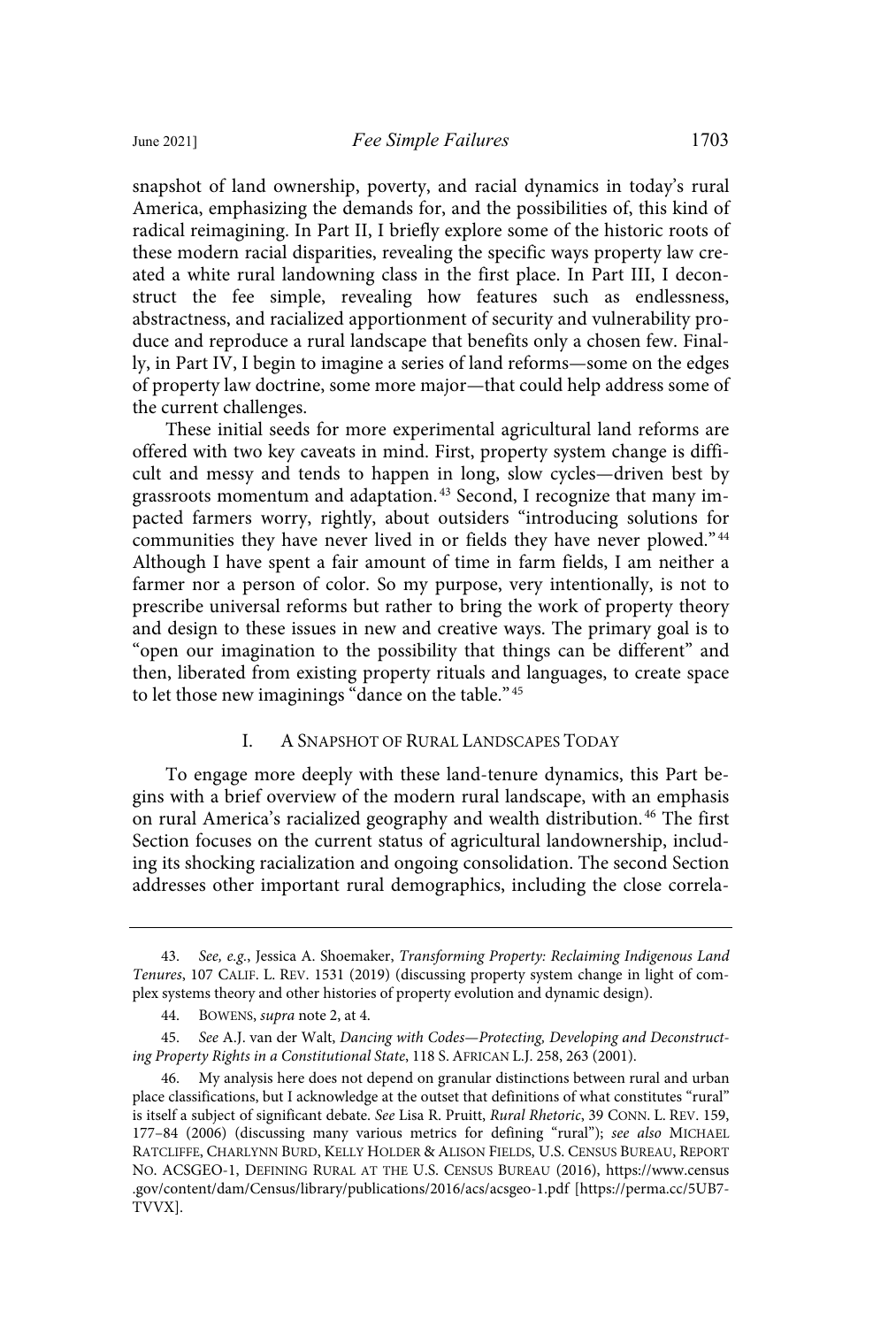tion between concentrated poverty and minority status in rural places. Finally, at the end of this Part, I address whether reform in such dire circumstances is possible, highlighting examples of the many aspiring farmers and ranchers who stand ready to hold us to our better values and forge a new way forward.

## A. Who Owns Agricultural Land

Start with the land. Agricultural land makes up roughly one-half of the physical landscape of the contiguous United States. <sup>47</sup> The United States Department of Agriculture (USDA) reports that there are 911 million acres of agricultural lands in the lower forty-eight states, including both crop and pasture or grazing land. <sup>48</sup> Approximately two-thirds of privately owned farmland are operated by the landowner directly, while the remaining onethird or so is rented out for use by others.<sup>49</sup>

Ownership of private farm acres is extremely racialized. White farmers "own and operate nearly all of the agricultural land in the United States," and the farms they own and operate are larger than those of nonwhite farmers and landowners. <sup>50</sup> Overall, 96% of farmers who own their own lands (owner-operators) are white. <sup>51</sup> Whites also make up 97% of agricultural landlords, that is, landowners who rent their lands to others to farm (nonoperating landowners). <sup>52</sup> Focusing more closely on total acres owned (rather than the number of individual farmers and landowners), whites own a staggering 98% of agricultural land and operate 94% of farmland. <sup>53</sup> White land-

<sup>47.</sup> Cynthia Nickerson & Allison Borchers, How Is Land in the United States Used? A Focus on Agricultural Land, U.S. DEP'T AGRIC.: AMBER WAVES (Mar. 1, 2012) https://www.ers.usda.gov/amber-waves/2012/march/data-feature-how-is-land-used [https://perma.cc/TF2R-37RH] (noting 51% of U.S. land base in agricultural use in 2007).

<sup>48.</sup> DANIEL BIGELOW, ALLISON BORCHERS & TODD HUBBS, U.S. DEP'T OF AGRIC., EIB-161, U.S. FARMLAND OWNERSHIP, TENURE, AND TRANSFER (2016) [hereinafter BIGELOW ET AL., U.S. FARMLAND OWNERSHIP], https://www.ers.usda.gov/webdocs/publications/74672/eib-161.pdf [https://perma.cc/3WP3-ZTTE]. This is a lot of land. By comparison, urban land uses encompass 69.4 million acres. DANIEL P. BIGELOW & ALLISON BORCHERS, U.S. DEP'T OF AGRIC., EIB-178, MAJOR USES OF LAND IN THE UNITED STATES, 2012 (2017), https://permanent.fdlp.gov /gpo136511/eib-178.pdf [https://perma.cc/3QVQ-ZSVP]. Another 538.6 million acres (or roughly a quarter of the contiguous United States) is forest and timber. Id. The federal government manages roughly 250 million acres of pasture and rangeland. See CAROL HARDY VINCENT, CONG. RSCH. SERV., RS21232, GRAZING FEES: OVERVIEW AND ISSUES 29 (2019), https://crsreports .congress.gov/product/pdf/RS/RS21232/31 [https://perma.cc/4NF3-4LQ5].

<sup>49.</sup> Megan Horst & Amy Marion, Racial, Ethnic and Gender Inequities in Farmland Ownership and Farming in the U.S., 36 AGRIC. & HUM. VALUES 1, 5 (2018). A clear majority of private lands (61%, 557 million acres) are still owned and operated by the same person or entity ("owner-operated"), while the remaining 39% (353 million acres) are rented. BIGELOW ET AL., U.S. FARMLAND OWNERSHIP, supra note 48, at 15.

<sup>50.</sup> Horst & Marion, supra note 49, at 9.

<sup>51.</sup> Id. at 7.

<sup>52.</sup> Id.

<sup>53.</sup> Id. at 9.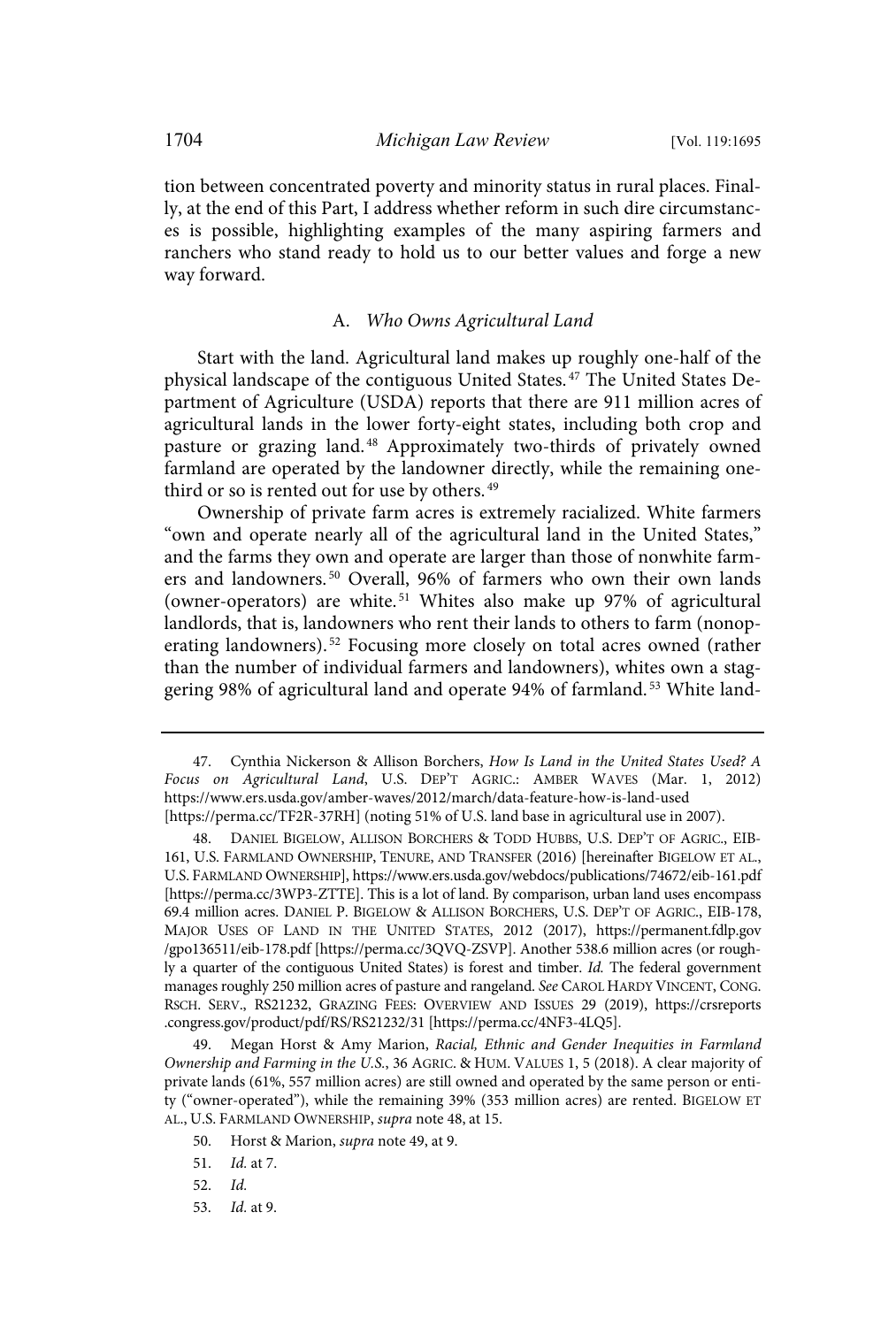owners who rent, but do not farm, their land also account for 98% of rent received and 98% of the value of rented lands and buildings. <sup>54</sup>

It is difficult to find good historical data for near-term comparison, but a 1999 USDA survey (distinguishable, in part, because it includes Hawaii and Alaska while other data do not) indicated that of all privately owned agricultural land, "[w]hites account[ed] for 96 percent of the owners, 97 percent of the value, and 98 percent of the acres." <sup>55</sup> In the past, however, farmers and ranchers of color owned more land. Although exact numbers are hard to pinpoint, most estimates suggest that post-Reconstruction Black farmers managed to acquire up to 19 million acres of farmland. <sup>56</sup> Today, Black farmers own fewer than 3 million acres and operate only 0.4% of U.S. farmland.<sup>57</sup> This is all part of a larger pattern of increased land insecurity—and continued, legally facilitated land loss—for nonwhite owners. 58

And yet, despite whites owning and controlling almost all the agricultural land in the United States, there are two other important trends to note. First, as discussed in more detail below, although whites as a group have maintained—and even increased—their relative share of farmland ownership, the number of white farmers and landowners has decreased as land ownership has concentrated. <sup>59</sup> The average farm size of 155 acres in 1935 ballooned to 444 acres in 2019.<sup>60</sup> Today, the top 8% of farms contain nearly 70% of all farmland. <sup>61</sup> Meanwhile, agricultural enterprises have consolidated horizontally and integrated vertically, and outside investors—including private investment funds and even foreign countries—are increasingly looking to purchase farmland.<sup>62</sup>

<sup>54.</sup> NAT'L AGRIC. STAT. SERV., U.S. DEP'T OF AGRIC., FARMLAND OWNERSHIP AND TENURE: RESULTS FROM THE 2014 TENURE, OWNERSHIP, AND TRANSITION OF AGRICULTURAL<br>LAND SURVEY 3 (2015). https://www.nass.usda.gov/Publications/Highlights/2015 LAND SURVEY 3 (2015), https://www.nass.usda.gov/Publications/Highlights/2015 /TOTAL\_Highlights.pdf [https://perma.cc/647K-TLQD]. These white landlords also had 99% of the debt (evidencing their access to credit) in 2014. Id.

<sup>55.</sup> Jess Gilbert, Spencer D. Wood & Gwen Sharp, Who Owns the Land? Agricultural Land Ownership by Race/Ethnicity, 17 RURAL AM., Winter 2002, at 55, 59.

<sup>56.</sup> Id. at 55.

<sup>57.</sup> NAT'L AGRIC. STAT. SERV., U.S. DEP'T OF AGRIC., 2017 CENSUS OF AGRICULTURE 72 tbl.61 (2019) [hereinafter 2017 CENSUS], https://www.nass.usda.gov/Publications /AgCensus/2017/Full\_Report/Volume\_1,\_Chapter\_1\_US/st99\_1\_0061\_0061.pdf [https:// perma.cc/CY57-N4JL]; NAT'L AGRIC. STAT. SERV., U.S. DEP'T OF AGRIC., 2012 CENSUS OF AGRICULTURE HIGHLIGHTS: BLACK FARMERS 2 (2014), https://www.nass.usda.gov /Publications/Highlights/2014/Highlights\_Black\_Farmers.pdf [https://perma.cc/8KY5-2SQF].

<sup>58.</sup> See infra Part II (describing additional histories of dispossession); Section II.C.3 (discussing modern racialized land insecurity).

<sup>59.</sup> See infra Section III.B.2 (discussing modern land concentration trends).

<sup>60.</sup> Econ. Rsch. Serv., Farms, Land in Farms, and Average Acres per Farm, 1850–2019, U.S. DEP'T AGRIC. (Nov. 10, 2020), https://www.ers.usda.gov/data-products/chartgallery/gallery/chart-detail/?chartId=58268 [https://perma.cc/G32F-A246].

<sup>61.</sup> BIGELOW ET AL., U.S. FARMLAND OWNERSHIP, supra note 48, at 18.

<sup>62.</sup> See infra Section III.B.2.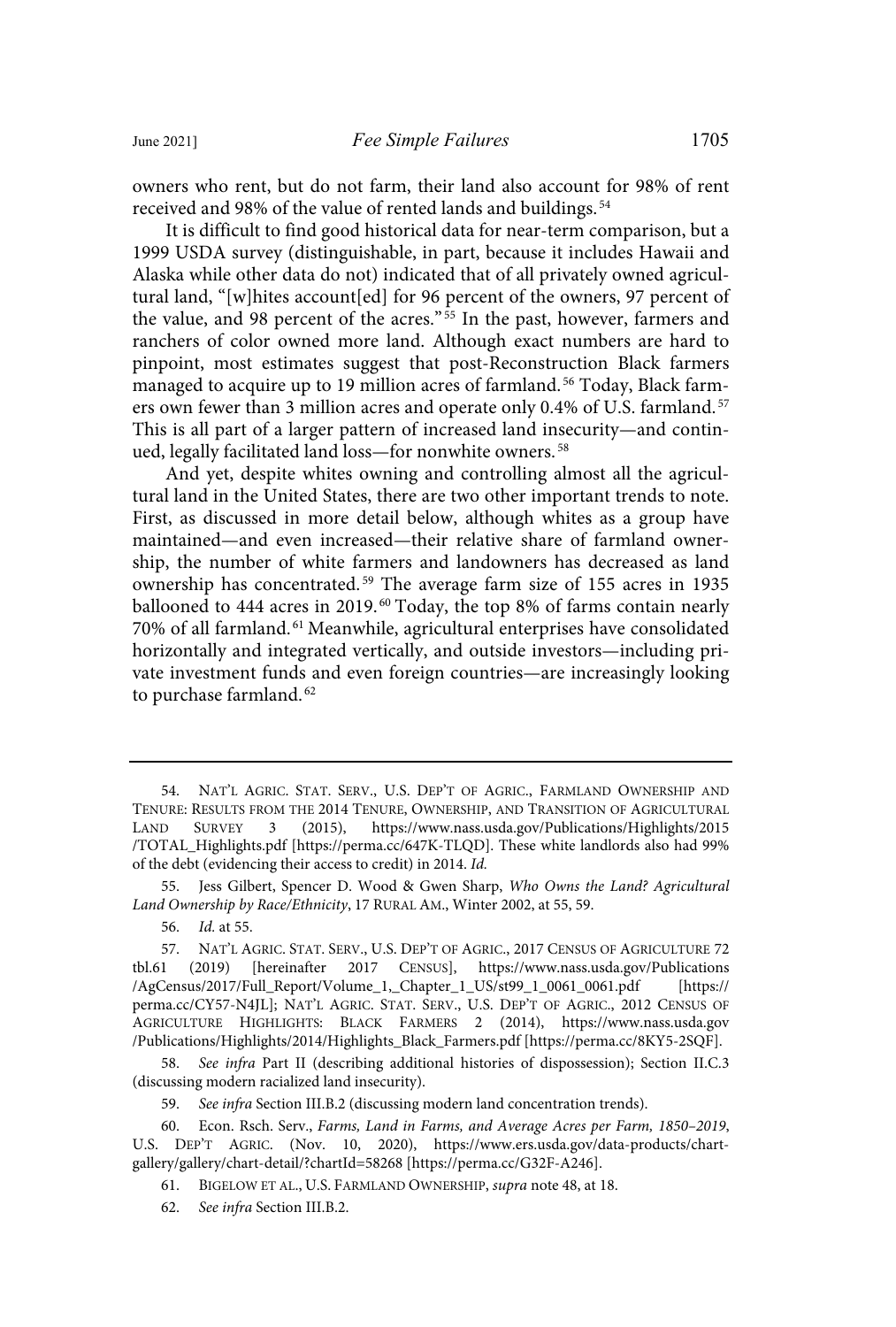Second, despite these obstacles, the number of principal farm operators who are minorities is actually growing—from approximately 132,100 minority principal operators in 2007 to 151,900 in 2012. <sup>63</sup> Yet, in relative terms, this remains a tiny percentage of the total number of farm operators. In 2007, minority principal operators made up just under 6% of all principal farm operators.<sup>64</sup> In 2012, the number grew to just over 7%.<sup>65</sup> These minority-operated farms also fell disproportionately into the group of farms with less than \$10,000 in annual sales.<sup>66</sup> Because they are largely locked out of farmland ownership now, these minority farmers are much more likely to be tenant farmers (working land they do not own).<sup>67</sup> People of color make up 14% of tenant farmers, but they earn only 3% of tenant-earned farm income. <sup>68</sup> In contrast, although white farmers are a smaller proportion of tenant farmers, they operate a whopping 92% of tenant-operated farmland.<sup>69</sup>

Finally, as agricultural operations have consolidated and industrialized, racial minorities also make up 62% of farm laborers. <sup>70</sup> Focusing on ethnicity rather than race, as many as 80% of farm laborers are Hispanic.<sup>71</sup> Other reports indicate three-quarters of American farm workers are immigrants, $72$ 

65. See id. at 3 fig.4.

66. Id. at 3 tbl.6. While 56.6% of all farms have annual sales less than \$10,000, 68.4% of Hispanic operators, 78.1% of American Indian operators, and 78.9% of Black operators fall within this group. Id. Only Asian-operated farms tend to be larger, with 26.8% of Asianoperated farms having annuals sales over \$100,000 compared to only 18.4% of all farms regardless of operator race. Id. This may, however, account for contract-farming operations. See NAT'L AGRIC. STAT. SERV., U.S. DEP'T OF AGRIC., 2012 CENSUS OF AGRICULTURE: RACE/ETHNICITY/GENDER PROFILE (2012), https://www.nass.usda.gov/Publications/AgCensus /2012/Online\_Resources/Race,\_Ethnicity\_and\_Gender\_Profiles/cpd99000.pdf [http://perma.cc /2TFV-DJFY] (showing the number of minority-operated farms with sales less than \$10,000).

67. See infra Section III.C.3.c (discussing consequences of disproportionate leasing rates).

- 68. Horst & Marion, supra note 49, at 7 tbl.1, 11.
- 69. Id. at 9.
- 70. Id. at 7 tbl.1.

71. Id. The difference between racial and ethnic identities for Hispanic Americans is a persistent challenge. The U.S. government defines racial categories as only "white, black, Asian, American Indian or Pacific Islander" and defines "Hispanic" as an ethnicity, not a race. Ana Gonzalez-Barrera & Mark Hugo Lopez, Is Being Hispanic a Matter of Race, Ethnicity or Both?, PEW RSCH. CTR.: FACT TANK (June 15, 2015), https://www.pewresearch.org/fact-tank/2015 /06/15/is-being-hispanic-a-matter-of-race-ethnicity-or-both [https://perma.cc/45TW-LC7M].

72. Dorning & Skerritt, supra note 22 ("Unlike grain crops that rely on machinery, America's fruits and vegetables are mostly picked and packed by hand, in long shifts out in the open—a typically undesirable job in major economies. So the position typically goes to immigrants, who make up about three quarters of U.S. farm workers.").

<sup>63.</sup> NAT'L AGRIC. STAT. SERV., U.S. DEP'T OF AGRIC., 2012 CENSUS OF AGRICULTURE HIGHLIGHTS: FARM DEMOGRAPHICS 3 fig.4 (2014), https://www.nass.usda.gov/Publications /Highlights/2014/Farm\_Demographics/Highlights\_Farm\_Demographics.pdf [https://perma.cc /Z85V-86NY].

<sup>64.</sup> See id. at 1 tbl.1, 3 fig.4.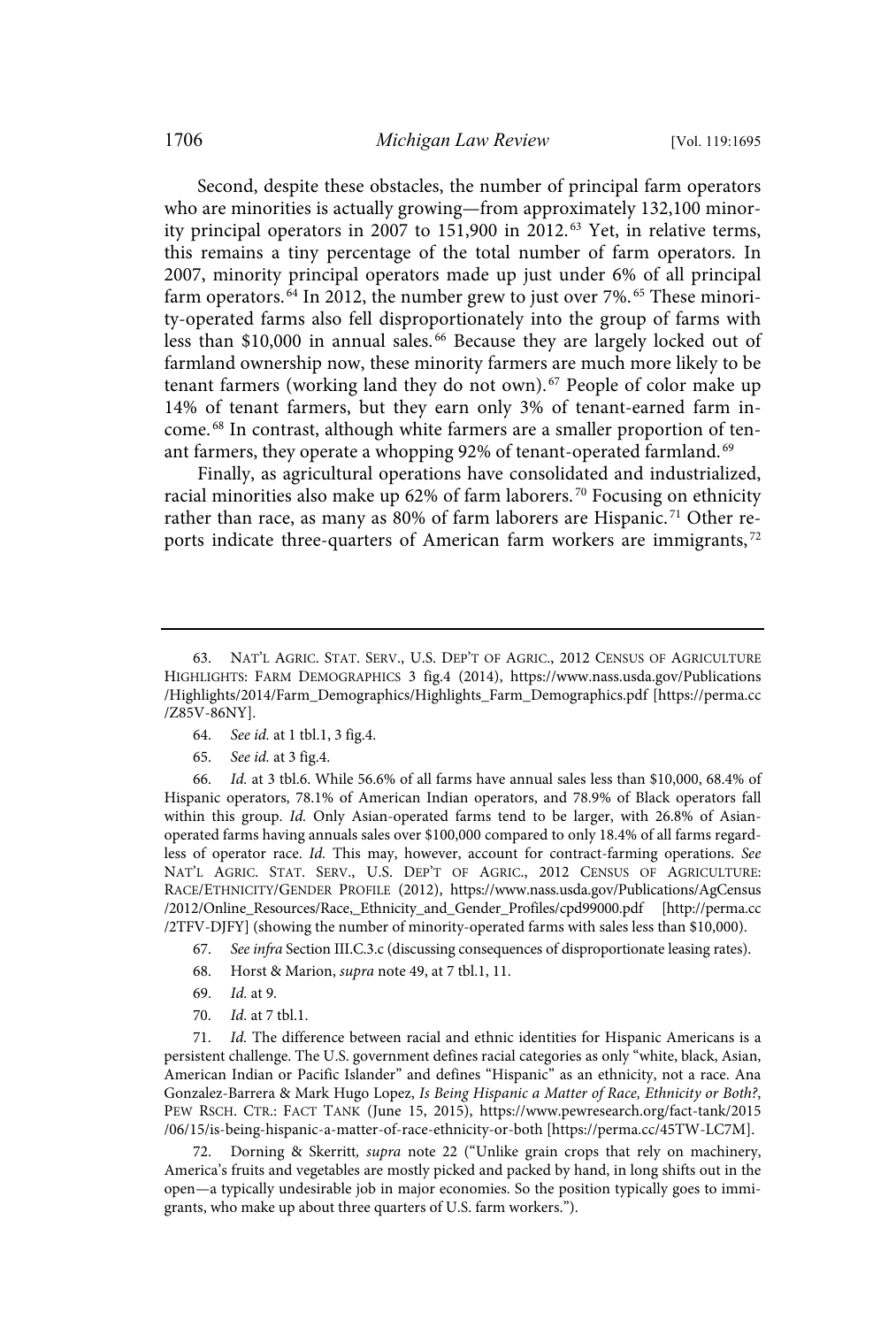and the U.S. Department of Labor has estimated that nearly half of all farm workers are vulnerable in immigration status. 73

## B. Rural Demographics: Race, Geography, and Poverty

These land realities connect closely to other demographic trends in rural America. First, as farms have gotten bigger and land ownership more consolidated, rural populations have dramatically declined.<sup>74</sup> This decline has occurred over the last century as Americans move to urban centers, but it may be accelerating. <sup>75</sup> As of July 2016, 46.1 million people—or 14% of the total U.S. population—live in rural or nonmetropolitan places, on 72% of the country's land mass. <sup>76</sup>

Overall, tracking somewhat the distribution of agricultural landownership, the people who live in rural places are disproportionately white.<sup>77</sup> Yet, somewhat surprisingly, while overall rural populations are declining, people of color are migrating into rural places. <sup>78</sup> The dispersion of these new rural minority residents, however, has been uneven and highly segregated. <sup>79</sup> Much of the Hispanic growth, for example, has been linked with specific meat processing or meatpacking plants, which disproportionately employ Hispanics "to do the 'dirty work.' " <sup>80</sup> Rather than a positive story of new racial inclusion

75. For the first time in 2016, the aggregate rural population across all counties declined, with growth from natural change (births minus deaths) insufficient to offset total outmigration losses; this rebounded slightly in 2017. Id.

78. Daniel T. Lichter, Immigration and the New Racial Diversity in Rural America, 77 RURAL SOCIO. 3, 7 (2012) (noting increase of minority rural residents from 8.6 million in 2000 to 10.3 million in 2010, while proportion of rural white residents simultaneously decreased).

79. Id. at 8.

<sup>73.</sup> See TRISH HERNANDEZ, SUSAN GABBARD & DANIEL CARROLL, U.S. DEP'T OF LAB., FINDINGS FROM THE NATIONAL AGRICULTURAL WORKERS SURVEY (NAWS) 2013–2014, at 4–5 (2016) (presenting lack of work authorization figures), https://www.dol.gov/sites/dolgov/files /ETA/naws/pdfs/NAWS\_Research\_Report\_12.pdf [https://perma.cc/3QCE-9PBX].

<sup>74.</sup> See generally John Cromartie, Rural Areas Show Overall Population Decline and Shifting Regional Patterns of Population Change, U.S. DEP'T AGRIC.: AMBER WAVES (Sept. 5, 2017), https://www.ers.usda.gov/amber-waves/2017/september/rural-areas-show-overall-populationdecline-and-shifting-regional-patterns-of-population-change [https://perma.cc/Y8AB-GTGJ] (noting that natural population growth in rural America is no longer sufficient to offset net migration losses).

<sup>76.</sup> Id.

<sup>77.</sup> HOSSEIN AYAZI & ELSADIG ELSHEIKH, UNIV. OF CAL., BERKELEY, HAAS INST., THE US FARM BILL: CORPORATE POWER AND STRUCTURAL RACIALIZATION IN THE UNITED STATES FOOD SYSTEM 59 (2015), https://escholarship.org/uc/item/55v6q06x [https://perma.cc/S8MC-7YJ5]. Rural communities also have a larger proportion of white residents (78%) than urban communities do (64%). Id.

<sup>80.</sup> Id. at 10. A map of the racial demographics of Nebraska shows nearly all of the small towns west of Lincoln have predominantly white populations, but a few—Schuyler, Crete, parts of Grand Island—are noticeably and even predominantly Hispanic. Dustin A. Smith, Weldon Cooper Ctr. for Pub. Serv., Racial Dot Map, UNIV. VA., https://demographics .virginia.edu/DotMap/index.html [https://perma.cc/5X67-TNP7]. These Hispanic populations—orange dots on my classroom screen—track, in glaring relief, the locations of large beef-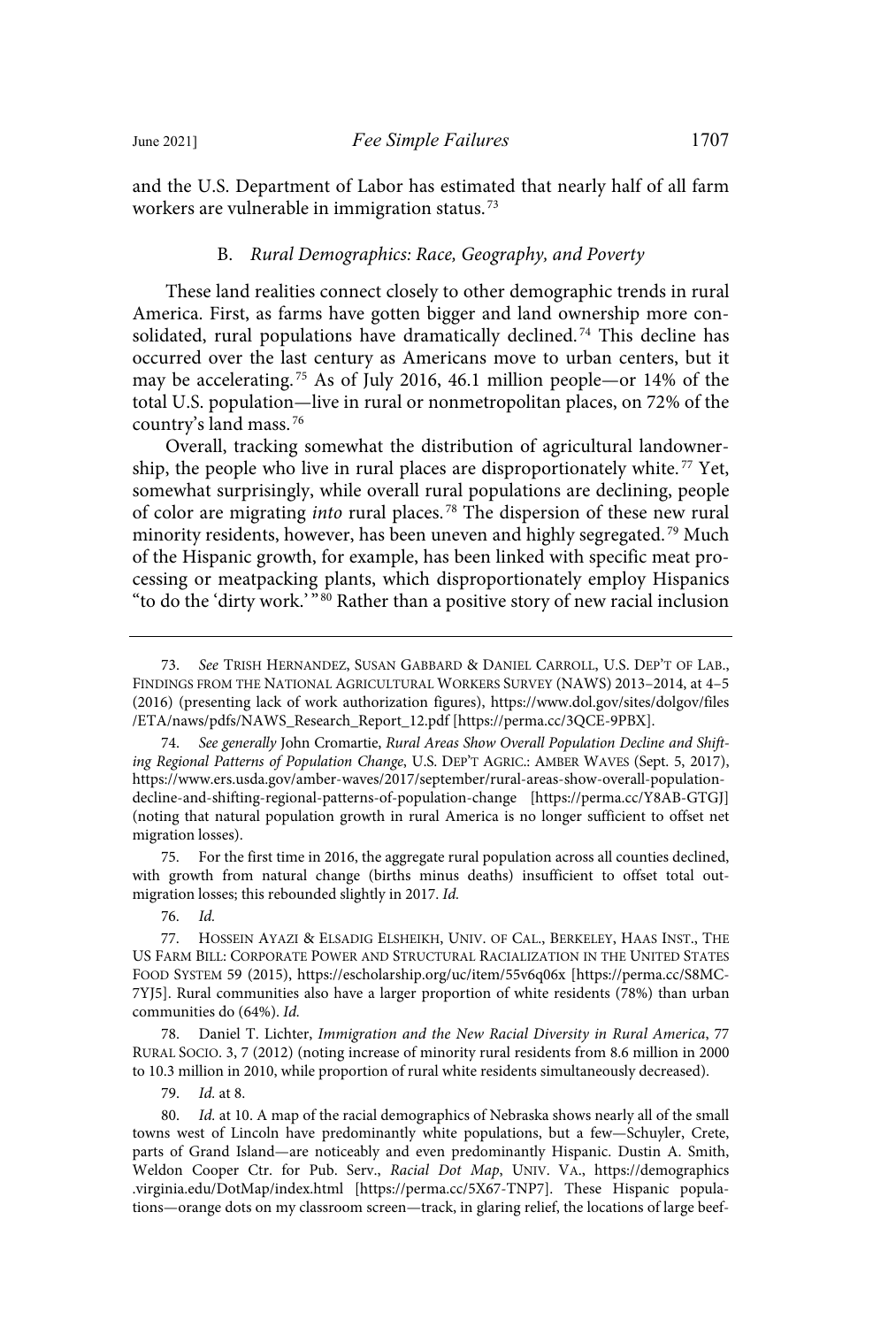and progress, many scholars currently see "a new kind of racial and ethnic balkanization over geographic space . . . and perhaps growing social distance and greater intolerance between minority and majority populations in some fast-growing rural places." <sup>81</sup>

Poverty in rural places also tends to be geographically concentrated and racially segregated. Rural racial minorities are two to three times more likely to be poor than rural whites, <sup>82</sup> and there is a "similarly extreme difference in the degree to which [minority] group members experience spatially concentrated poverty, that is, live among large numbers of other poor people in what are effectively rural ghettos."<sup>83</sup>

This spatially concentrated poverty also takes on a familiar geography across the country. Although the U.S. rural landscape is overwhelmingly white, the noticeably nonwhite exceptions are clearly concentrated and racialized regional geographies which are also, by no coincidence, some of the most well-known areas of persistent, concentrated rural poverty: the "Black Belt" of the Southeast, the "Borderlands" of the South and Southwest (where more than half of all rural Hispanics reside), and Native American reservations in the Southwest and Upper Midwest.<sup>84</sup> In light of these dynamics, rural sociologists have concluded that "discussions and analyses of poverty concentration in rural America cannot be separated from the issue of race."<sup>85</sup>

processing plants. To take one example: Schuyler, Nebraska, is a town of just over 6,000 dependent on the Cargill beef-processing plant as its single largest employer, and it is nearly 70% Hispanic or Latino. DACA Causes Economic Concerns in Some Small Nebraska Towns like Schuyler, 3 NEWS NOW (Sept. 21, 2017, 12:36 AM), https://www.3newsnow.com/news/localnews/daca-causes-economic-concerns-in-some-small-nebraska-towns-like-schuyler

<sup>[</sup>https://perma.cc/9X39-V438]. See generally Rochelle L. Dalla, Francisco Villarruel, Sheran C. Cramer & Gloria Gonzalez-Kruger, Examining Strengths and Challenges of Rapid Rural Immigration, 14 GREAT PLAINS RSCH. 231 (2004) (assessing rapid growth of Hispanic population in Nebraska in relation to meatpacking-industry employment).

Lichter, supra note 78, at 9; see also Domenico Parisi, Daniel T. Lichter & Michael C. Taquino, Multi-scale Residential Segregation: Black Exceptionalism and America's Changing Color Line, 89 SOC. FORCES 829 (2011); Lisa R. Pruitt, Latina/os, Locality, and Law in the Rural South, 12 HARV. LATINO L. REV. 135 (2009).

<sup>82.</sup> Mark H. Harvey, Racial Inequalities and Poverty in Rural America, in RURAL POVERTY IN THE UNITED STATES 141, 141 (Ann R. Tickamyer, Jennifer Sherman & Jennifer Warlick eds., 2017).

<sup>83.</sup> Id. at 146.

<sup>84.</sup> Id. at 147. The predominately white Appalachian region is also a region where white rural poverty is concentrated. See infra note 111 and accompanying text.

<sup>85.</sup> Daniel T. Lichter & Kenneth M. Johnson, The Changing Spatial Concentration of America's Rural Poor Population, 72 RURAL SOCIO. 331, 334 (2007). Sadly, this is not new, and many rural sociologists have noted that "rural America has an especially entrenched history of racism." Michael Kimmel & Abby L. Ferber, "White Men Are This Nation:" Right-Wing Militias and the Restoration of Rural American Masculinity, 65 RURAL SOCIO. 582, 591 (2000); see also C. Matthew Snipp, Understanding Race and Ethnicity in Rural America, 61 RURAL SOCIO. 125, 126–27 (1996) (explaining that "[r]acial segregation is as much a reality in the American countryside as it is in the cities" and that, on top of profound poverty, minority rural communi-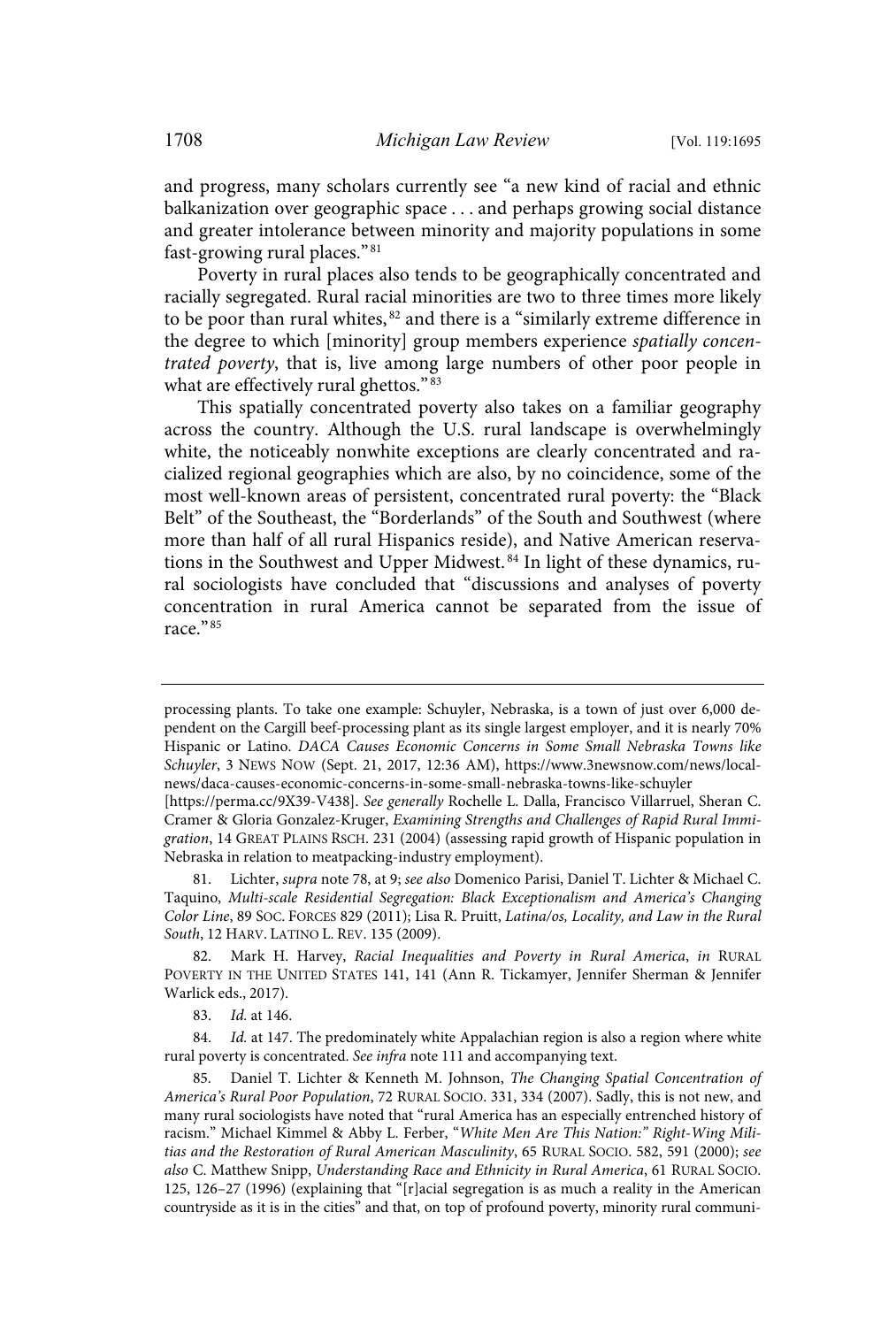There are numerous factors contributing to the persistent and disproportionate poverty of rural minorities. Exclusion from equitable farming and farmland ownership opportunities is clearly one factor. But other aspects of rural property ownership, including home ownership, are also tied to race. Although rural residents in general are much more likely to own homes than their urban counterparts, rural minorities are much less likely to own a home (50–55%) than rural white residents (75%). 86

## C. Why This Matters (and Is Change Possible?)

As rural communities board up their town squares, the environmental consequences of industrialized agriculture become clearer, and minority residents move to rural places for low-wage agricultural work that keeps them poor, one has to ask: Is there a different way?

Agriculture is "the most palpable link between humanity and nature" and, as such, is "a stark mirror of human values." <sup>87</sup> It is also true that modern agriculture is an enormously complex and deeply entrenched human and physical system. In some ways, it all just feels too far gone at this point in our development to turn the ship around in transformational ways. <sup>88</sup> At the same time, it is a fair question to ask whether we should care about the future of rural communities at all. Perhaps the urbanization of American and the industrialization of the countryside is inevitable. Even if we decide to care about rural communities, how do we decide which ones? Is it enough to emphasize that real people—drawn to or left in these places after generations of wealth and resource extraction, driven by our collective policy choices are suffering? <sup>89</sup>

One of the best things that can be said about our current system of agriculture is that it produces a lot of food. <sup>90</sup> The United States produces more food than any other country. Yet, one in seven Americans are food inse-

88. See supra note 30 and accompanying text (discussing litany of new farmer challenges).

- 89. See Ann M. Eisenberg, Distributive Justice and Rural America, 61 B.C. L. REV. 189, 228–29 (2020) (outlining pattern of urban-majoritarian choices that "effectuated a grand sacrifice of rural communities").
- 90. Cf. Chen & Adams, supra note 12 (suggesting industrialization of agricultural is natural, even desirable, evolution).

ties "share the experience of living in close proximity to the historical remnants of institutions explicitly created to conquer, oppress, and maintain their subordinate position in society").

<sup>86.</sup> JON BAILEY ET AL., CTR. FOR SOC. DEV., WASH. UNIV. IN ST. LOUIS, WEALTH BUILDING IN RURAL AMERICA: PROGRAMS, POLICIES, RESEARCH 48 (2006), https://doi.org/10.7936/K7R49Q7P [https://perma.cc/KWE3-JGDR]; AYAZI & ELSHEIKH, supra note 77, at 59. Housing quality in rural communities is also often substandard, with limited (if any) wealth-building benefits. BAILEY ET AL., supra, at 48–52 (describing proliferation of rural mobile homes with depreciating values).

<sup>87.</sup> Chen, supra note 5, at 1262; see also Eric Holt-Giménez, Agrarian Questions and the Struggle for Land Justice in the United States, in LAND JUSTICE: RE-IMAGINING LAND, FOOD, AND THE COMMONS IN THE UNITED STATES 7 (Justine M. Williams & Eric Holt-Giménez eds., 2017) (blaming the "US's agrarian transition" for a host of social ills across the country).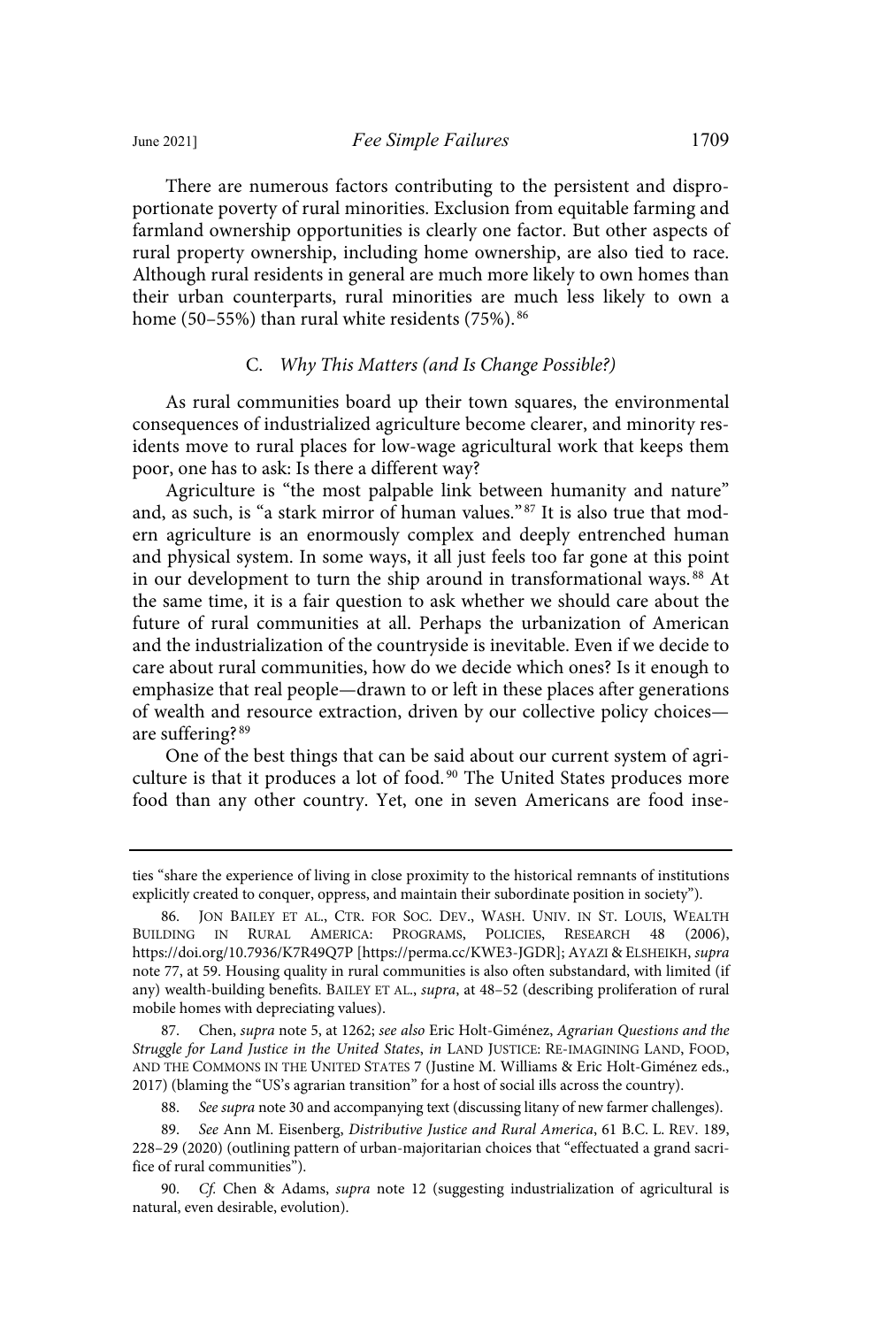cure—and people of color, women, children, and those working in the food sector are among the most impacted.<sup>91</sup>

There are two other key facts essential to this conversation: First, the age of current (white) farmers and landowners is increasing, and experts estimate that 10% of U.S. agricultural land—or roughly 100 million acres—will change hands over the next five years based on natural aging events. <sup>92</sup> Other estimates suggest nearly two-thirds of farmland will "need a new farmer over the next two and a half decades as older farmers retire."<sup>93</sup> This transition from current owners to new owners—is going to happen no matter what the law does or does not do. Our choice is whether this transition is an opportunity to build something new or a ramp to more of the same.<sup>94</sup>

Second, there are a lot of people who want to farm but are locked out by a range of factors, especially by the current land system.<sup>95</sup> The National Young Farmers Coalition (NYFC) recently surveyed 3,517 "aspiring, current, and former farmers" under 40 years old in the United States; 60% were women and 75% were from nonfarming families. <sup>96</sup> These young farmers are also disproportionately farmers and ranchers of color and Indigenous—at nearly twice the rate of farmers in the 2012 Census of Agriculture.<sup>97</sup> These young farmers consistently identify access to land as their top challenge by a significant margin.<sup>98</sup> NYFC also identifies racial inequity in agriculture as a threshold concern that limits opportunity for young farmers in the United States.<sup>99</sup> This corresponds with other evidence that "[i]ncreasingly, begin-

93. Land Access, NAT'L YOUNG FARMERS COAL., https://www.youngfarmers.org/landaccess/ [https://perma.cc/PH9A-W79P]; see also ACKOFF ET AL., supra note 23, at 18.

94. See infra notes 193–198 and accompanying text (discussing predictions of future inheritance and transfer patterns under current law).

95. See, e.g., Jillian Forstadt, 'Make Farmers Black Again': African Americans Fight Discrimination to Own Farmland, NPR (Aug. 25, 2020, 5:03 AM), https://www.npr.org /2020/08/25/904284865/make-farmers-black-again-african-americans-fight-discrimination-toown-farmland [https://perma.cc/RR7K-LUE6].

96. ACKOFF ET AL., supra note 23, at 9, 22–23.

97. Id. at 9. This survey included 12% of respondents who were farmers of color or Indigenous farmers, compared to 5% of all current farm operators. Id. at 23. Notably, the survey did not capture farmworkers. Id. This survey sample is not randomized nor modeled to represent all young farmers, only farmers connected to this membership organization, but it is evidence that there are significant numbers of farmers and ranchers of color who do aspire to farm.

Id. at 8, 10. Land access is the number-one challenge limiting young farmers' access to farm or ranch careers—double the impact of the next most prevalent barrier, student-loan debt. Id. at 34.

99. Id. at 14, 19.

<sup>91.</sup> Holt-Giménez, supra note 87, at 9; see also BOWENS, supra note 2, at 18–19.

<sup>92.</sup> ADAM CALO & MARGIANA PETERSEN-ROCKNEY, BERKELEY FOOD INST., WHAT BEGINNING FARMERS NEED MOST IN THE NEXT FARM BILL: LAND 1 (2018), https://food.berkeley.edu/wp-content/uploads/2018/08/BFI-Beginning-Farmers-Policy-Brief.pdf [https://perma.cc/3DWN-T9NQ]. The 2017 agriculture census reports there are 1.15 million producers aged 65 and over, compared to only 285,000 under the age of 35. 2017 CENSUS, supra note 57, at 62 tbl.52.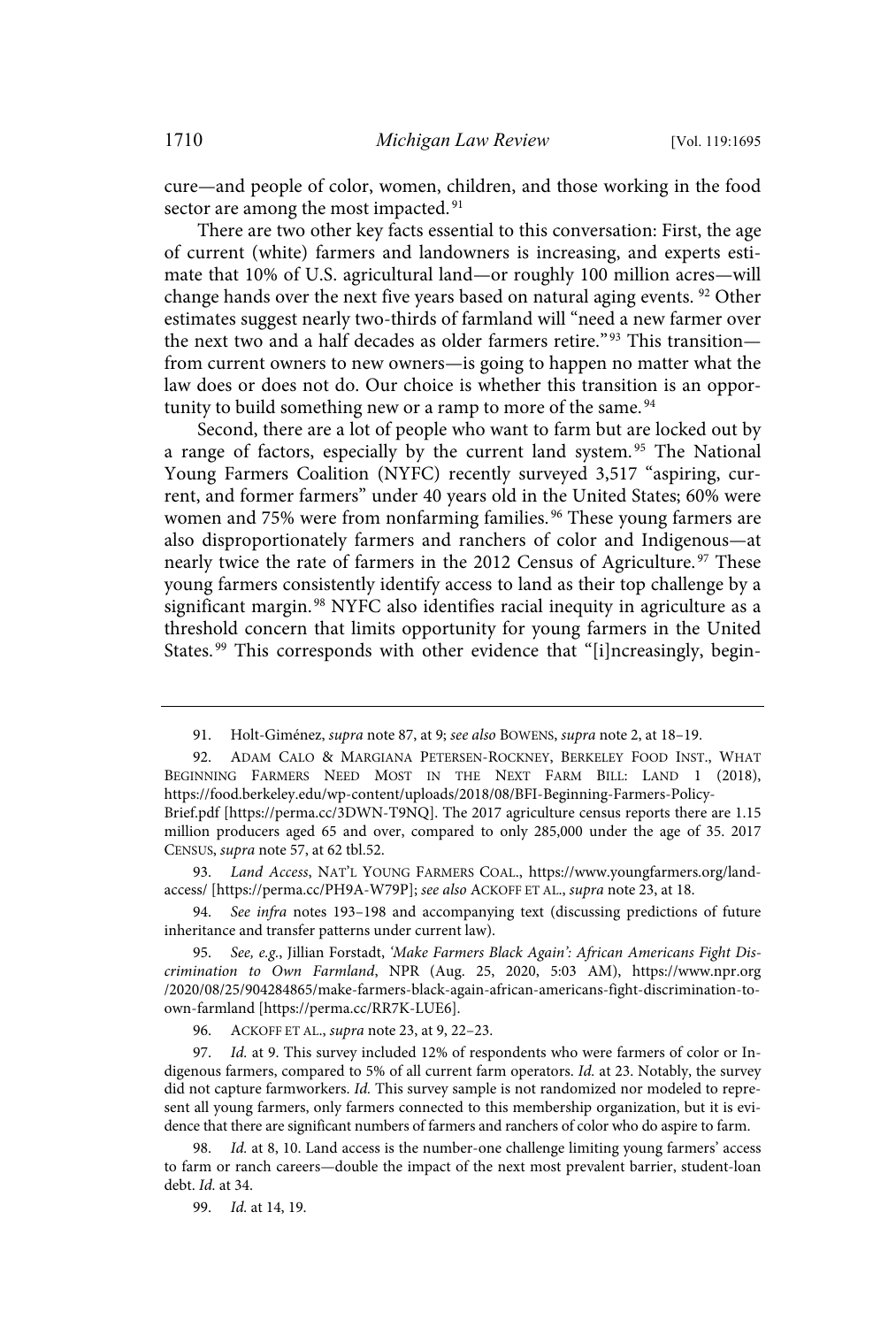ning farmers are members of underrepresented groups (e.g., women, immigrants, veterans, racial/ethnic minorities, LGBTQ, and young farmers) who face greater barriers to securing quality and affordable farmland." <sup>100</sup>

These new, upstart farmers also tend to be creative about the kinds of farming they aspire to do, tending toward smaller scales and more diversified operations rejecting the more industrialized monocultures of modern farming.<sup>101</sup> Climate change, of course, is another monumental transition on our horizon.<sup>102</sup> These younger farmers also are more likely to focus on sustainability and to actively seek to build climate resiliency. <sup>103</sup> Historically, the actual relationship between farm size—or farm ownership structure—and environmental outcomes has not always been direct, <sup>104</sup> but greater operational diversity and ground-up experimentation and innovation is critical to creating more forward-looking resiliency and sustainability in complex systems generally. 105

The primary point, for now, is that the energy and the opportunity is there. Despite all the challenges—agricultural concentration, rural depopulation, environmental destruction—the U.S. countryside has a long history of resistance, from agrarian populism to current farmworker alliances. <sup>106</sup> Numerous grassroots organizations are working actively on food and land justice. <sup>107</sup> Soul Fire Farm in upstate New York, for example, has a "waiting list

103. See ACKOFF ET AL., *supra* note 23, at 59, 81.

104. E.g., Chen & Adams, *supra* note 12, at 408 (collecting evidence that, given financing limits and capital constraints, "small farm size and family ownership represent absolutely no guarantee of agroecological integrity").

105. See, e.g., C.S. Holling & Lance H. Gunderson, Resilience and Adaptive Cycles, in PANARCHY: UNDERSTANDING TRANSFORMATIONS IN HUMAN AND NATURAL SYSTEMS 25, 33– 40, 47–52 (Lance H. Gunderson & C.S. Holling eds., 2002) (articulating theory of bottom-up experimentation and adaptation in complex human and natural systems).

106. Holt-Giménez, supra note 87, at 8 ("Today the US has more people in prison than farmers working the land.").

107. E.g., Leah Penniman, After a Century in Decline, Black Farmers Are Back andOon the Rise, YES! (May 5, 2016), https://www.yesmagazine.org/democracy/2016/05/05/after-acentury-in-decline-black-farmers-are-back-and-on-the-rise [https://perma.cc/9VPY-46D7] (collecting numerous examples); Want to See Food and Land Justice for Black Americans? Support These Groups., CIV. EATS (June 2, 2020), https://civileats.com/2020/06/02/want-to-seefood-and-land-justice-for-black-americans-support-these-groups [https://perma.cc/VX9P-4WBC]; see also infra Section IV.A.2 (collecting examples of ongoing grassroots reform efforts).

<sup>100.</sup> CALO & PETERSEN-ROCKNEY, supra note 92, at 2.

<sup>101.</sup> ACKOFF ET AL., *supra* note 23, at 81.

<sup>102.</sup> The full scope of agriculture's relationship to continued environmental degradation, or its potential as a source of proactive mitigation, is beyond the scope of this Article, but the sustainability of new enterprises and practices is a critical consideration. See, e.g., Carrie A. Scrufari, Tackling the Tenure Problem: Promoting Land Access for New Farmers as Part of a Climate Change Solution, 42 COLUM. J. ENV'T L. 497 (2017); Richard J. Lazarus, Super Wicked Problems and Climate Change: Restraining the Present to Liberate the Future, 94 CORNELL L. REV. 1153, 1158–59 (2009).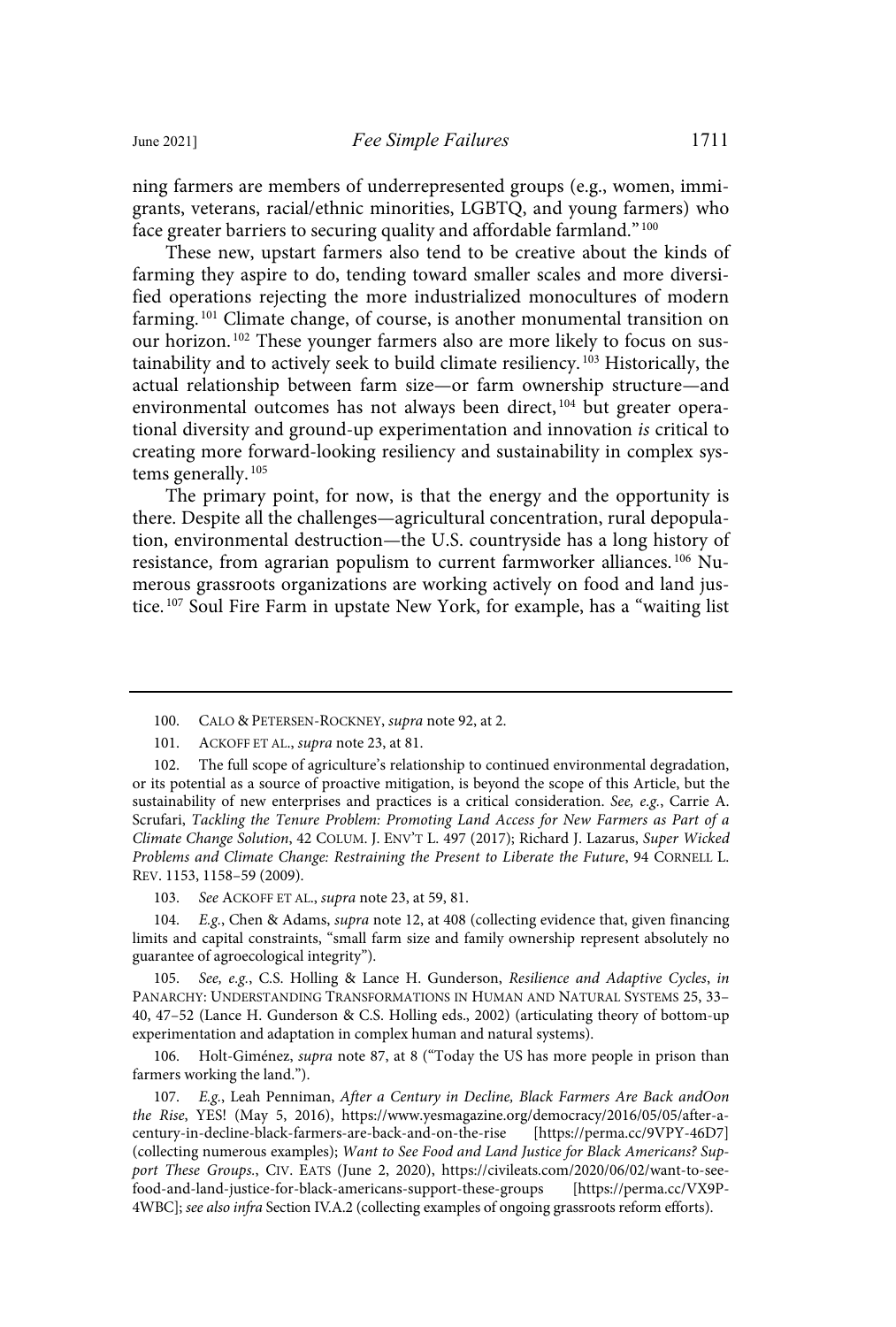many years long for their black- and brown-farmer training programs." 108 There are over 12,000 Native students involved in farm training and agricultural education programs like Future Farmers of America and supported by organizations like the Indigenous Food and Agriculture Initiative.<sup>109</sup> And throughout the country, there are numerous other stories of individuals and groups creatively pushing the boundaries of what agriculture can be and pursuing more inclusive rural futures.<sup>110</sup>

#### II. PROPERTY'S PREJUDICES: HOW RURAL LANDSCAPES GOT SO WHITE

If American farmland ownership today is so racially stratified, how did it get this way? This Part briefly recounts the most significant and explicit ways the law designed this system of almost exclusively white agricultural landownership. This Part emphasizes the racialized dimensions of original agricultural land acquisition, including specific ways false race-based hierarchies were deployed both to create a property system in the ideal of western, white property ownership and to ensure the distribution of these valuable entitlements to white landowners. This history of settlement and property development still fundamentally shapes land ownership and how we think about it. 111

110. See Mai Nguyen, The One Thing My Farm Training Never Covered: Racism, NAT'L YOUNG FARMERS COAL. (July 3, 2017), https://www.youngfarmers.org/2017/07/the-one-thingmy-farm-training-never-covered-racism [https://perma.cc/6M8T-Z962]; Leah Penniman, A New Generation of Black Farmers Is Returning to the Land, YES! (Nov. 19, 2019), https://www.yesmagazine.org/social-justice/2019/11/19/land-black-farmers-reparations [https://perma.cc/G49E-PZFD]; BOWENS, supra note 2, at 160–64.

111. Sonya Salamon, Cultural Dimensions of Land Tenure in the United States, in WHO OWNS AMERICA?in SOCIAL CONFLICT OVER PROPERTY RIGHTS 159, 160 (Harvey M. Jacobs ed., 1998). As a point of clarification, focusing on areas of concentrated rural poverty, the mostly white Appalachian region also deserves attention. A large part of this regional poverty is also attributable to disproportionate distributions of power, with fossil fuel industries often blamed for inequitable extraction of wealth and resources while intense environmental and health costs are borne by local communities. Although racially predominantly white, it is startling how similar strategies for constructing racial difference—including, fundamentally, narratives of essentializing a group's "otherness"—have also been deployed against Appalachians to (at least implicitly) justify and perpetuate these disparities. Nicholas F. Stump & Anne Marie Lofaso, De-essentializing Appalachia: Transformative Socio-legal Change Requires Unmasking Regional Myths, 120 W. VA. L. REV. 823 (2018). Full analysis of this subject is beyond the scope of this Article but is an important topic for continued conversation and exploration.

<sup>108.</sup> Adam Wernick, 'Farming While Black': Cultivating Food- and Racial-Justice in Upstate New York, WORLD (Dec. 4, 2018, 6:00 PM), https://www.pri.org/stories/2018-12- 04/farming-while-black-cultivating-food-and-racial-justice-upstate-new-york [https://perma.cc/86XC-4GQJ].

<sup>109.</sup> See Kelsey Jones-Casey, Food Hero: Janie Simms Hipp, Founder of the Indigenous Food and Agriculture Initiative, FOODTANK (Aug. 2013), https://foodtank.com/news/2013/08 /food-hero-janie-simms-hipp-co-founder-of-the-indigenous-food-and-agricultur [https://perma.cc/6CHU-9D2W].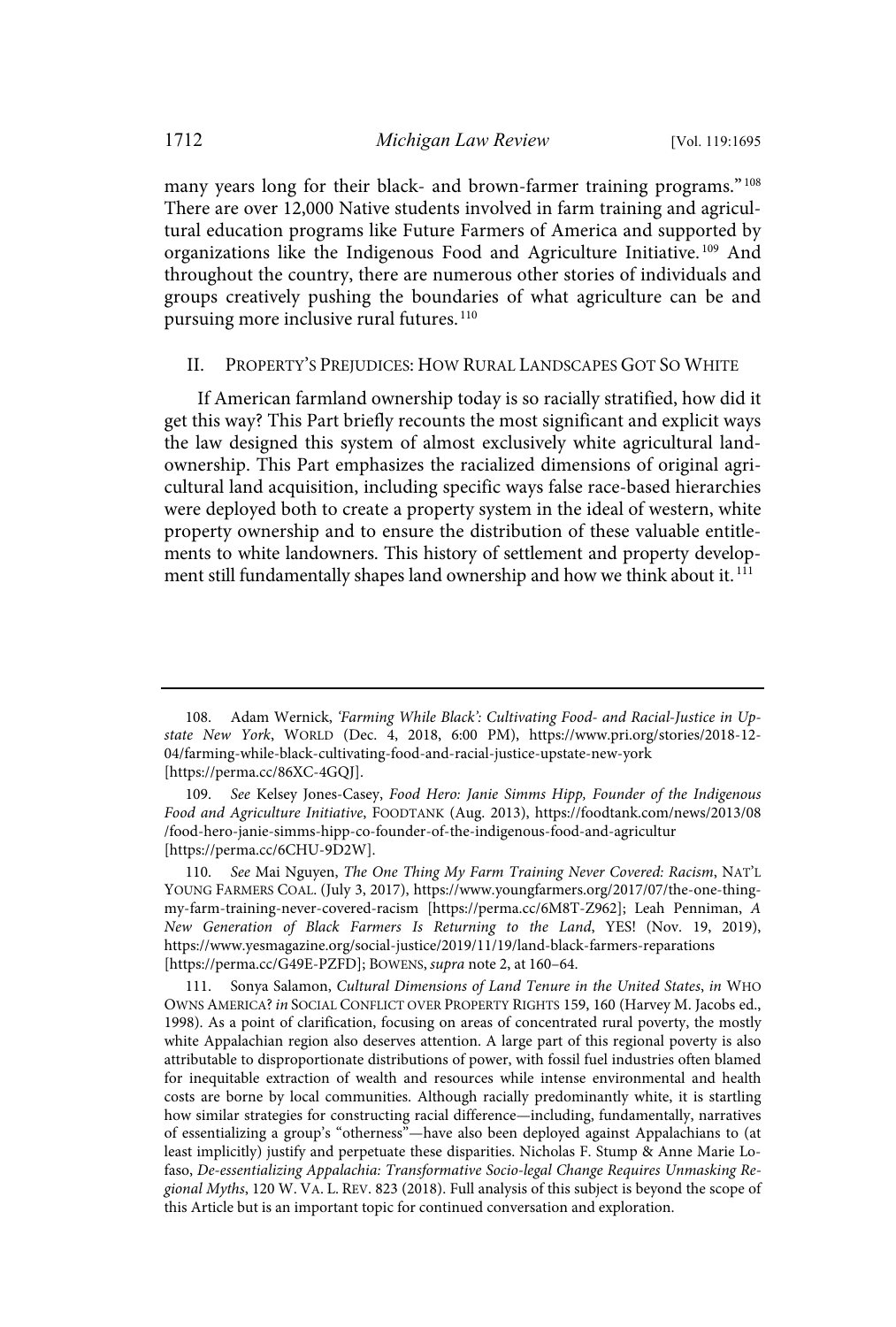#### A. Indigenous Land Acquisitions and Conversions

All real property titles in this country ultimately trace back to European colonization of this country and, more particularly, the Supreme Court's opinion in Johnson v. M'Intosh.<sup>112</sup> In Johnson, the Court held that the Indigenous peoples of this continent did not hold full title to their lands—at least as could be as recognized in U.S. courts—because of their Indigeneity.<sup>113</sup>

Prior to European arrival, Indigenous peoples operated in multiple selfsustaining and interlocking societies, each with their own independent landtenure systems and political territories. <sup>114</sup> Many of these Indigenous societies operated rich and diverse agricultural systems, often deploying innovations tied to the specific physical landscapes in which they operated. <sup>115</sup> U.S. settlers, of course, learned from, traded with, and in numerous ways depended on these preexisting Indigenous farming, fishing, and hunting operations.<sup>116</sup> But U.S. settlement also ultimately depended on the displacement of these Indigenous systems and the dispossession of original Indigenous owners. By legal magic act, and with no Indigenous representation or engagement in the process, the Johnson decision transformed Indigenous peoples' legal relationships to land and territory to one explicitly based on universalized assumptions of European superiority and the ideal of "civilized," Christian explorers. Where Indian possessors had once been full owners of title to land and sovereigns over territory, settlement of this continent by Christian Europeans changed the nature of their claims to the entire continent—a form of conquest by law as much as by force in many cases. <sup>117</sup>

After Johnson, Indigenous nations and landowners still had a recognized right of occupancy in the lands they continuously possessed—so-called Indian or Aboriginal title—but they could only transfer their rights by federal purchase or conquest.<sup>118</sup> The federal government then set to work using the power of the federal purse to acquire original Indigenous lands and relocate Indigenous peoples to the West—with policies including sequential treatybased reservation creations, forced removal, and even outright termination of tribal recognition and status. These efforts involved some transactional

116. Holt-Giménez, supra note 87, at 4.

117. STUART BANNER, HOW THE INDIANS LOST THEIR LAND: LAW AND POWER ON THE FRONTIER (2005); LINDSAY G. ROBERTSON, CONQUEST BY LAW: HOW THE DISCOVERY OF AMERICA DISPOSSESSED INDIGENOUS PEOPLES OF THEIR LANDS (2005).

118. Johnson, 21 U.S. at 592 (preserving Indian right of occupancy but imposing federal restraint on alienation).

<sup>112.</sup> 21 U.S. (8 Wheat.) 543, 592 (1823).

<sup>113.</sup> Johnson, 21 U.S. at 593.

<sup>114.</sup> Kenneth H. Bobroff, Retelling Allotment: Indian Property Rights and the Myth of Common Ownership, 54 VAND. L. REV. 1559, 1571–94 (2001).

<sup>115.</sup> E.g., Holt-Giménez, supra note 87, at 4; Readjustment of Indian Affairs: Hearing on H.R. 7902 Before the H. Comm. on Indian Affs., 73rd Cong. 431 (1934) (statement of D.S. Otis) (describing historic Indigenous agricultural economies based both on systems of individualistic effort and reward and more cooperative, pooled resource and effort sharing).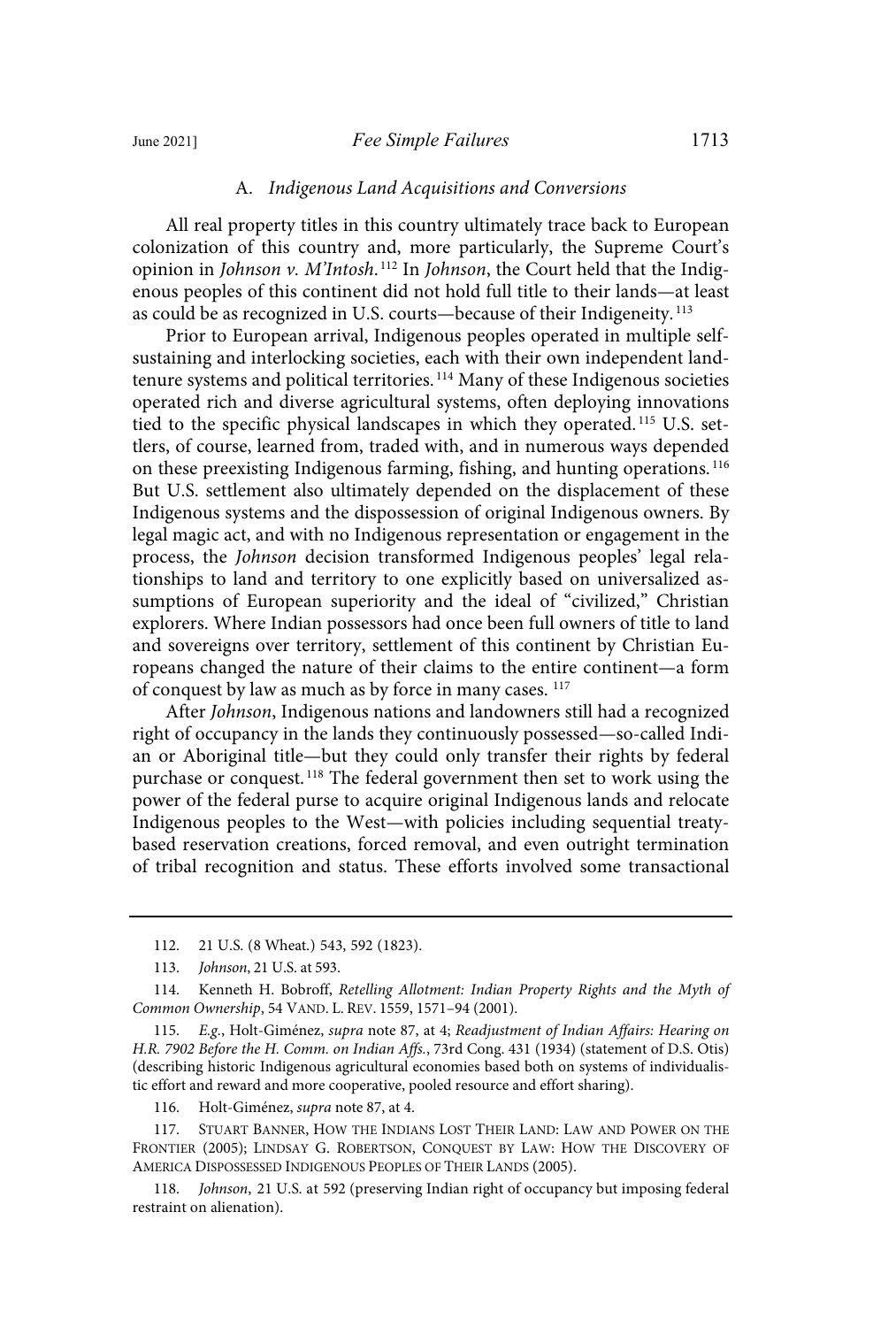exchanges, but the construction of a system in which Indigenous nations could only transfer their rights to a single U.S. purchaser deflated economic values.  $^{119}$  In addition, many transfers were forced and not at all consensual.  $^{120}$ 

Even after relocating Indigenous peoples to smaller, formal reservations of land, with treaty promises that these spaces would be reserved for exclusive and continuous Indigenous use, the federal government frequently reversed course and took more Native lands. In particular, the federal allotment policy not only broke up tribes' reserved landholdings in favor of individual tribal citizen "allotments" but also forced sales of any euphemistically entitled "surplus lands" to non-Indian settlers within reservation boundaries.<sup>121</sup> In all, between 1887 and 1934 when the allotment policy officially ended, Indigenous peoples lost another ninety million acres—or 60%—of their remaining land base, predominantly from forced surplus sales.<sup>122</sup> Ironically, allotment was framed as an effort, in part, to promote more productive Indigenous agriculture—using the individualistic incentives of private ownership as a carrot to produce more productive agricultural enterprise. But by permitting the leasing of allotments and otherwise forcing an inefficient system of federally managed land tenure on Indian people, allotment instead reduced the number of Indians farming and their productivity. 123

Allotment also introduced a special federal trust status on reservation lands that not only prohibits alienation without federal consent but also cements a significant federal management role over Indigenous land-use choices. <sup>124</sup> Today, despite original claims to the entirety of the continent, Indigenous tribes and citizens in the lower forty-eight states share only fifty-six

<sup>119.</sup> Eric Kades, The Dark Side of Efficiency: Johnson v. M'Intosh and the Expropriation of American Indian Lands, 148 U. PA. L. REV. 1065, 1114–15 (2000).

<sup>120.</sup> E.g., Jessica A. Shoemaker, An Introduction to American Indian Land Tenure: Mapping the Legal Landscape, 5 J.L. PROP. & SOC'Y 1, 19, 87–88 (2020) (describing, for example, history of forced removals and government taking of lands, including the Black Hills).

<sup>121.</sup> General Allotment (Dawes) Act, ch. 119, § 5, 24 Stat. 388, 389–90 (1887) (codified at 25 U.S.C. § 331 et seq.) (repealed 2007); see also Judith V. Royster, The Legacy of Allotment, 27 ARIZ. ST. L.J. 1, 10–12 (1995); Katheleen R. Guzman, Give or Take an Acre: Property Norms and the Indian Land Consolidation Act, 85 IOWA L. REV. 595, 605 & n.43 (2000); FELIX S. COHEN'S HANDBOOK OF FEDERAL INDIAN LAW 132–34, 138 (Rennard Strickland et al. eds., 1982). In many instances, an initial protective trust status preventing alienation was also removed prematurely from individual Indians' allotments, resulting in almost every case in immediate transfer to unscrupulous non-Indian speculators. See LEONARD A. CARLSON, INDIANS, BUREAUCRATS, AND LAND: THE DAWES ACT AND THE DECLINE OF INDIAN FARMING 13 (1981).

<sup>122.</sup> See FELIX S. COHEN'S HANDBOOK OF FEDERAL INDIAN LAW, supra note 121, at 138; CARLSON, supra note 121, at 18.

<sup>123.</sup> CARLSON, supra note 121, at 155, 159. "[A]llotment was followed by a dramatic decline in Indian farming" in the first three decades of the twentieth century. Id. at 155.

See generally United States v. Navajo Nation, 537 U.S. 488 (2003) (discussing the scope of secretarial discretion and trust responsibility in Indian Country).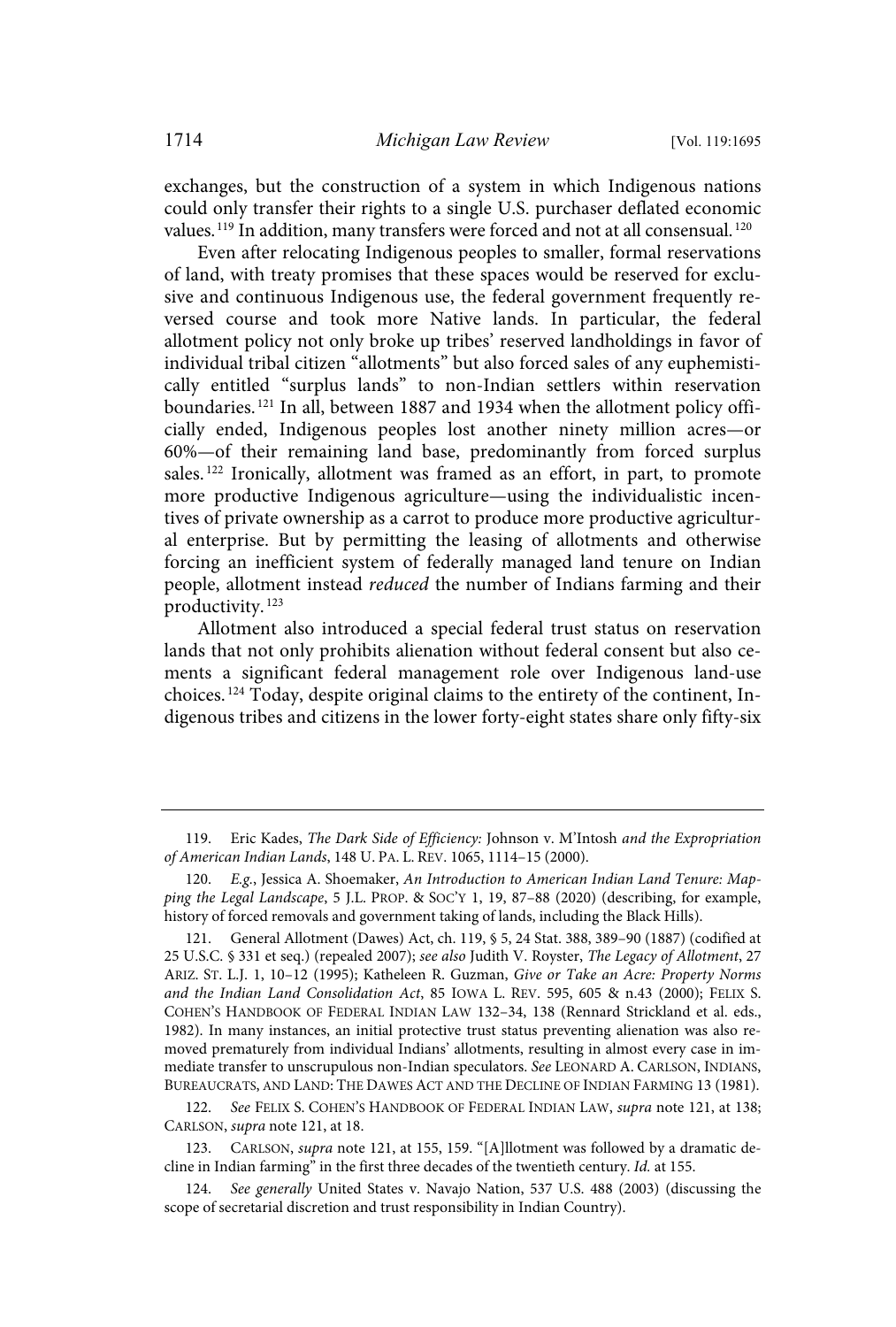million acres of land in this now-permanent federal trust status. <sup>125</sup> Although much of this land is agricultural, the trust status, with its continued federal bureaucratic control, makes these Indian lands less efficient and flexible to use. It is also blamed for continued poverty and lack of development in many reservation communities—even as it does preserve remaining legal landownership for the future.<sup>126</sup> Today, on many reservations, the majority of agricultural lands are rented to non-Indian producers, if they are used at all—locking many current Indigenous landowners out of their own lands for use as farmers or for other purposes.<sup>127</sup>

#### B. Denying Lands to Original Mexican Owners

California, Nevada, Utah, and portions of Colorado, New Mexico, Arizona, and Wyoming were all created after a territorial land cession from the Republic of Mexico memorialized in the 1848 Treaty of Guadalupe Hidalgo, which ended the Mexican-American War.<sup>128</sup> In this Treaty, the United States solemnly promised that, as the new territorial sovereign, "it would 'inviolably respect' the established private property rights of Mexican citizens in the conquered territory." <sup>129</sup> Specifically, the Treaty promised that Mexicans in the ceded territory would be "maintained and protected in the free enjoyment of their liberty and property." 130

Families and communities who trace titles to original Mexican grants protected under the Treaty, however, regularly found themselves frustrated in their land claims. <sup>131</sup> Numerous factors conspired against Mexican land claimants. <sup>132</sup> For example, U.S. courts required formal documentation to

128. U.S. GEN ACCT. OFF., GAO-04-59, TREATY OF GUADALUPE HIDALGO: FINDINGS AND POSSIBLE OPTIONS REGARDING LONGSTANDING COMMUNITY LAND GRANT CLAIMS IN NEW MEXICO 25–31 (2004).

129. Christine A. Klein, Treaties of Conquest: Property Rights, Indian Treaties, and the Treaty of Guadalupe Hidalgo, 26 N.M. L. REV. 201, 202 (1996).

130. See Treaty of Peace, Friendship, Limits, and Settlement with the Republic of Mexico, Mex.-U.S., Feb. 2, 1848, 9 Stat. 922, 930. For one view of the difference between Indigenous land claims after Johnson and the civil-law rights of former Mexican citizens under the Treaty of Guadalupe Hidalgo, see Rebecca Tsosie, Sacred Obligations: Intercultural Justice and the Discourse of Treaty Rights, 47 UCLA L. REV. 1615, 1629–31 (2000).

131. See, e.g., Guadalupe T. Luna, Chicana/Chicano Land Tenure in the Agrarian Domain: On the Edge of a "Naked Knife," 4 MICH. J. RACE & L. 39, 87–125 (1998); Tsosie, supra note 130, at 1631–32.

132. The land-claims process was complex, but several analyses have emphasized its racial bias. E.g., Richard Griswold del Castillo, Manifest Destiny: The Mexican-American War and the Treaty of Guadalupe Hidalgo, 5 SW. J.L. & TRADE AMS. 31, 37 (1998) (articulating how

<sup>125.</sup> Jessica A. Shoemaker, No Sticks in My Bundle: Rethinking the Indian Land Tenure Problem, 63 U. KAN. L. REV. 383 (2015).

<sup>126.</sup> Terry L. Anderson & Dean Lueck, Land Tenure and Agricultural Productivity on Indian Reservations, 35 J.L. & ECON. 427 (1992).

<sup>127.</sup> See JESSICA A. SHOEMAKER, FARMERS' LEGAL ACTION GRP., FARM AND RANCH ISSUES IN INDIAN COUNTRY (2006), http://www.flaginc.org/publication/farm-and-ranchissues-in-indian-country [https://perma.cc/Y45L-QGRE]; Shoemaker, supra note 125.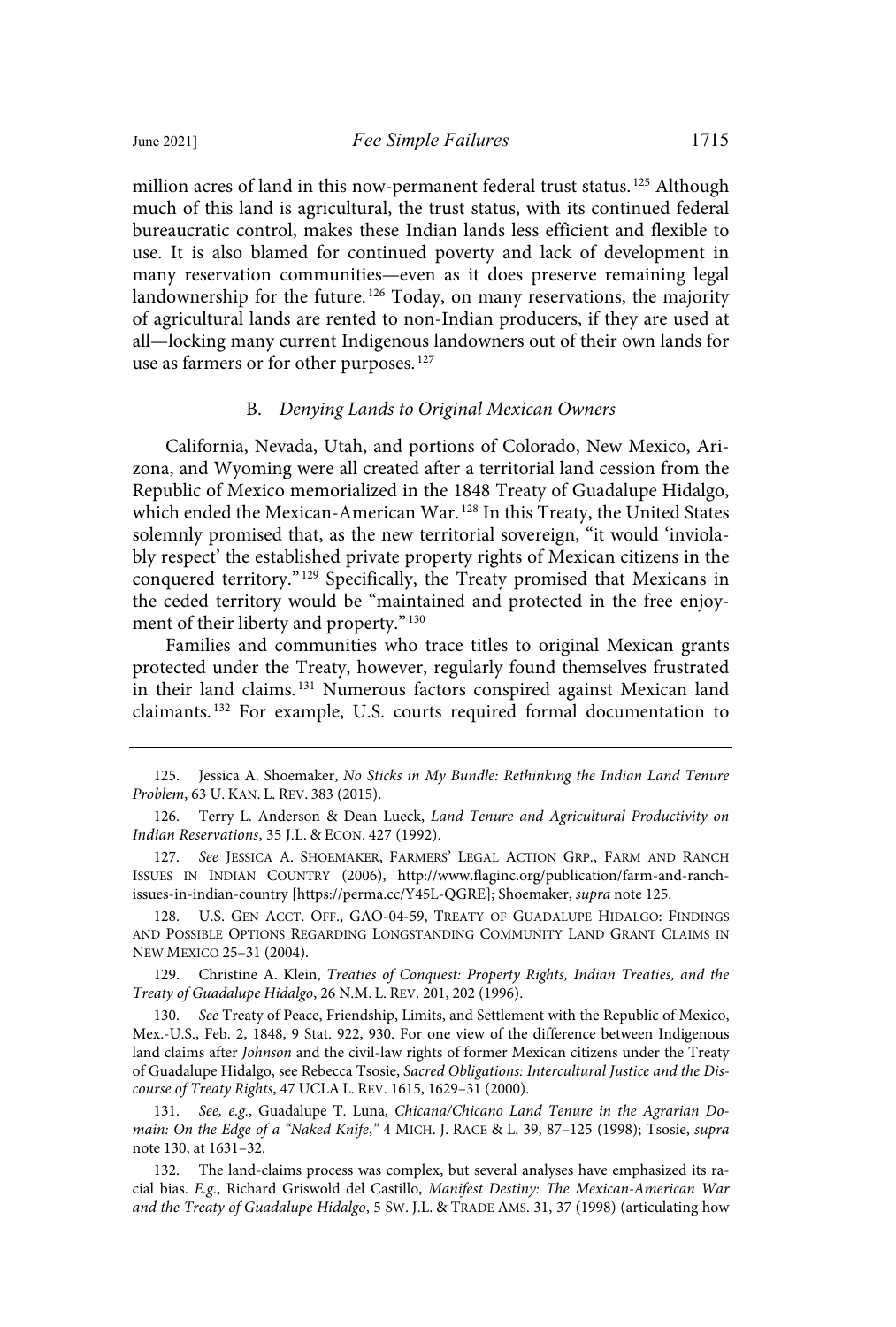prove one's claim under the Treaty, but many of these records had been deliberately destroyed by the U.S. military.<sup>133</sup> At the same time that Mexican land claims were being denied for lack of documentation, white claimants who lacked similar documentation were frequently granted exceptions.<sup>134</sup> Language and other barriers also created obstacles for Mexican claimants.

In general, "the legal system . . . had a great deal of sympathy for the rights of settlers to vacant lands in the West, and had little sympathy for the Mexican landowner as against white squatters who had cultivated and improved the land for the statutory time under the doctrine of adverse possession."<sup>135</sup> After the completion of the federal claims process, many individuals and communities still claimed that their rights under Mexican law were disregarded in the United States. <sup>136</sup> Moreover, those who were able to preserve claims frequently lost their property after so-called range wars, in which "[u]ltimately, the Anglo Texans won the battle, not with bullets but with their control of the courts, the territorial legislature and the local peace officers."<sup>137</sup> At the end of these conflicts, "thousands of former Mexican property owners lost their lands to speculators, banks, and lawyers," in Texas alone, contributing to a "pattern of economic subordination" along racial and ethnic lines that persists in the Southwest today. <sup>138</sup>

Later, while World War II sent much of the U.S. workforce to the military, U.S. agriculture welcomed thousands of Mexicans to work in our fields. <sup>139</sup> After the war, the U.S. government initiated the Bracero Program by which another four million Mexican workers came to American fields; today peasants and Indigenous peoples of Mexico, Central America, and the Caribbean remain at the center of farm and food work and struggles for justice in the United States—but not in a landowner role.<sup>140</sup>

- 139. Holt-Giménez, supra note 87, at 6.
- 140. Id.

racism of the time advantaged white landownership); Kim David Chanbonpin, How the Border Crossed Us: Filling the Gap Between Plume v. Seward and the Dispossession of Mexican Landowners in California After 1848, 52 CLEV. ST. L. REV. 297 (2005) (focusing on racialized dispossession in California specifically).

<sup>133.</sup> Tsosie, supra note 130, at 1629–30.

<sup>134.</sup> Id.; see also Luna, supra note 131, at 91, 94 (describing case of California senator whose claim to gold mines was approved although he had "lost" the necessary granting papers, in light of additional evidence of his admirable personal character); id. at 97-98 (describing similar exception for Texas ranger and solider "who would not have committed fraud").

<sup>135.</sup> Tsosie, supra note 130, at 1630.

<sup>136.</sup> E.g., id. at 1619 (describing case of one Hispanic community in Costilla County, Colorado, which has been fighting for thirty years to confirm rights to 77,000 acres of mountainous land that they claim to have used in common for nearly 150 years).

<sup>137.</sup> Griswold del Castillo, supra note 132, at 38.

<sup>138.</sup> Id.; see also Tsosie, supra note 130, at 1631.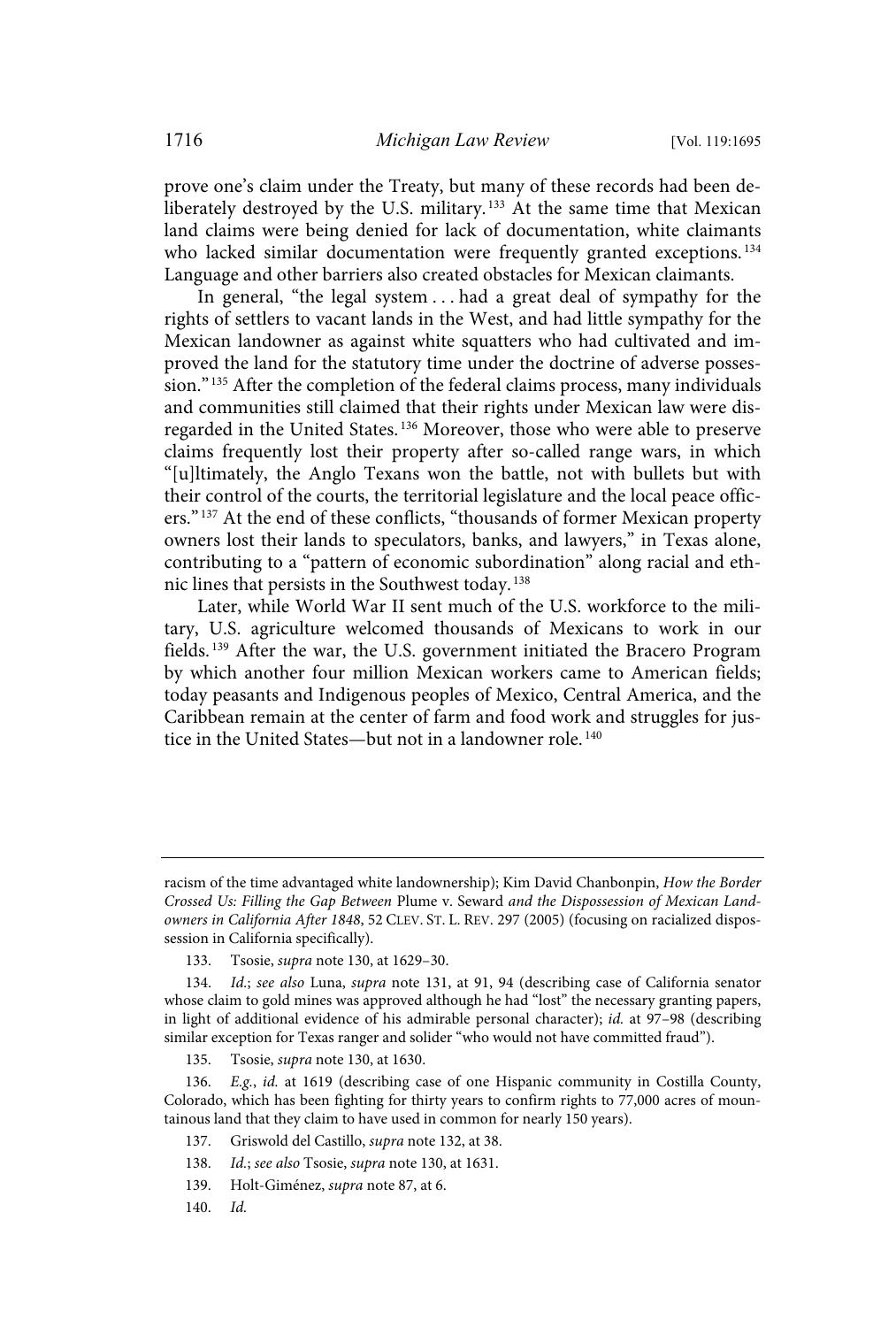#### C. Slavery and Black Land Loss

Prior to the abolition of slavery in 1865, plantation owners in the American South enslaved millions of people taken from Africa for forced farm labor. This racialized slave labor resulted in the accrual of enormous wealth for the mostly white, male landowners.<sup>141</sup> The math of accounting for slavery's effects is difficult. On some conservative estimates, if former slaves were paid for their agriculture labor outside of the institution of slavery, the debt would be \$6.4 trillion today.<sup>142</sup>

Treating human beings as property not only increased the wealth and power of slave-owning white "farmers" but also, of course, cemented and stabilized a parallel race-based hierarchy in land ownership. Slaves very rarely owned, or had the opportunity to own, their own farmland.<sup>143</sup> Upon the abolition of slavery, part of the expectation for a federal repairing of these historic harms included land-redistribution promises—the popularly imagined "40 acres and a mule."<sup>144</sup> In fact many of these efforts, including the Southern Homestead Act, resulted in more distributions to white farmers than freed slaves, as the Act allowed distribution to pardoned Southerners and anyone else who claimed he had not supported the Confederacy. <sup>145</sup> Although African Americans did acquire land after emancipation, it was "almost completely through private purchase, overcoming discriminatory credit practices, violence perpetuated by anti-black groups, and the refusal of many whites to sell to black people." <sup>146</sup> And the lands they did purchase were often suboptimal, "with less fertile soil, perhaps tucked away in the hills, not too close to the main highways or railroads, nor to white schools or churches." 147

Still, by 1890 African Americans represented 14% of all farmers and owned roughly 15 million acres.<sup>148</sup> According to the U.S. Census of Agricul-

144. Id. at 525–26 (describing policy's evolution and limited implementation).

145. But see RICHARD EDWARDS, JACOB K. FRIEFELD & REBECCA S. WINGO, HOMESTEADING THE PLAINS: TOWARD A NEW HISTORY (2017) (emphasizing egalitarian ideals of homesteading); Neil Canaday, Charles Reback & Kristin Stowe, Race and Local Knowledge: New Evidence from the Southern Homestead Act, 42 REV. BLACK POL. ECON. 399, 411 (2015) (interrogating success rates for Black homesteaders).

<sup>141.</sup> Horst & Marion, supra note 49, at 3; JOE R. FEAGIN & KIMBERLEY DUCEY, RACIST AMERICA: ROOTS, CURRENT REALITIES, AND FUTURE REPARATIONS (4th ed. 2019).

<sup>142.</sup> E.g., Jeff Neumann & Tracy Matsue Loeffelholz, 40 Acres and a Mule Would Be at Least \$6.4 Trillion Today—What the U.S. Really Owes Black America, YES! (May 14, 2015), https://www.yesmagazine.org/issue/make-right/2015/05/14/infographic-40-acres-and-a-mulewould-be-at-least-64-trillion-today [https://perma.cc/3EJ5-KC8F].

<sup>143.</sup> See Thomas W. Mitchell, From Reconstruction to Deconstruction: Undermining Black Landownership, Political Independence, and Community Through Partition Sales of Tenancies in Common, 95 NW. U. L. REV. 505, 523–24 (2001).

<sup>146.</sup> Mitchell, supra note 143, at 526.

<sup>147.</sup> Id. (quoting PAMELA BROWNING, U.S. COMM'N ON C.R., THE DECLINE OF BLACK FARMING IN AMERICA 22–23 (1982)).

<sup>148.</sup> Horst & Marion, supra note 49, at 3.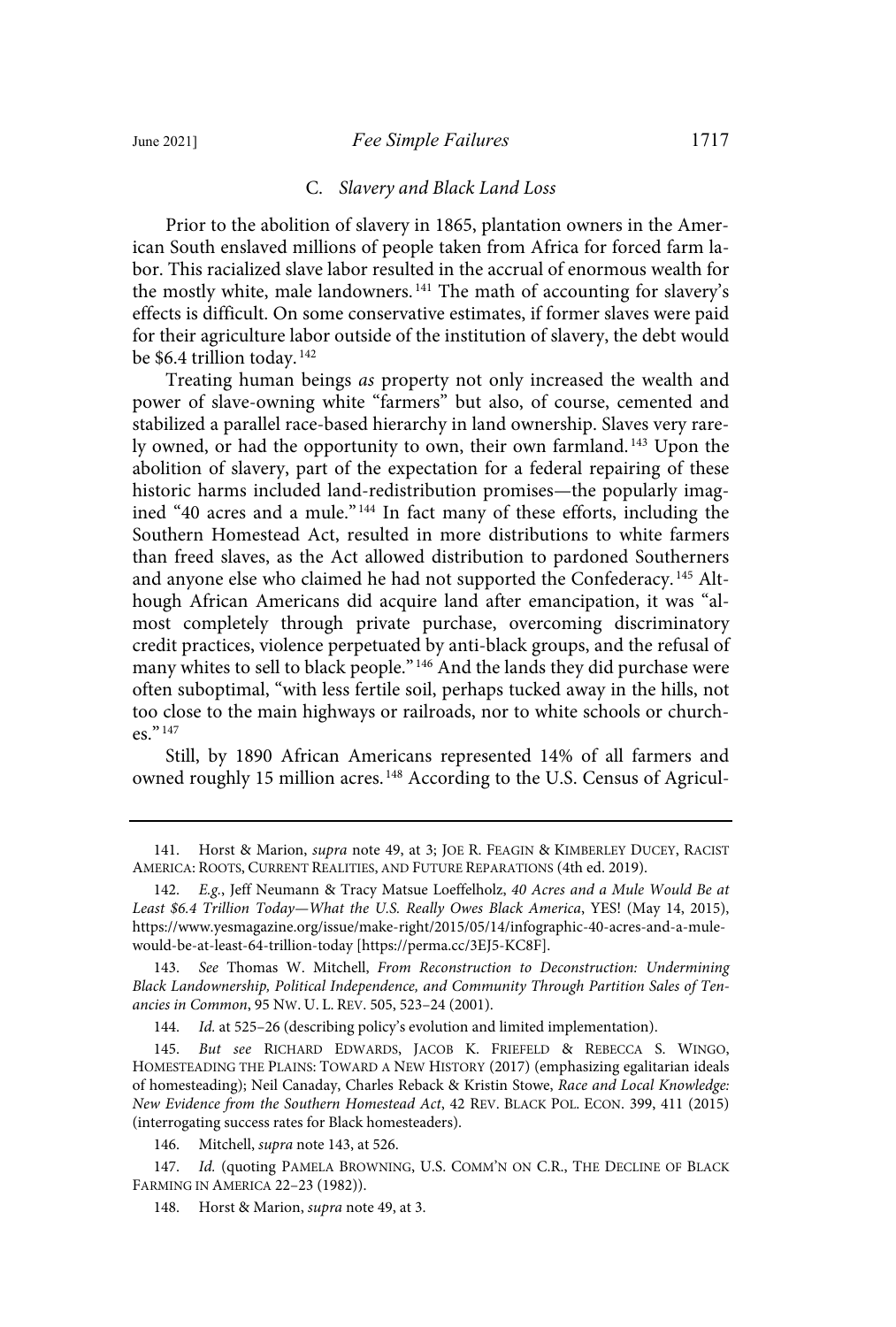ture, African American farmland ownership "peaked in 1910 at 16–19 million acres." <sup>149</sup> By 1997, however, this number was down to just 1.5 million acres.<sup>150</sup> The causes of Black land loss are myriad but track a dramatic decline in the number of Black farmers in the United States, far outpacing declining farmer numbers among other groups. <sup>151</sup> One clear contribution is a blatant—and well-documented—history of racial discrimination against Black farmers by USDA officials and local loan-granting committees (commissioned at the county level to administer these federal farm programs), including particularly in the granting and dissemination of essential farm operating loans. <sup>152</sup> Exclusion of Black landowners from New Deal farm programs is another documented source. <sup>153</sup> Finally, land insecurity generated by lack of probate access and generational intestacy and heir property also contributes to continuing land loss. 154

### D. Mostly White (and Mostly Male) Homesteading

Meanwhile, westward settlers sought to claim lands for themselves, often for privatized farming. These settlers were primarily white and European and sometimes sought to adversely possess or otherwise take even those lands that had been reserved for other racial and ethnic groups.<sup>155</sup> Many white land titles trace back more directly to official homesteading policies. Between 1863 and 1939, some 1.5 million households received 246 million acres of land via homesteading. <sup>156</sup> This widespread distribution of roughly

151. Mitchell, supra note 143, at 527.

152. Id. at 528–29; see also Joshua Ulan Galperin, The Life of Administrative Democracy, 108 GEO. L.J. 1213, 1243–47 (2020) (outlining how locally elected, majoritarian county committee systems employed by the USDA resulted in widespread, race-based discrimination in federal farm programs); see infra note 249 (discussing civil rights settlements with USDA).

153. AYAZI & ELSHEIKH, supra note 77, at 25 (detailing, for example, exclusion of Black landowners from Agricultural Adjustment Administration support in the 1930s).

154. See Mitchell, supra note 143, at 517. Other sources of blame include the boll weevil infestations in cotton, postwar mechanization, and "the lure of jobs and relative safety in the North." AYAZI & ELSHEIKH, supra note 77, at 54; see Jess Gilbert, Gwen Sharp & M. Sindy Felin, The Loss and Persistence of Black-Owned Farms and Farmland: A Review of the Research Literature and Its Implications, 18 S. RURAL SOCIO., no. 2, 2002, at 1; see also infra Section III.C.3.

155. E.g., Ann M. Eisenberg, Land Shark at the Door? Why and How States Should Regulate Landmen, 27 FORDHAM ENV'T L. REV. 157, 179 (2016); see infra Section II.E.

156. Trina R. Williams Shanks, The Homestead Act of the Nineteenth Century and Its Influence on Rural Lands 3 (Wash. Univ. in St. Louis Ctr. for Soc. Dev. Working Paper, Paper No. 05-52, 2005), https://doi.org/10.7936/K77S7N9W [https://perma.cc/ZAJ8-8KH3].

<sup>149.</sup> Gilbert et al., supra note 55, at 55.

<sup>150.</sup> Antonio Moore, Who Owns Almost All America's Land?, INEQUALITY.ORG (Feb. 15, 2016), https://inequality.org/research/owns-land [https://perma.cc/XCS8-M8QZ]. By 1992, the number of Black farmers in America had declined by 98%. Natasha Bowens, The Color of Food: America's Invisible Farmers, CIV. EATS (Apr. 14, 2015), https://civileats.com/2015/04/14/thecolor-of-food-an-introduction [https://perma.cc/62TM-2MKA]. In 2012, there were only 44,000 Black farmers in the United States, or 1.6% of farmers. Id.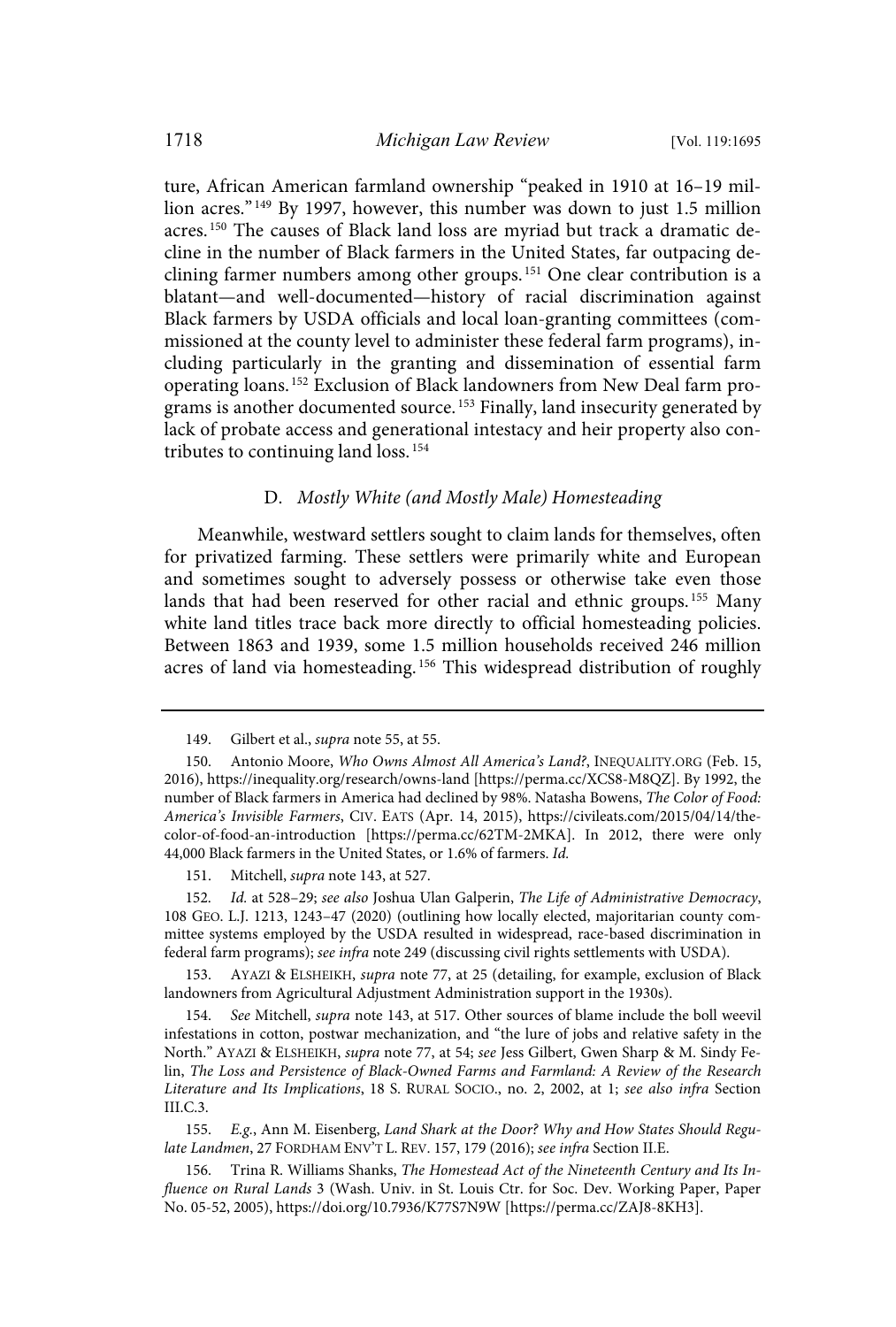20% of the federal public domain at this time yielded significant economic benefits for the country and for the homesteaders themselves. <sup>157</sup>

The "vast majority" of homesteaders were white households, resulting in redistribution of farmlands taken from Native Americans and Mexican owners. <sup>158</sup> Title also predominantly went to men, although some women were able to acquire title if they were "single, widowed, divorced, or deserted." 159 Married women, however, were generally ineligible to take land in their own name as the Act was limited to the "head of [a] household."<sup>160</sup>

Notably, the 1862 Homestead Act had no explicit racial restrictions, and by 1866, it was clear that Black Americans were recognized as U.S. citizens, making them eligible for their 160 acres of western public lands if they paid the small fee and lived continuously on the property for five years. <sup>161</sup> The Black Homesteaders in the Great Plains project at the University of Nebraska has identified several African American homesteading communities that once existed in the Great Plains with several hundred likely living in these "colonies," but the number of descendants still living in these places has dramatically dwindled. <sup>162</sup> The largest of these communities—Nicodemus, Kansas—once was home to three hundred to four hundred settlers, and it is the only Black-homesteading community still occupied at all.<sup>163</sup> As of 2015, there were seventeen descendants of these original Black homesteaders who still owned farmland in the five-township vicinity near Nicodemus and five were still actively farming. <sup>164</sup> This history is so unique that it is preserved as a National Historic Site. <sup>165</sup>

161. Richard Edwards, Opinion, The Disappearing Story of the Black Homesteaders Who Pioneered the West, WASH. POST (July 5, 2018, 5:23 PM), https://www.washingtonpost.com /opinions/the-disappearing-story-of-the-black-homesteaders-who-pioneered-the-west/2018 /07/05/ca0b51b6-7f09-11e8-b0ef-fffcabeff946\_story.html [https://perma.cc/N46U-BVFK].

162. EDWARDS ET AL., supra note 145.

<sup>157.</sup> Id. at 3–7. In 1853, the United States owned 1.5 billion acres of public lands. BAILEY ET AL., supra note 86, at 37.

<sup>158.</sup> Horst & Marion, *supra* note 49, at 3.

<sup>159.</sup> H. Elaine Lindgren, Women Homesteaders, ENCYC. GREAT PLAINS, http://plainshumanities.unl.edu/encyclopedia/doc/egp.gen.040 [https://perma.cc/ZA5Y-TRTX].

<sup>160.</sup> Id.; see also Hannah Haksgaard, The Homesteading Rights of Deserted Wives: A History, 99 NEB. L. REV. 419 (2020). State laws at the time also curtailed women's property rights dramatically. See American Women: Resources from the Law Library, LIBR. CONG., https://memory.loc.gov/ammem/awhhtml/awlaw3/property\_law.html [https://perma.cc/3PKU-9RKF] (providing an overview of married women's property laws in various states).

<sup>163.</sup> See, Edwards, supra note 161.

<sup>164.</sup> Nicodemus: Frequently Asked Questions, NAT'L PARK SERV., https://www.nps.gov/nico/faqs.htm [https://perma.cc/Z6EP-8ENX].

<sup>165.</sup> Nicodemus: National Historic Site Kansas, NAT'L PARK SERV., https://www.nps.gov /nico/index.htm [https://perma.cc/EDL6-5T86].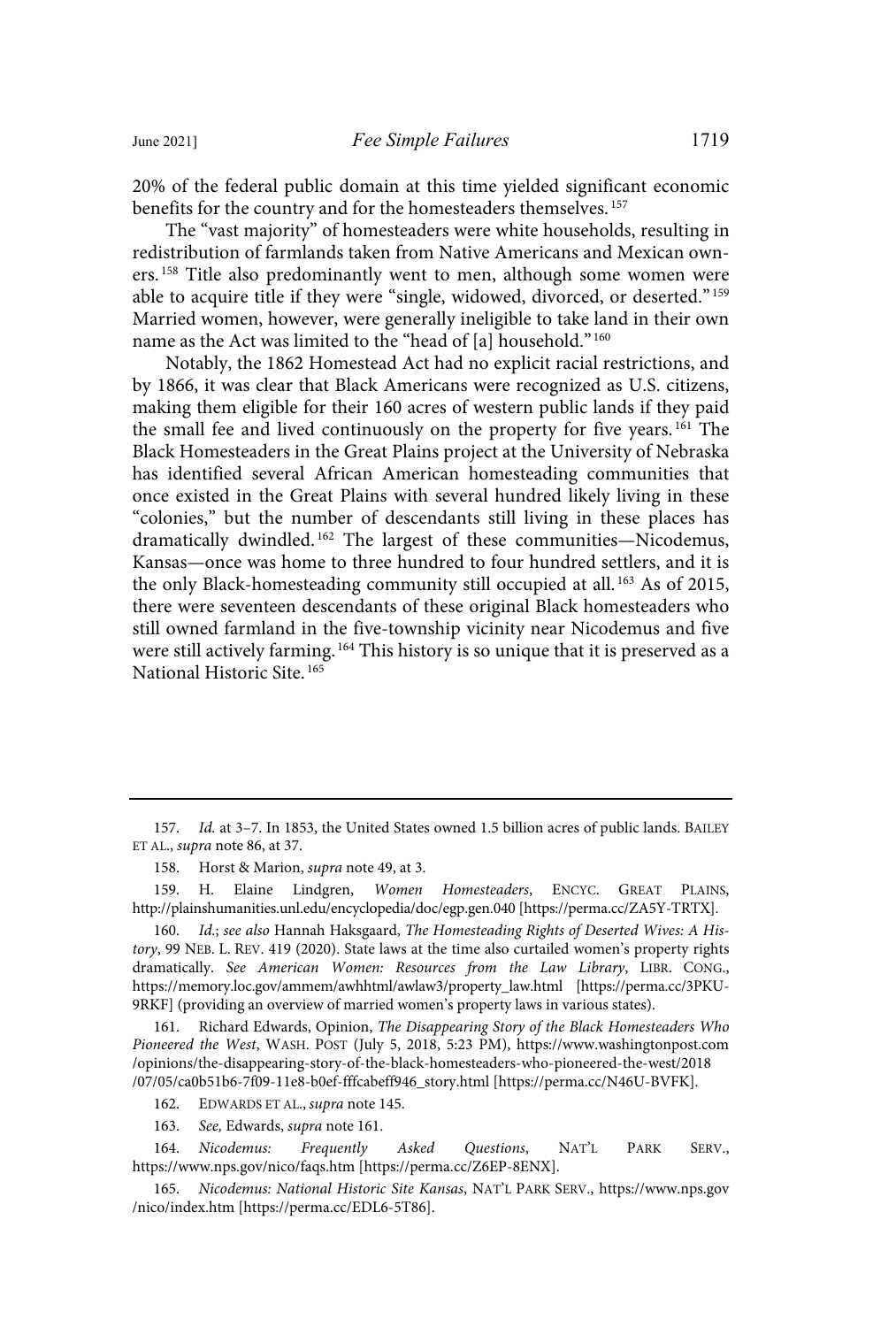#### E. The Closing of the Grazing Commons and Conservation

While the Homestead Act and its contemporaries had the most impact in the Midwest where soils were richer and the 160-acre maximum allotment more sustainable, the Far West remained removed from more formalized federal land policies for some time and also, given its unique physical terrain and resource qualities, required some property adaptation.<sup>166</sup> Ranchers drove cattle west in the 1870s and 1880s before the existence of any formal government distribution system and divided grazing rights largely based on local customs of first possession, with future entry and use of rangeland constrained through informal—but highly effective—local livestock associations. <sup>167</sup> Around this time, many firstcomer ranchers also marked their claims with barbed wire fencing, even contrary to federal law. <sup>168</sup>

By 1934, at the time of the Taylor Grazing Act, while ranchers continued to assert informal claims to grazing lands, the federal government held approximately eighty million acres of western lands.<sup>169</sup> Today, the Bureau of Land Management alone administers approximately 155 million acres of federal rangeland. <sup>170</sup> Initial grazing allotments favored those who were already grazing and also favored owners of so-called base ranch lands adjacent to the federally owned range on which the grazing would occur.<sup>171</sup> Throughout the process of federal grazing management, existing claims have been grandfathered and preserved, privileging historical acquisitions of white ranchers over and over.<sup>172</sup> These ranching operations on public lands have "remarkable staying power" and, even though permits are theoretically terminable and not formally recognized as a property right, they are regularly and reliably renewed—so routinely that "banks customarily capitalize the permits' value into the ranches to which they are adjacent."<sup>173</sup>

This parallels numerous instances in federal conservation and public lands policy in which federal laws actively "eliminated indigenous presence in order to preserve landscapes for non-Indians." <sup>174</sup> Conservation efforts, alongside the goals of extraction and settlement, also drove Indigenous peoples out of landscapes, including through the designation of forest reserves,

169. Libecap, supra note 166, at 274; Taylor Grazing Act of 1934, ch. 865, 48 Stat. 1269 (codified as amended at 43 U.S.C. §§ 315–315r).

170. See HARDY VINCENT, supra note 48.

<sup>166.</sup> Gary D. Libecap, The Assignment of Property Rights on the Western Frontier: Lessons for Contemporary Environmental and Resource Policy, 67 J. ECON. HIST. 257, 265 (2007).

<sup>167.</sup> Id. at 271–72.

<sup>168.</sup> Terry L. Anderson & P.J. Hill, The Evolution of Property Rights: A Study of the American West, 18 J.L. & ECON. 163, 172 (1975).

<sup>171.</sup> Bruce R. Huber, The Durability of Private Claims to Public Property, 102 GEO. L.J. 991, 1029 (2014).

<sup>172.</sup> See id. at 1002.

<sup>173.</sup> Id. at 1004–05.

<sup>174.</sup> Sarah Krakoff, Public Lands, Conservation, and the Possibility of Justice, 53 HARV. C.R.-C.L. L. REV. 213, 215 (2018).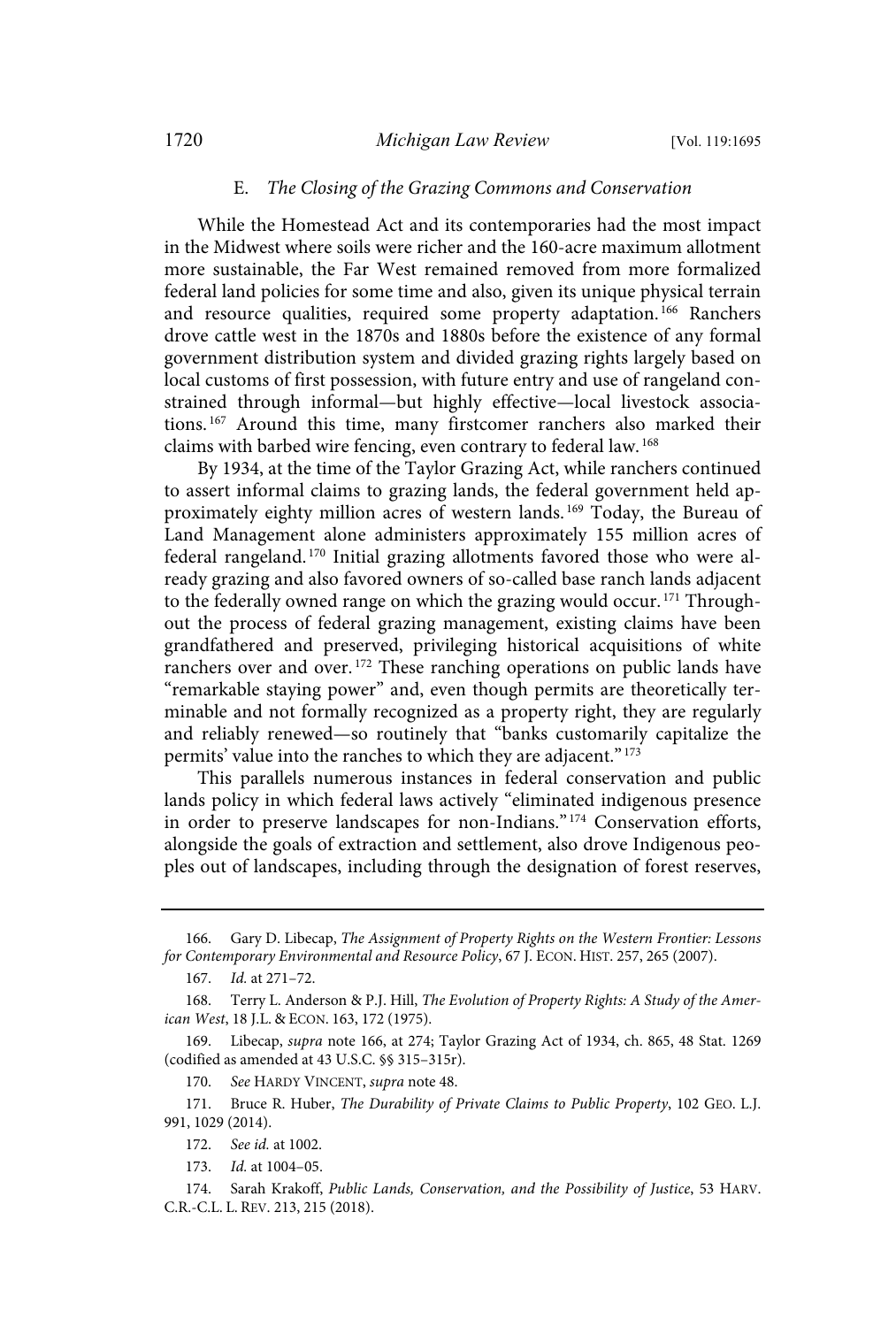national parks, and national monuments on tribal lands. <sup>175</sup>This system still dramatically limits opportunities for new entrants to public land grazing despite the ideal that these spaces be public and subject to adaptive management and other reflective land-use choices and designs for public purposes. <sup>176</sup> Instead of providing open and equitable access, "public regulation of land access erected barriers to entry that secured existing claimants' hold on their preferred resources," even while "spar[ing] these claimants the need for capital outlays for the purchase of property." <sup>177</sup> This is particularly true for the grazing rights allocation process under the Taylor Grazing Act, which "made it exceedingly unlikely that newcomers to ranching would succeed in obtaining access to public lands previously claimed by existing ranchers." 178

## F. Alien Property Acts

Finally, specific legislation directly barred many Asian American immigrants from owning land well into the twentieth century. <sup>179</sup> Moreover, during World War II, many Japanese Americans incarcerated in internment camps lost their farms and homes. <sup>180</sup>

#### III. DECONSTRUCTING THE FEE SIMPLE

With these and other acts, America constructed a *legal* system that allocated land to its white citizens, to the exclusion of people of color. These choices radically transformed the American landscape and dispersed nearly exclusive white agricultural landownership. This history of racism, however, might be confined to the past if everyone had equal opportunity to acquire land today—if labor and hard work were rewarded fairly and parallel opportunities for land access distributed equally. In that just world, current dispar-

179. E.g., Chinese Exclusion Act of 1882, ch. 126, 22 Stat. 58 (repealed 1943); Webb-Haney Act (Alien Land Law) of 1913, 1913 Cal. Stat. 260, invalidated by Sei Fujii v. State, 242 P.2d 617 (Cal. 1952). In general, these laws barred land ownership without legal citizenship and were consistently upheld.

180. See, e.g., Keith Aoki, No Right to Own? The Early Twentieth-Century "Alien Land Laws" as a Prelude to Internment, 40 B.C. L. REV. 37 (1998).

<sup>175.</sup> Id.

<sup>176.</sup> Huber, supra note 171, at 1037.

<sup>177.</sup> Id.

<sup>178.</sup> Id. at 1037 n.251 (citing WESLEY CALEF, PRIVATE GRAZING AND PUBLIC LANDS: STUDIES OF THE LOCAL MANAGEMENT OF THE TAYLOR GRAZING ACT 62–66 (1960)). In addition to the allocation of durable rights to claim continued privileges and the preferencing of existing permittees, the Taylor Grazing Act also "created Grazing Advisory Boards, comprised of ranchers themselves, which were responsible for managing the local range allocation process." Huber, supra note 171, at 1038 n.255. All this has also taken on racial overtones, with numerous commentators noting narratives of white domination in federal grazing, including standoffs and protests opposing ongoing federal oversight. E.g., Anne Bonds & Joshua Inwood, Beyond White Privilege: Geographies of White Supremacy and Settler Colonialism, 40 PROGRESS HUM. GEOGRAPHY 715 (2016); Kimmel & Ferber, supra note 85, at 586; Ann M. Eisenberg, Alienation and Reconciliation in Social-Ecological Systems, 47 ENV'T L. 127 (2017).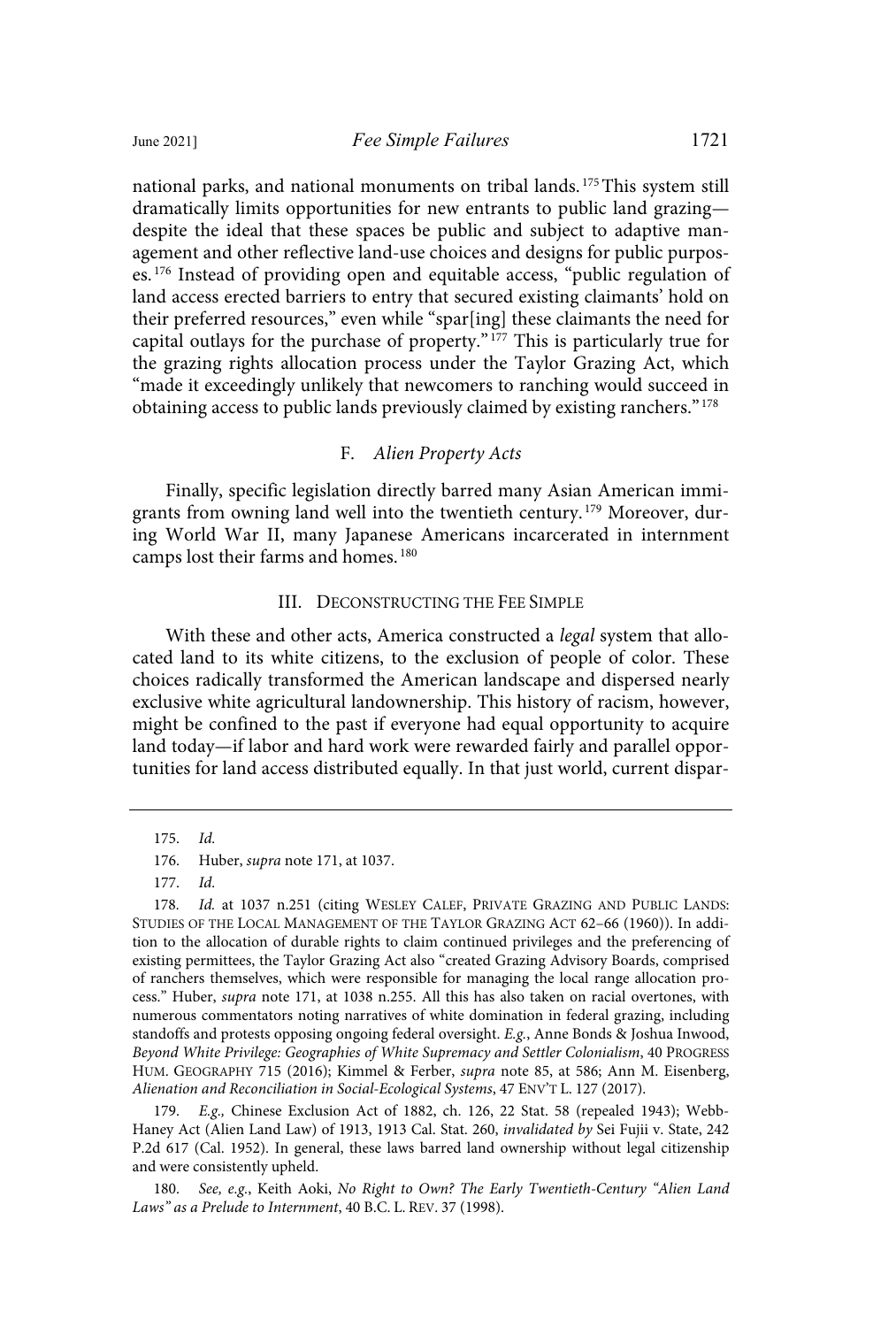ities in wealth and land ownership would reflect the logical consequence of unequal effort and skill, rather than the compounding effects of historic exclusion. But, instead, we live in a world built to perpetuate original exclusions and racialized wealth distributions.

Part of this reflects the general truth that owning and then transferring property within a family is an efficient means of generational wealth accumulation. Nonwhite citizens locked out of original property ownership started at a disadvantage, and this disadvantage continued over generations and now still impacts who can—and cannot—competitively access land markets.<sup>181</sup> But this is not the full story. This Part argues that our most fundamental property-law choices—including the design of the fee simple itself also actively privilege the original acquirers of land and facilitate wealth concentration in ways that disproportionately impact people of color. Firstgeneration property rights did not end at the first generation but rather, by design, continued perpetually. We also decided that landholding does not require active use and caretaking but can be commodified into an abstract (and ultimately concentrated) investment vehicle. Meanwhile, farm policy inflates the value of agricultural land and encourages land retention over transfer, limiting even further the opportunities for new entrants. This Part explores these and other mechanisms in more depth, but the result is clear. We have created an agricultural land-tenure system that shut the door on people of color and keeps that door shut. The surprise is not that this racialized exclusion continues but that these same property choices are now backfiring against even their original white beneficiaries, facilitating both the industrialization of American agriculture and the depopulation and decline of so many rural communities.

## A. Forever Rights

Perpetual duration is a core feature of fee simple ownership. The fee simple estate is endless. Fee title bestows rights to control and exclude others from agricultural land into eternity.

Although the fee's perpetual nature now seems inevitable and essential to American property, this is a choice that deviates from other land-tenure organizations. Numerous Indigenous governance structures recognized individual, exclusive use and possession rights but only so long as the possessor was actually actively using and maintaining the land.<sup>182</sup> Abandonment, nonuse, or violation of community-imposed limitations could all result in forfeiture of the land to the community, permitting redistribution consistent

<sup>181.</sup> See Rosser, supra note 32, at 133–40 (collecting examples of generational effects of historically racist property distributions); cf. Thomas M. Shapiro, Race, Homeownership and Wealth, 20 WASH. U. J.L. & POL'Y 53, 59 (2006) (arguing that federal policies facilitating middle-class homeownership and wealth accumulation "have traditionally reinforced residential segregation").

<sup>182.</sup> E.g., Bobroff, supra note 114, at 1584; Stacy L. Leeds, The Burning of Blackacre: A Step Toward Reclaiming Tribal Property Law, 10 KAN. J.L. & PUB. POL'Y 491, 496 (2000).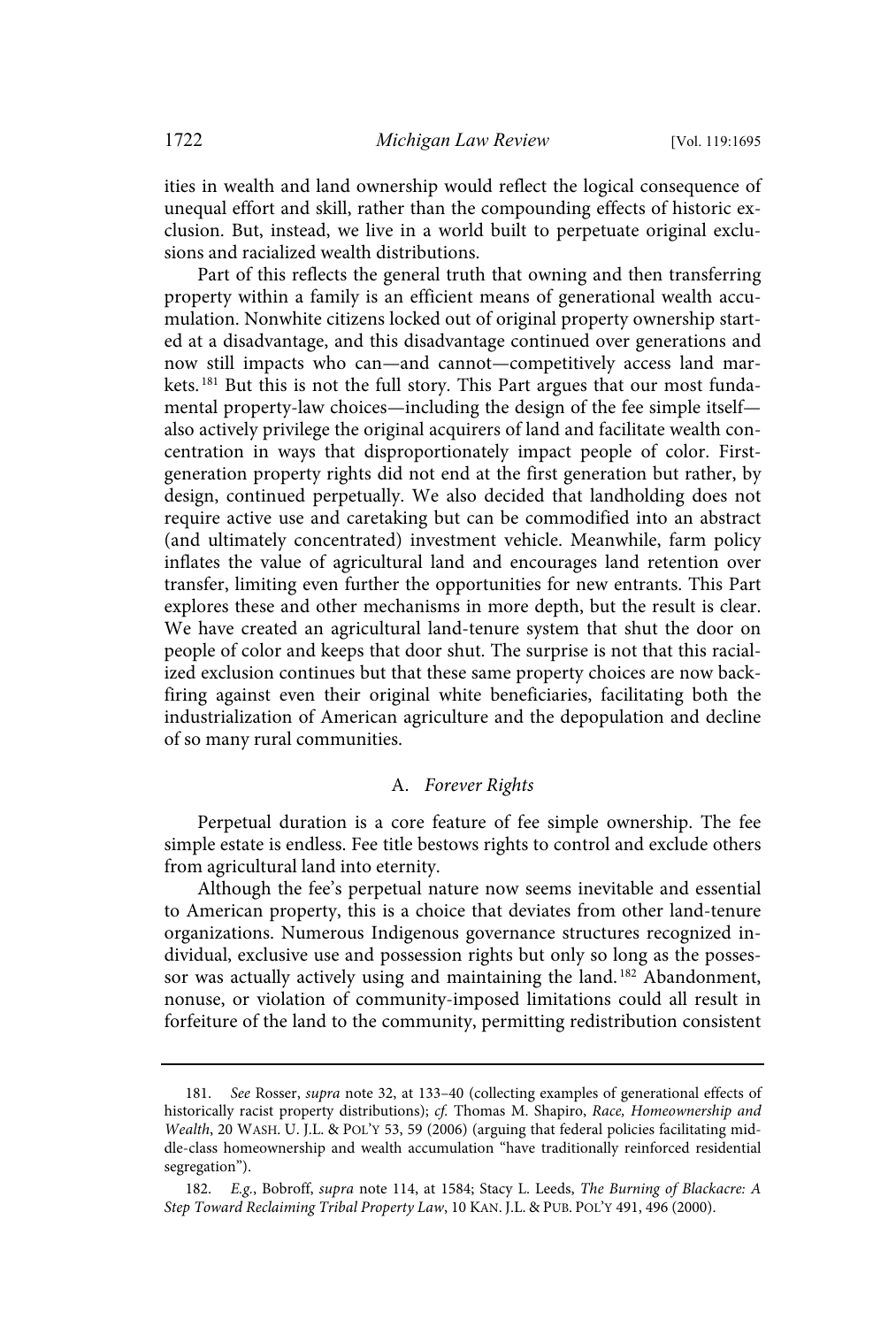with group needs. <sup>183</sup> Some modern water rights and civil law usufructs also contain similar conditions requiring active use and care. <sup>184</sup> Even Thomas Jefferson saw the earth as fundamentally a "usufruct to the living" and believed, at least on some level, that the "portion occupied by any individual ceases to be his when himself ceases to be, and reverts to the society."<sup>185</sup> The initial homesteading program in America also required active, direct possession and improvement—although only for a short initial prove-up period and, once the initial conditions were met, the actually issued fee patent was again a perpetual grant. <sup>186</sup>

The fundamental endlessness of American property design has important benefits, including allowing an owner to securely choose to hold onto or conserve resources until a later date without fear that another user will swoop in and take that resource first.<sup>187</sup> In this way, perpetual, secure ownership is designed very specifically (and beneficially) to avoid the overconsumption tragedies of some common resources and to encourage secure ininvestment in and stewardship of land for the long term. 188 It also facilitates the kind of identity-reinforcing community and family ties to specific places, including over generations, that build valuable social attachments. Durable connections to place do matter. <sup>189</sup>

But an initial allocation of perpetual rights also has enormous, lasting distributional effects. The original westward expansion of white landownership did not leave a reserve of open spaces on which future generations could spread more equitably. Now, new farmers not lucky enough to inherit farmland have to acquire that land from someone else; by design, the current owners get to trade not only the value of that land in some time-limited parcel—as they would if their rights were measured by one's life or one's active

186. See Homestead Act of 1862, ch. 75, § 2, 12 Stat. 392, 392 (repealed 1976); cf. di Robilant, supra note 6, at 954 (discussing an alternative, failed proposal that would have imposed a continuing "duty to reside on and cultivate the land").

187. See Fennell, supra note 35, at 1480 (discussing fee simple's fundamental endlessness).

<sup>183.</sup> Id.

<sup>184.</sup> See, e.g., Ellickson, supra note 7, at 1364 ("[A] classic usufruct can be defined as an immutable package of land-use rights that are not transferrable and that terminate when the usufruct's owner dies or ceases the use."); Scott A. Clark & Alix L. Joseph, Commentary, Changes of Water Rights and the Anti-speculation Doctrine: The Continuing Importance of Actual Beneficial Use, 9 U. DENV. WATER L. REV. 553, 555 (2006) (discussing water law requirement of demonstrated ability to use water at specified place as prerequisite to obtaining right).

<sup>185.</sup> Letter from Thomas Jefferson to James Madison (Sept. 6, 1789), in 15 THE PAPERS OF THOMAS JEFFERSON, 27 MARCH 1789 TO 30 NOVEMBER 1789, at 392, 392 (Julian P. Boyd & William H. Gaines, Jr. eds., 1958) (emphasis omitted).

<sup>188.</sup> See Harold Demsetz, Toward a Theory of Property Rights, 57 AM. ECON. REV. 347, 355 (1967) (describing how private property owner is uniquely suited to balance "competing claims of the present and the future").

<sup>189.</sup> See, e.g., Eduardo M. Peñalver, Property's Memories, 80 FORDHAM L. REV. 1071, 1078–79 (2011) (exploring property's role in storing collective and individual memories).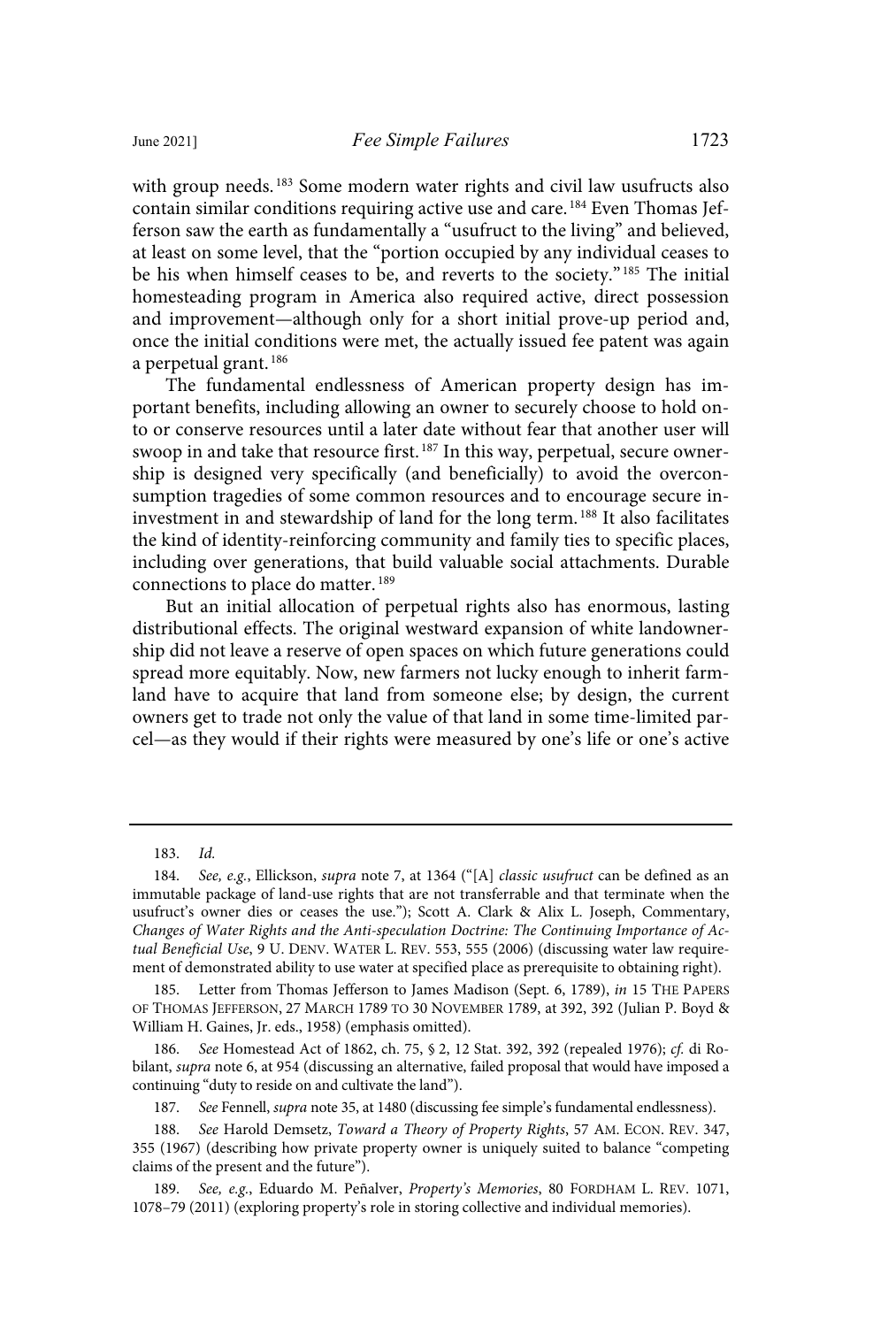use, for example—but also the value of the land for perpetuity.<sup>190</sup> All of this maximizes wealth, as well as political and social power and privilege, in the first generation of owners. As detailed further below, these original distributions are sticky. Even if original landowners' descendants no longer hold the land itself, the value of those forever rights was realized to their ancestors. It will take a jolting event (or major legal change) for the initially dispossessed to catch up.

## B. Abstract Estates

The second land-tenure feature that negatively impacts equity on rural landscapes is the construction of the fee simple as a divisible set of legal rights that can be commodified and separated from the physical land itself.<sup>191</sup> By separating legal investment rights from labor and possession, we facilitate the exchange and consolidation of abstract profit privileges, concentrating both wealth and agricultural control in those who may have no actual knowledge of or connection with the land and its surroundings. This conception of property as a divisible and disembodied bundle of legal rights perpetuates our racialized agricultural system in at least three ways. First, it facilitates persistent claims of absentee heirs of original owners, even when they do not remain to farm. Second, it allows the concentration of land ownership beyond what a single farmer could actively possess and manage. This concentration further limits new entrants' market access. Finally, by sanctioning the depopulation that coincides with this concentrated and absentee ownership, we further obscure the on-the-ground, material, and deleterious effects of modern (and often industrial) agriculture into a distant, shadowed place—where, for example, the disproportionate tax on the natural world and mostly Black and brown farmworkers is conveniently out of sight.

#### 1. The Privilege of Absent Heirs

By allowing the separation of rights to capital and income from the obligations of actual caretaking and labor, the fee simple fails to impose any

<sup>190.</sup> Other property scholars have critiqued property's original role in distributing the most basic elements required for life in an inequitable fashion. E.g., LAURA S. UNDERKUFFLER, THE IDEA OF PROPERTY: ITS MEANING AND POWER 120 (2003) (articulating the most fundamental truth that by granting some people's claims to universal human needs, property law necessarily denies the claims of others); Laura S. Underkuffler, Essay, The Politics of Property and Need, 20 CORNELL J.L. & PUB. POL'Y 363, 369 (2010) (arguing need should be part of property's social calculation); Singer, supra note 15, at 778 (connecting property access to social demands for equality and human dignity).

<sup>191.</sup> E.g., Charles F. Wilkinson, Law and the American West: The Search for an Ethic of Place, 59 U. COLO. L. REV. 401, 401–02, 505–06 (1988) (reflecting on shift from natural boundaries of ecosystems and landscapes into artificial legal boxes of property ownership and "the evolution of land from matter to property" (quoting PATRICIA NELSON LIMERICK, THE LEGACY OF CONQUEST: THE UNBROKEN PAST OF THE AMERICAN WEST 27 (1987))).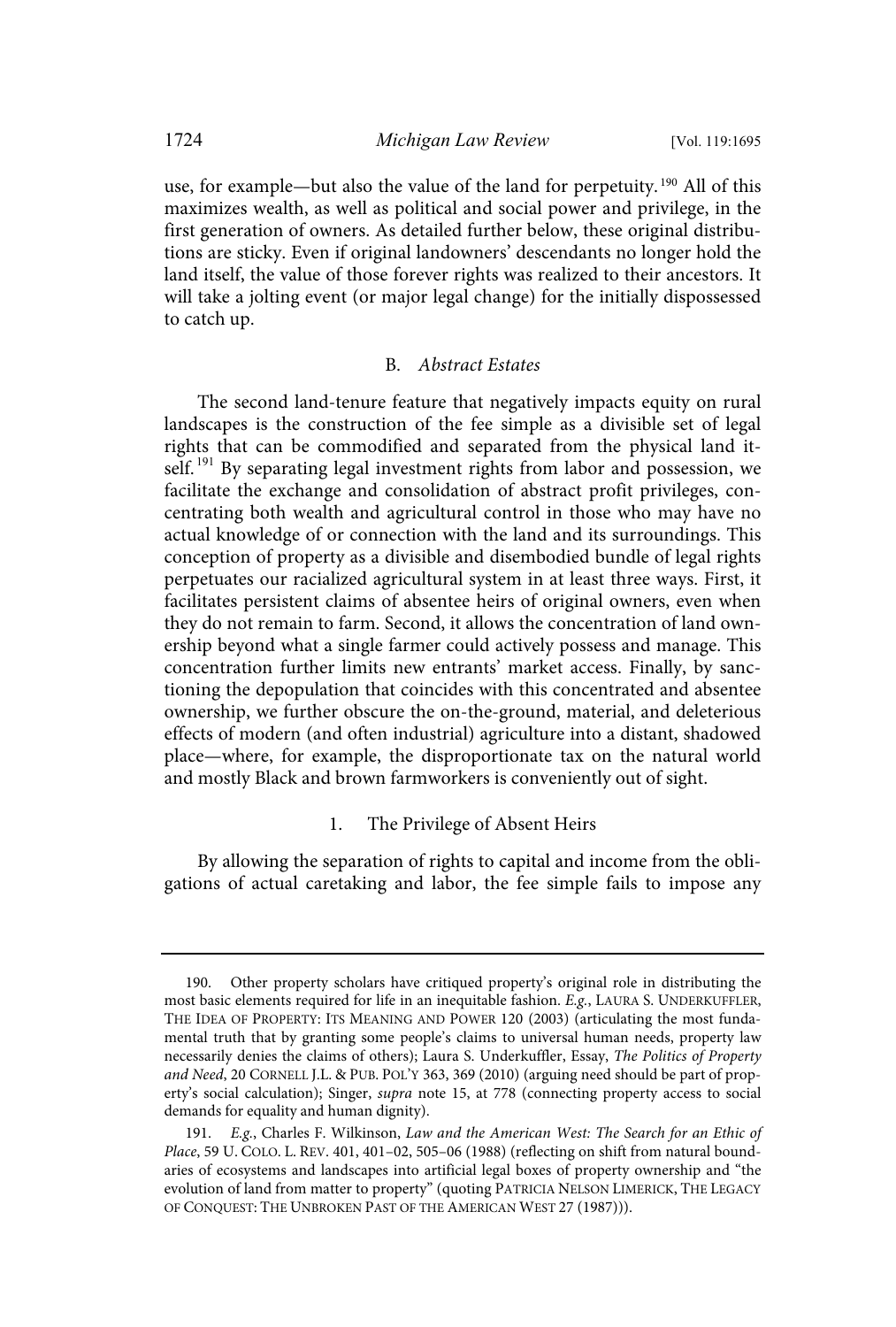As a practical matter, this divisibility allows land to remain in current white families, even when heirs and other next-generation landowners are far removed from farming. Overall, the turnover rates for farmers including older farmers exiting and new farmers entering—are low. As of 2014, the vast majority of private farmland (69%) is owned by people over 65, and about a third of principal farm operators are over  $65.^{193}$  This suggests that, at some point in the relatively near future, a significant amount of farmland will have to transfer (at least upon the death of the current owner). <sup>194</sup> Yet the USDA has predicted that these acres are three times as likely to be sold to a relative, put in a trust, or transferred via a will or gift as they are to be sold on an open market. <sup>195</sup> This likely reflects historic practice as well, because most acres that are purchased in arm's length transactions are "recycled"—or were themselves originally purchased from a nonrelative— "suggesting that the supply of land available for purchase on the open market may not vary much over time." 196

Understandably, many existing farmers desire to keep land in their families, and the law facilitates this by allowing distant children who no longer live on or near the property to maintain ownership and remaining absentee owners of farmlands, often renting their inheritances to tenant farmers.<sup>197</sup> Today, roughly 40% of farmland is rented out,<sup>198</sup> and the majority of these agricultural landlords (54%) inherited or received the land they rent as a gift.<sup>199</sup> This has significant wealth-distribution consequences. Nearly all agricultural landlords (disproportionately the beneficiaries of gifts and inher-

195. In the five-year period following 2014, the USDA predicted only 2.3% of farmlands (or about twenty-one million acres) would be sold on the open, competitive market. BIGELOW ET AL., U.S. FARMLAND OWNERSHIP, supra note 48, at 33. In the same timeframe, 7.8% of farmlands (or more than seventy-one million acres) were expected to be sold to a relative, put in a trust, or transferred via a will or gift. See id. at 34 tbl.5; Daniel Bigelow & Todd Hubbs, Land Acquisition and Transfer in U.S. Agriculture, U.S. DEP'T AGRIC.: AMBER WAVES (Aug. 25, 2016) https://www.ers.usda.gov/amber-waves/2016/august/land-acquisition-and-transfer-in-usagriculture [https://perma.cc/WEM6-BMFF].

196. Bigelow & Hubbs, supra note 195.

197. See Ed Maixner & Sara Wyant, Big Changes Ahead in Land Ownership and Farm Operators?, AGRIPULSE (Feb. 5, 2019, 12:41 PM), https://www.agri-pulse.com/articles/11869 big-changes-ahead-in-land-ownership-and-farm-operators [https://perma.cc/L2V8-73EQ].

198. CALO & PETERSEN-ROCKNEY, supra note 92, at 2.

199. BIGELOW ET AL., U.S. FARMLAND OWNERSHIP, supra note 48, at 32. Another 11% of these agricultural landlords purchased the land from a relative. Id. Only 30% purchased from a nonrelative, with another 2% indicating they purchased land at an auction. Id.

<sup>192.</sup> But see Michael A. Heller, The Boundaries of Private Property, 108 YALE L.J. 1163, 1173 (1999) (discussing how, on the opposite end of the spectrum, property system features like property taxes and registration fees do deter excessive fragmentation of ownership).

<sup>193.</sup> BIGELOW ET AL., U.S. FARMLAND OWNERSHIP, supra note 48, at 33, 36.

<sup>194.</sup> ACKOFF ET AL., supra note 23, at 7.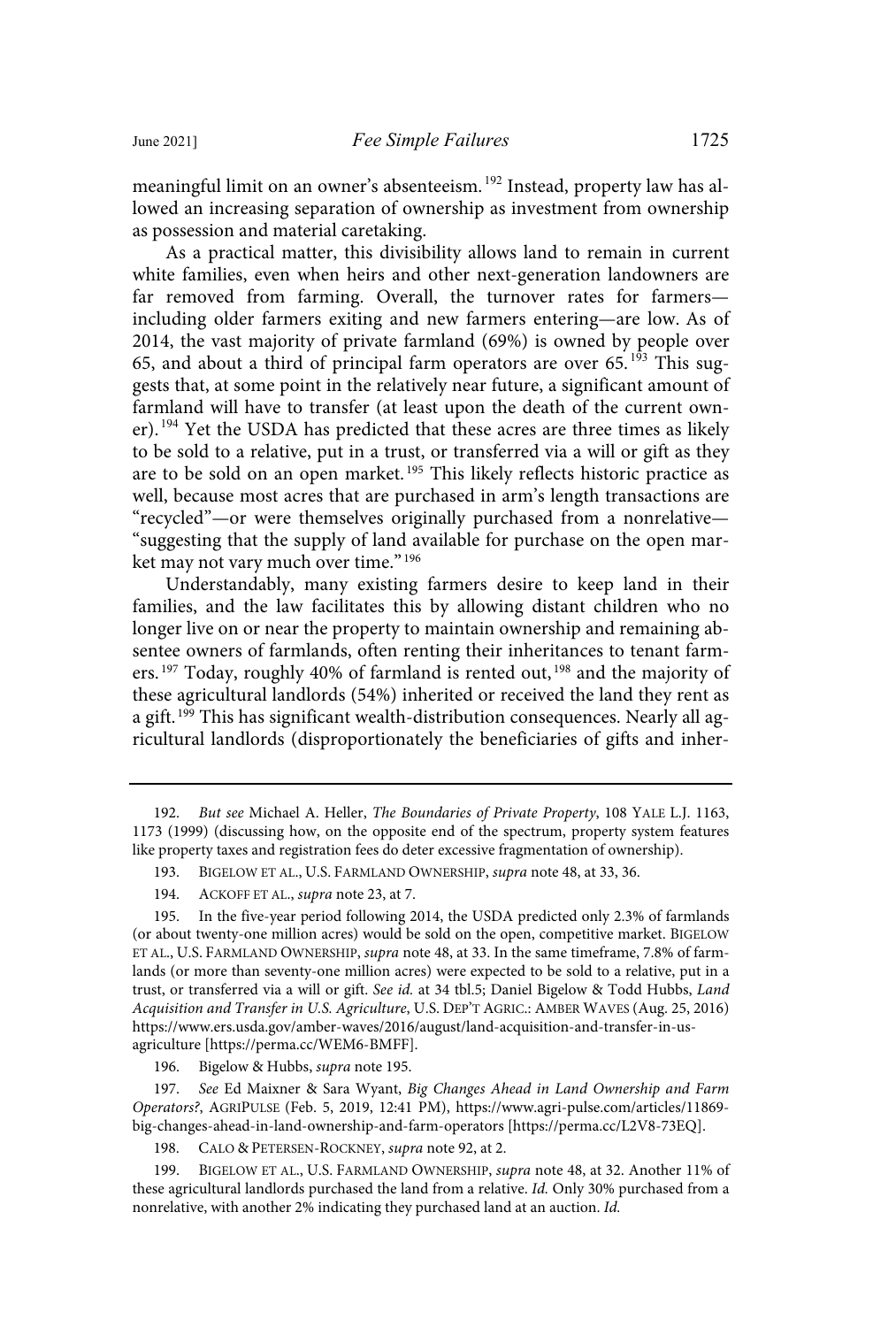itances) report that they own their lands free and clear of any debt or other obligations. <sup>200</sup> And of course the tenants renting these farmlands are disproportionately members of minority groups. 201

There is nothing intrinsically wrong with making some farmland available for rent, especially insofar as it provides lower-stake opportunities for new entrants to begin farming. But these tenancies are often insecure and financially unstable.<sup>202</sup> The land has a limited potential for producing income; splitting the returns on that resource—requiring both the producerfarmer and the landowner-landlord to receive financial return on it necessarily diminishes revenues for farmers, pinching what are often already tenuous start-up operations. <sup>203</sup> Absentee landownership also negatively affects rural communities' cohesion. Sociologists regularly emphasize the close connection between locally owned and operated farms and rural community welfare. <sup>204</sup> Active, local farm ownership and operation corresponds to greater community engagement and a healthier local economy, while communities with larger-scale corporate farms demonstrate a loss of local dollars and greater economic and social stratification. <sup>205</sup>

## 2. Concentration and Financialization

This system of abstract property rights also allows the consolidation of land beyond what one person or family could ever directly farm, use, or reasonably maintain. That neither property nor any other legal rule has imposed meaningful limits on this concentration means that smaller-scale farms—including farms owned and operated by white farmers—face significant pressure in their efforts to maintain their farm livelihood and lifestyles.<sup>206</sup>

203. Neil D. Hamilton, Essay, The Role of Land Tenure in the Future of American Agriculture, 22 DRAKE J. AGRIC. L. 349, 356 (2017).

205. See, e.g., Linda Lobao & Curtis W. Stofferahn, The Community Effects of Industrialized Farming: Social Science Research and Challenges to Corporate Farming Laws, 25 AGRIC. & HUM. VALUES 219, 225–26 (2008); Stephanie A. Malin & Kathryn Teigen DeMaster, A Devil's Bargain: Rural Environmental Injustices and Hydraulic Fracturing on Pennsylvania's Farms, 47 J. RURAL STUD. 278, 278; see also Thomas A. Lyson & Charles C. Geisler, Toward a Second Agricultural Divide: The Restructuring of American Agriculture, 32 SOCIOLOGIA RURALIS 248 (1992) (analyzing trends in agricultural organization).

206. Increasingly, members of this very group—struggling white farmers—are recognizing this unique convergence: being both a victim of modern farm policy and the beneficiary of generations of white privilege, particularly through original land-based distributions. See, e.g.,

<sup>200.</sup> Fully 94% of nonoperator landlords' rented lands are completely paid for, and 89% of lands rented by operator landlords are owned free and clear. NAT'L AGRIC. STAT. SERV., supra note 54, at 2.

<sup>201.</sup> See infra Section III.C.3.c (discussing disproportionate minority leasing rate).

<sup>202.</sup> See infra Section III.C.3.c.

<sup>204.</sup> See, e.g., Conner Bailey, Abhimanyu Gopaul, Ryan Thomson & Andrew Gunnoe, Taking Goldschmidt to the Woods: Timberland Ownership and Quality of Life in Alabama, 86 RURAL SOCIO. 50 (2021) (extending prior body of sociological work tying absentee and corporate ownership of agricultural operations to poor community welfare outcomes to timberland ownership in South).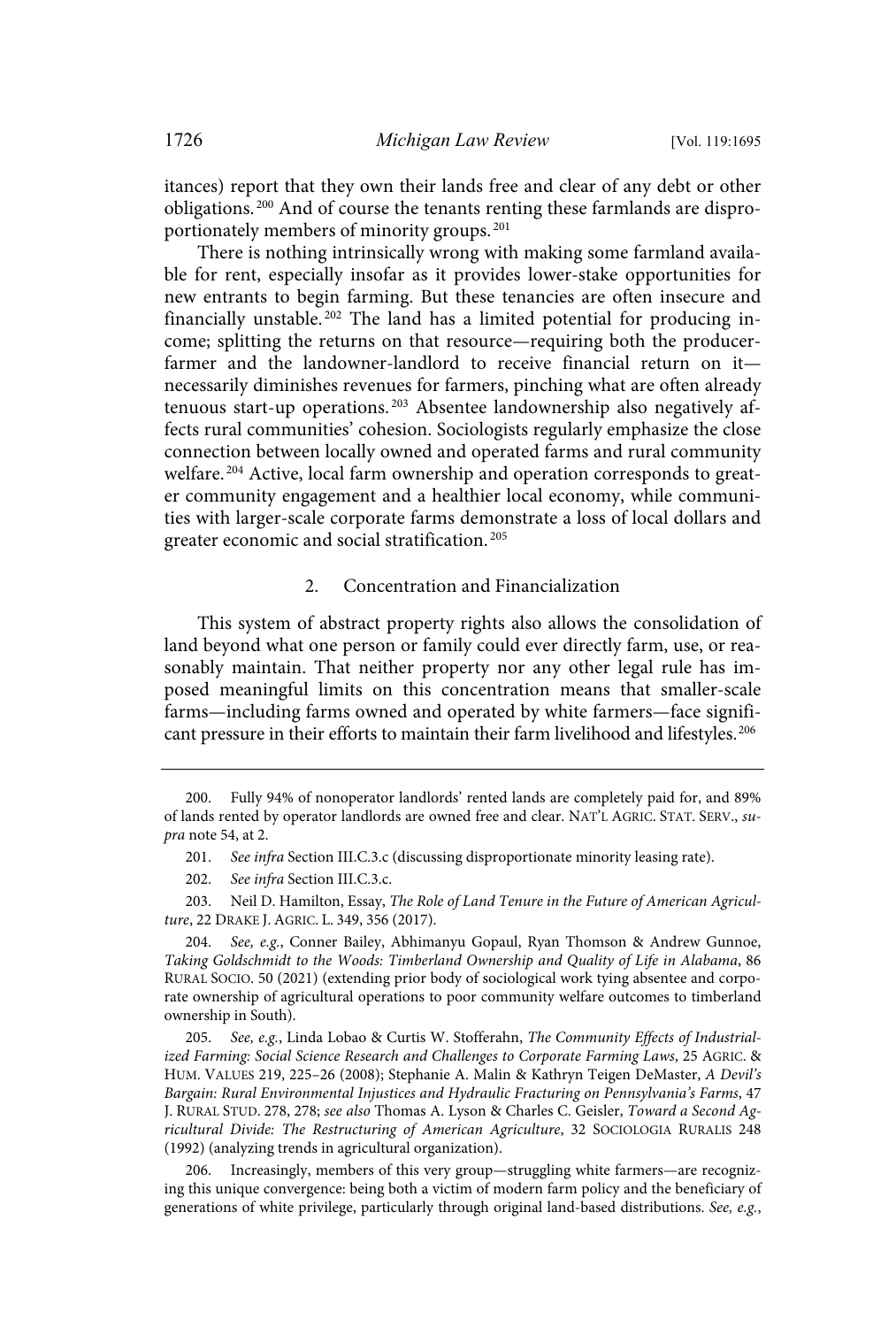The story of horizontal agricultural concentration—or the consolidation of ownership and control within one sector of the agriculture system—is well rehearsed. Between 1982 and 2007, for example, the midpoint acreage doubled from 589 acres to 1,105 acres.<sup>207</sup> These farms have also become more

specialized. <sup>208</sup> Between 1935 and 2012, the number of farms shrank from 6 million to 2 million, and while the majority of Americans at one time farmed self-sufficiently, today less than 2% of Americans farm at all.<sup>209</sup> Within the farms that remain, there is also a concentration of production by a few largescale producers. As of 2014, 49.7% of agricultural production value was attributed to "large-scale family-owned and non-family-owned operations" that make up only 4.7% of U.S. farms. <sup>210</sup> In other parts of the food chain, as of 2007, four corporations owned 85% of soybean processing, 82% of beef packing, 63% of pork packing and manufacture, and 50% of the milk industry. <sup>211</sup>

A related trend is vertical integration of food production, particularly in swine and poultry production. Vertical integration, as the name implies, describes the consolidation of ownership and control at multiple links in the food supply chain, such as the integrated control of both livestock production and meat processing by companies like Tyson and Smithfield Foods. Much of the initial investment and the production risks are born by the producers, with profits flowing to corporate shareholders who are physically removed from the direct impacts (environmental, economic, and social) of this intensive production.

There have been numerous attempts to enforce antitrust-like protections, including those contained in the Packers and Stockyards Act of 1921, without much success.<sup>212</sup> This is a legal debate both about the degree to

208. See id. (describing change from diversified farms of 1900 to the more typical monocrop operations of 2010).

209. Scrufari, supra note 102, at 502.

SARAH SMARSH, HEARTLAND: A MEMOIR OF WORKING HARD AND BEING BROKE IN THE RICHEST COUNTRY ON EARTH 102 (2018) ("We thus benefited from our skin color in ways that are hard to perceive by three white people working a field together, no other human being, town, or structure in sight to the horizon—a complicated mix of privilege and disadvantage."); Neil Hamilton, Iowa's White Privilege Has a Billion Dollar Price Tag, BILLMOYERS.COM (Aug. 17, 2020), https://billmoyers.com/story/iowas-white-privilege-has-a-billion-dollar-price-tag [https://perma.cc/A4VG-5HE3] ("My so-called white privilege was growing up in an ill-heated farm house without running water watching my parents eke out our living on a small farm. . . . If we are honest with ourselves white privilege is all around us—in fact it is almost foundational to our state.").

<sup>207.</sup> AYAZI & ELSHEIKH, supra note 77, at 51.

<sup>210.</sup> AYAZI & ELSHEIKH, supra note 77, at 21.

<sup>211.</sup> Id. at 21.

<sup>212.</sup> See, e.g., William E. Rosales, Comment, Dethroning Economic Kings: The Packers and Stockyards Act of 1921 and Its Modern Awakening, 2004 WIS. L. REV. 1497, 1522–24 (discussing challenges to captive supply issues in livestock markets).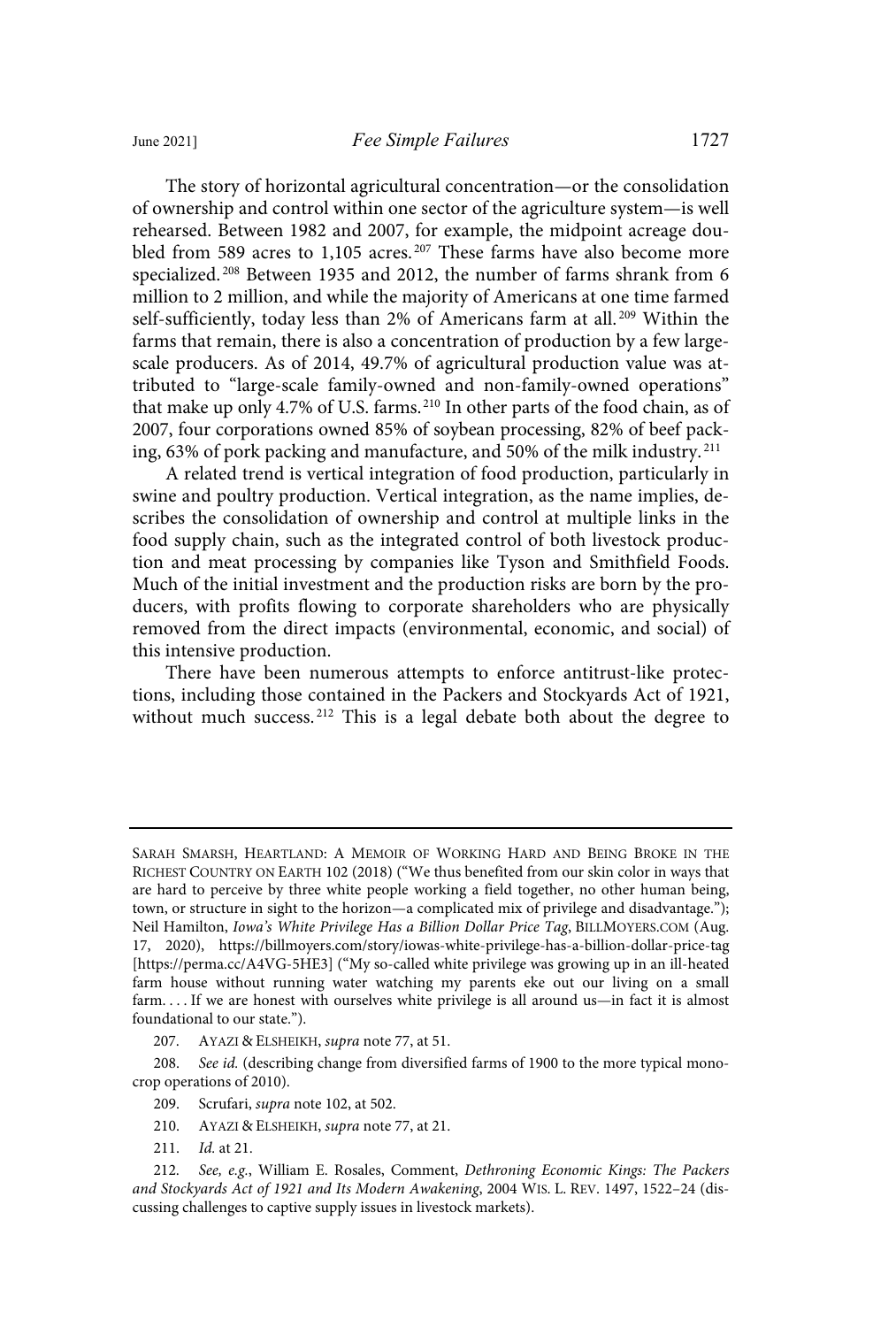which the law permits (or does not) this kind of monopolistic consolidation and the ability of courts and litigants to enforce those boundaries, if they exist.<sup>213</sup>

Although these figures relate more to the ownership of farm wealth and farm businesses, the same trends are happening with land. For example, all rural landownership has grown more concentrated in recent years, not just agricultural land. Since 2008, the hundred largest private landowners have increased their collective holdings from fewer than thirty million acres to forty million acres (an area just about the size of Florida). <sup>214</sup> According to one report, "[t]he five largest landowners in America, all white, own more rural land than all of black America combined." <sup>215</sup> Ted Turner owns two million acres alone—a landmass three times greater than the state of Rhode Island<sup>216</sup>—and he's not even the largest private landowner in the United States. That distinction belongs to John Malone, who owns 2.2 million acres $217$ 

For farmland more specifically, a parallel trend is occurring with the financialization of ownership. Farm properties in the United States and globally are increasingly being purchased directly by investors and various farmland investment vehicles, such as private equity funds and real estate investment trusts (REITs). <sup>218</sup> Exact numbers of investor-owned acres are dif-

214. Dave Merrill, Devon Pendleton, Sophie Alexander, Jeremy C.F. Lin & Andre Tartar, Here's Who Owns the Most Land in America, BLOOMBERG (Sept. 6, 2019), https://www .bloomberg.com/graphics/2019-largest-landowners-in-us [https://perma.cc/5EFF-7E82]; Christopher Ingraham, American Land Barons: 100 Wealthy Families Now Own Nearly as Much Land as That of New England, WASH. POST (Dec. 21, 2017, 6:00 AM), https://www.washingtonpost .com/news/wonk/wp/2017/12/21/american-land-barons-100-wealthy-families-now-own-nearlyas-much-land-as-that-of-new-england [https://perma.cc/LQ8N-3W54].

215. Moore, supra note 150.

216. Id.

217. Land Report 100, LAND REP., https://landreport.com/americas-100-largestlandowners [https://perma.cc/5W3J-7M2K].

218. Madeleine Fairbairn, 'Like Gold with Yield': Evolving Intersections Between Farmland and Finance, 41 J. PEASANT STUD. 777, 778–79, 787–88 (2014) (detailing U.S. trends of increasing external investments in farmland and a move to the "financialization"—or the "tendency for profit making in the economy to occur increasingly through financial channels rather than through productive activities"—of agriculture (quoting GRETA R. KRIPPNER, CAPITALIZING ON CRISIS: THE POLITICAL ORIGINS OF THE RISE OF FINANCE 4 (2011)); see also Saturnino M. Borras Jr., Ruth Hall, Ian Scoones, Ben White & Wendy Wolford, Towards a Better Understanding of Global Land Grabbing: An Editorial Introduction, 38 J. PEASANT STUD.

<sup>213.</sup> See Peter C. Carstensen, The Packers and Stockyards Act: A History of Failure to Date, CPI ANTITRUST J., Apr. 2010, at 1, 4–5, https://www.competitionpolicyinternational.com /the-packers-and-stockyards-act-a-history-of-failure-to-date [https://perma.cc/KZ67-X5DV]; Michael Sykuta, Concentration, Contracting and Competition: Problems in Using the Packers and Stockyards Act to Supplement Antitrust, CPI ANTITRUST J., Apr. 2010, at 1, 2, https://www .competitionpolicyinternational.com/concentration-contracting-and-competition-problemsin-using-the-packers-stockyards-act-to-supplement-antitrust [https://perma.cc/B254-BF4H]; Geoffrey A. Manne & Joshua D. Wright, A First Principles Approach to Antitrust Enforcement in the Agricultural Industry, CPI ANTITRUST J., Apr. 2010, at 1, https://www.competition policyinternational.com/a-first-principles-approach-to-antitrust-enforcement-in-theagricultural-industry [https://perma.cc/DA65-ZYEL].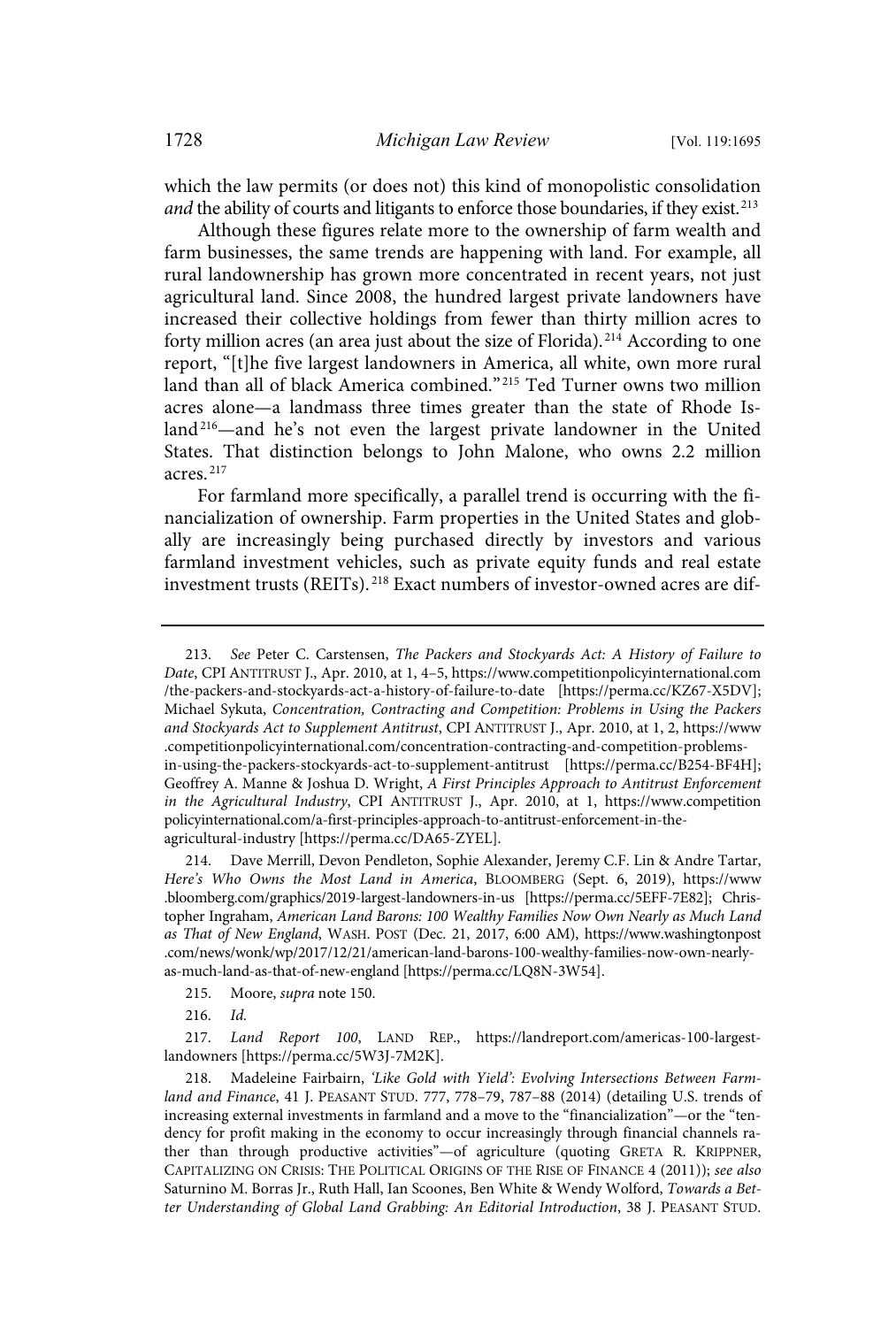ficult to find. <sup>219</sup> But, the trend is clear and is radically transforming agriculture again. <sup>220</sup> Foreign interest in agricultural landownership has also increased. In 2019, foreign investors owned 35.2 million acres of U.S. agriagricultural land—a figure that doubled in just two decades. <sup>221</sup> This is true even though several states have sought to prohibit foreign (non–U.S.-citizen) ownership of agricultural land.<sup>222</sup>

In all of these contexts, the resulting consolidation in markets is complex, with cascading effects, but two facts are clear: (1) property law imposes no limits on this extreme land and market consolidation, and (2) when more land is grabbed and held by fewer and more powerful investors, there is less for small-scale producers to access and use.

## 3. Agriculture in the Shadows

Finally, the disconnect between land as a legal commodity and land as a physical place has important downstream consequences. As agricultural landownership becomes increasingly concentrated and absentee, rural landscapes empty out. There are simply fewer people (especially people with relative privilege and social, political, and economic power) to bear witness to the world in which our food is produced. This has numerous consequences, including a series of racialized repercussions.

As land is increasingly reduced to an abstract investment and wealth vehicle, it becomes divorced from local relationships and place-based knowledge. Australian scholar Nicole Graham has emphasized the phenomenon of "dephysicalisation of property" and powerfully tied this transition to

<sup>209</sup> (2011) (situating farmland financialization in context of larger global land grab); Marcello De Maria, Understanding Land in the Context of Large-Scale Land Acquisitions: A Brief History of Land in Economics, 8 LAND, no. 1, 2019, at 1, https://doi.org/10.3390/land8010015 [https://perma.cc/LL22-CRV4] (tracing historical evolution of land in economics toward commodification, as an asset right for large-scale investment and acquisitions).

<sup>219.</sup> See, e.g., Megan Horst, Changes in Farmland Ownership in Oregon, USA, 8 LAND, no. 3, 2019, at 1, https://doi.org/10.3390/land8030039 [https://perma.cc/P2R8-6PU3] (describing study methodology that required obtaining and assessing individual land transfer records from numerous county accessor offices).

<sup>220.</sup> See generally MADELEINE FAIRBAIRN, FIELDS OF GOLD: FINANCING THE GLOBAL LAND RUSH (2020). More popular discussions of these coming changes are emerging across the political spectrum. E.g., LUKAS ROSS, OAKLAND INST., DOWN ON THE FARM: WALL STREET; AMERICA'S NEW FARMER (2014), https://www.oaklandinstitute.org/sites/oaklandinstitute.org /files/OI\_Report\_Down\_on\_the\_Farm.pdf [https://perma.cc/77D3-QSS8]; Maixner & Wyant, supra note 197.

<sup>221.</sup> TRICIA BARNES, MARY ESTEP, VERONICA GRAY, CATHERINE FEATHER & PHIL SRONCE, U.S. DEP'T OF AGRIC., FOREIGN HOLDINGS OF U.S. AGRICULTURAL LAND THROUGH DECEMBER 31, 2019, at 1, https://www.fsa.usda.gov/Assets/USDA-FSA-Public/usdafiles/EPAS /PDF/afida2019report.pdf [https://perma.cc/EX8S-L2NF]; see also Renee Wilde, 'American Soil' Is Increasingly Foreign Owned, NPR (May 27, 2019, 4:17 PM), https://www.npr.org/2019/05/27 /723501793/american-soil-is-increasingly-foreign-owned [https://perma.cc/F92X-PVK4].

<sup>222.</sup> Wilde, supra note 221.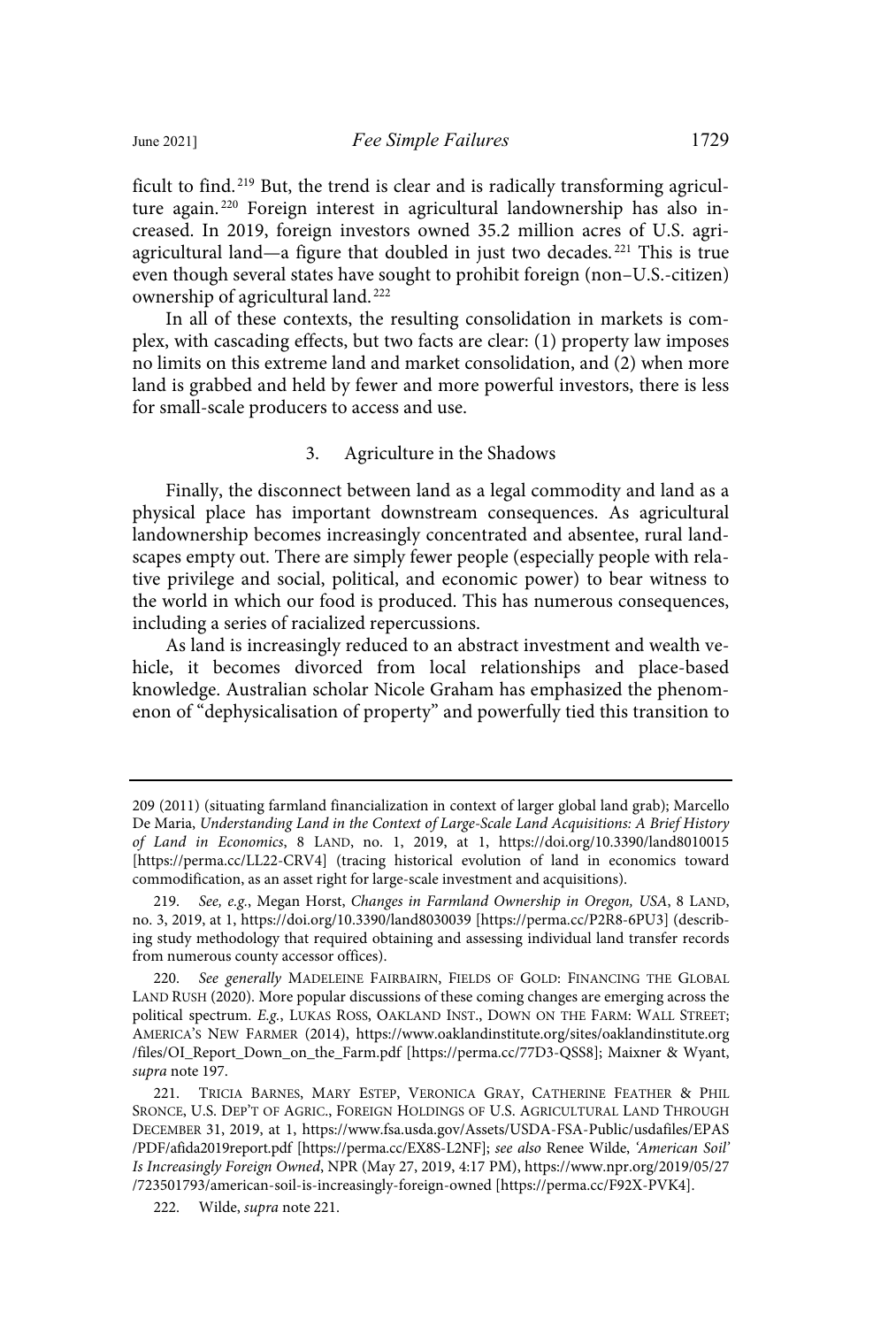anthropogenic environmental change.<sup>223</sup> By disconnecting property rights from the material constraints of physical places, we create "diasporas and deforested, mined and drained landscapes of dephysicalised property" that she, building on prior work, terms "shadow places." <sup>224</sup> Shadow places—like many of America's agricultural landscapes and abandoned rural places—become dumping grounds for society's externalities, out of sight and out of mind from majoritarian and mostly urban experience.<sup>225</sup> American scholar Ann Eisenberg, meanwhile, identifies rural America as a zone of "sacrifice." <sup>226</sup>

America has very little idea of where its food comes from. Because the industrialized realities of many agricultural operations are not well understood—operating, instead, in the shadows as they do—the romantic ideal of a traditional (red barn, green tractor, white skin) farm still has enormous power in our collective cultural and political imagination.<sup>227</sup> Farms, many imagine, are still small, independent, agrarian stewards.<sup>228</sup> So, for example, rhetoric about "saving the family farm" is still so powerful. Yet, as explained above, many of these farms are much more industrialized and concentrated than this image suggests, and even family ownership does not, by itself, reduce absenteeism or ensure any particular ecological commitments.

Moreover, to the extent this language is about *preserving* existing family farms, this is coding a specific protection for existing land allocations to mostly white owners. Generational farms represent a significant source of inherited wealth. And not just any inherited wealth but wealth inherited through a very specific history of racism and, in some cases, on the backs of mostly nonwhite farmworkers.<sup>229</sup> On one level, efforts to "save the family

225. Loka Ashwood & Kate MacTavish, Tyranny of the Majority and Rural Environmental Injustice, 47 J. RURAL STUD. 271 (2016).

226. Eisenberg, supra note 89.

227. See Chen & Adams, supra note 12, at 371.

<sup>223.</sup> Nicole Graham, Dephysicalised Property and Shadow Lands, in HANDBOOK ON SPACE, PLACE AND LAW 281, 281–82 (Robyn Bartel & Jennifer Carter eds., 2021); see also NICOLE GRAHAM, LAWSCAPE: PROPERTY, ENVIRONMENT, LAW (2011); cf. Kenneth J. Vandevelde, The New Property of the Nineteenth Century: The Development of the Modern Concept of Property, 29 BUFF. L. REV. 325, 329, 333–40 (1980) (discussing the history of dephysicalization of property in U.S. context).

<sup>224.</sup> Graham, Dephysicalised Property, supra note 223, at 281 (quoting Val Plumwood, Shadow Places and the Politics of Dwelling, AUSTRALIAN HUMS. REV., 2008, at 139, 139). Graham and others have also emphasized that these property choices are neither natural nor universal. See id. at 288 ("No property regime lasts forever."); GRAHAM, LAWSCAPE, supra note 223, at 204–06; Margaret Davies, Can Property Be Justified in an Entangled World?, 17 GLOBALIZATIONS 1104, 1111 (2020) ("Despite the pretence at universality, it is therefore impossible and even deceptive to think about property abstractly, as though there is some rightness underlying it in the fabric of human co-existence and relationship with the physical world.").

<sup>228.</sup> See Brief of Amici Curiae Nat'l Farmers Union et al. in Support of Appellants and in Support of Reversal of the Judgment Below at 3, Jones v. Gale, 470 F.3d 1261 (8th Cir. 2006) (No. 06-1308).

<sup>229.</sup> See, e.g., Juan F. Perea, The Echoes of Slavery: Recognizing the Racist Origins of the Agricultural and Domestic Worker Exclusion from the National Labor Relations Act, 72 OHIO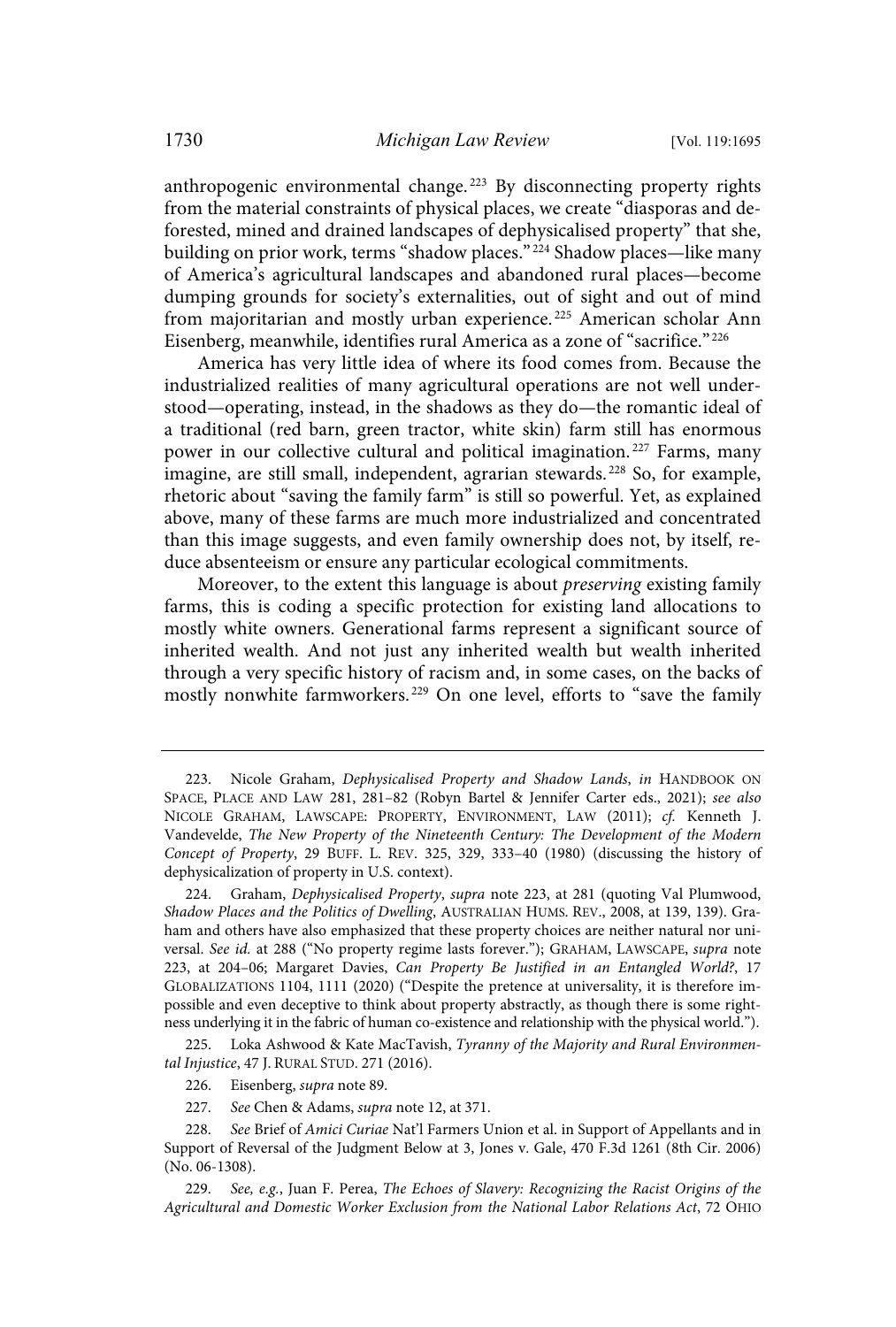farm" have not only failed to address concentration and scale issues but also, perhaps, diverted attention from the access needs of new entrants, especially people of color. Why should we promote inheritance of agricultural operations in particular? What do we do with emerging racialized rural ghettos while other white, rural residents complain unironically about declining populations in their own communities? If the concern is maintaining local control of local lands, or even just a local population base in many rural communities, why not allow new farmers in? Because of the shadowed nature of many of these landscapes, these are the hard questions we have largely avoided asking—to our detriment.

#### C. Allocating Land Retention and Land Loss

Finally, numerous other legal choices impact the value of farmland and directly influence owners' decisions about when to hold and when to sell. Certainly, many existing landowners desire to keep specific legacy properties in their families for reasons not shaped by any particular legal or economic incentive, and there is social value in supporting some of these positive place-based attachments. <sup>230</sup> The laws influencing land markets, however, do not attempt to distinguish the kinds of land retention that are desirable over time (because they reinforce positive geographic connections and family legacies, for example) and those that produce negative externalities across rural landscapes (like disproportionate exclusion of new farmers and ranchers, monopolistic land control by anonymous investors, and increasing wealth concentration). Instead, the relevant variable seems to be that more wealthy (and therefore often white) landowners are supported in keeping their lands—in whatever ownership form and for whatever use—while more vulnerable landowners (and therefore disproportionately people of color) are more likely to lose their land through legal process.

This Section analyzes both ends of this spectrum: how policy drives land retention for some and racializes land insecurity for others. It covers policies that support land retention, including choices that inflate land values and policies that encourage existing owners to retain valuable land as long as possible. Finally, this Section concludes with examples of how land insecurity, by contrast, remains racialized to the detriment of farmers and ranchers of color.

### 1. Inflating Land Values

The law reinforces existing owners' retention by actively subsidizing land values. Numerous farm policies, from subsidized crop insurance to federal biofuel incentives, distort farmland values. <sup>231</sup> Indeed, farmland values

ST. L.J. 95, 118 (2011); Marc Linder, Farm Workers and the Fair Labor Standards Act: Racial Discrimination in the New Deal, 65 TEX. L. REV. 1335 (1987).

<sup>230.</sup> See supra note 204 and accompanying text.

<sup>231.</sup> This raises the question of whether these land values can be maintained or are a bubble preparing to pop, especially with falling or at least volatile prices for many farm products.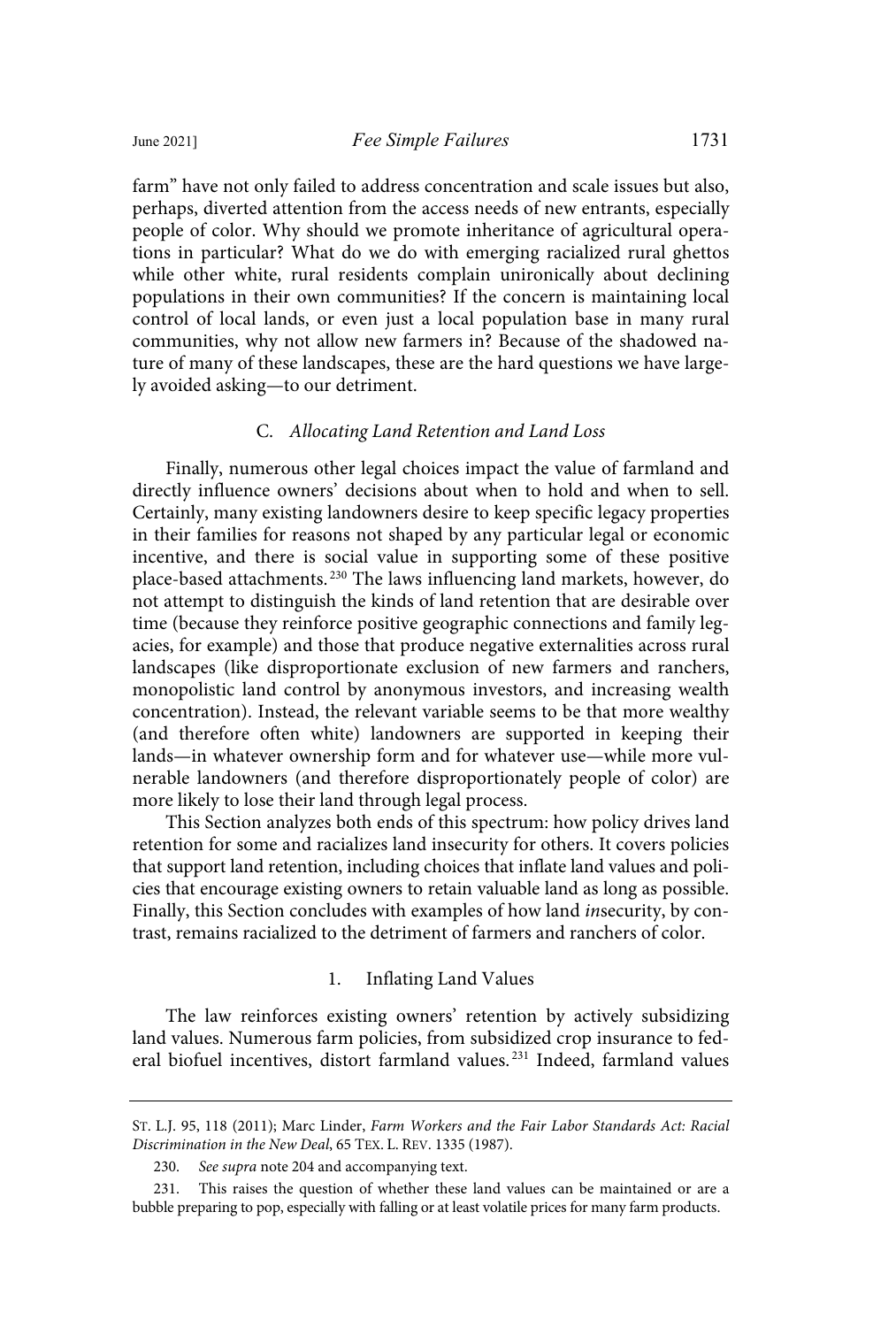have increased exponentially in recent decades. In Iowa, for example, a typical \$419 acre in 1970 skyrocketed to \$7,183 in 2016—a 1,600% increase.<sup>232</sup> By 2019, Iowa farmland averaged \$7,432 per acre.<sup>233</sup> On average, an acre of farmland in the United States cost \$3,160 in 2020.<sup>234</sup> Nationally, agricultural realty values doubled between 2004 and 2013 and, in many places, are still rising.<sup>235</sup> In 2014, the *Economist* determined that farmland had outperformed most other asset classes for the previous 20 years and had delivered average U.S. returns of 12% a year with low volatility.<sup>236</sup> Some farmland values have increased more than twice as fast as the Dow Jones Industrial Average, and in addition to appreciation, farmland ownership comes with a popotential steady annual return, including from rents.<sup>237</sup> So, why sell?

The law also indirectly inflates values by failing to preserve a stable land supply. Urbanization alone accounts for approximately one million new acres of farmland lost each year—"the equivalent of adding new urban area the size of Los Angeles, Houston and Phoenix combined."<sup>238</sup> Other forces, such as climate change and desertification, also reduce arable land bases. California, for example, lost 1.4 million acres of arable land between 1984 and 2010.<sup>239</sup> Whether via zoning or effective climate regulation, the law has not had a sufficient response, making remaining farmland all the more precious—and therefore, for some, difficult to acquire.

## 2. Wealth-Retention Policies

The next category of policies includes a host of financial incentives that actively encourage and support landholding by current-generation owners

237. Keiffer, supra note 232.

<sup>232.</sup> Katy Keiffer, Who Really Owns American Farmland?, COUNTER (July 31, 2017, 9:31 AM), https://thecounter.org/who-really-owns-american-farmland [https://perma.cc/W7SP-GCSS].

<sup>233.</sup> Wendong Zhang, 2019 Iowa State University Land Value Survey: Overview 2 (Iowa St. Univ., Ctr. for Agric. & Rural Dev. Working Paper No. 19-WP 597, 2019), https:// www.card.iastate.edu/farmland/isu-survey/2019/2019-ISU-Land-Value-Survey-Overview.pdf [https://perma.cc/JHU2-VQ3G].

<sup>234.</sup> Econ. Rsch. Serv., Farmland Value, U.S. DEP'T AGRIC. (Nov. 2, 2020), https:// www.ers.usda.gov/topics/farm-economy/land-use-land-value-tenure/farmland-value [https://perma.cc/4LBN-QP4M].

<sup>235.</sup> ACKOFF ET AL., supra note 23, at 37 (citing NAT'L AGRIC. STAT. SERV., U.S. DEP'T OF AGRIC., LAND VALUES 2016 SUMMARY (2016), https://downloads.usda.library.cornell.edu /usda-esmis/files/pn89d6567/w6634626d/9019s523z/AgriLandVa-08-05-2016.pdf [https:// perma.cc/MBT7-JRG4]).

<sup>236.</sup> Barbarians at the Farm Gate: Hardy Investors Are Seeking a Way to Grow Their Money, ECONOMIST (Dec. 30, 2014), https://www.economist.com/finance-and-economics /2014/12/30/barbarians-at-the-farm-gate [https://perma.cc/R4WU-MHJX].

<sup>238.</sup> Dave Merrill & Lauren Leatherby, Here's How America Uses Its Land, BLOOMBERG (July 31, 2018), https://www.bloomberg.com/graphics/2018-us-land-use [https://perma.cc /4CM9-UDKA].

<sup>239.</sup> CALO & PETERSEN-ROCKNEY, supra note 92, at 3.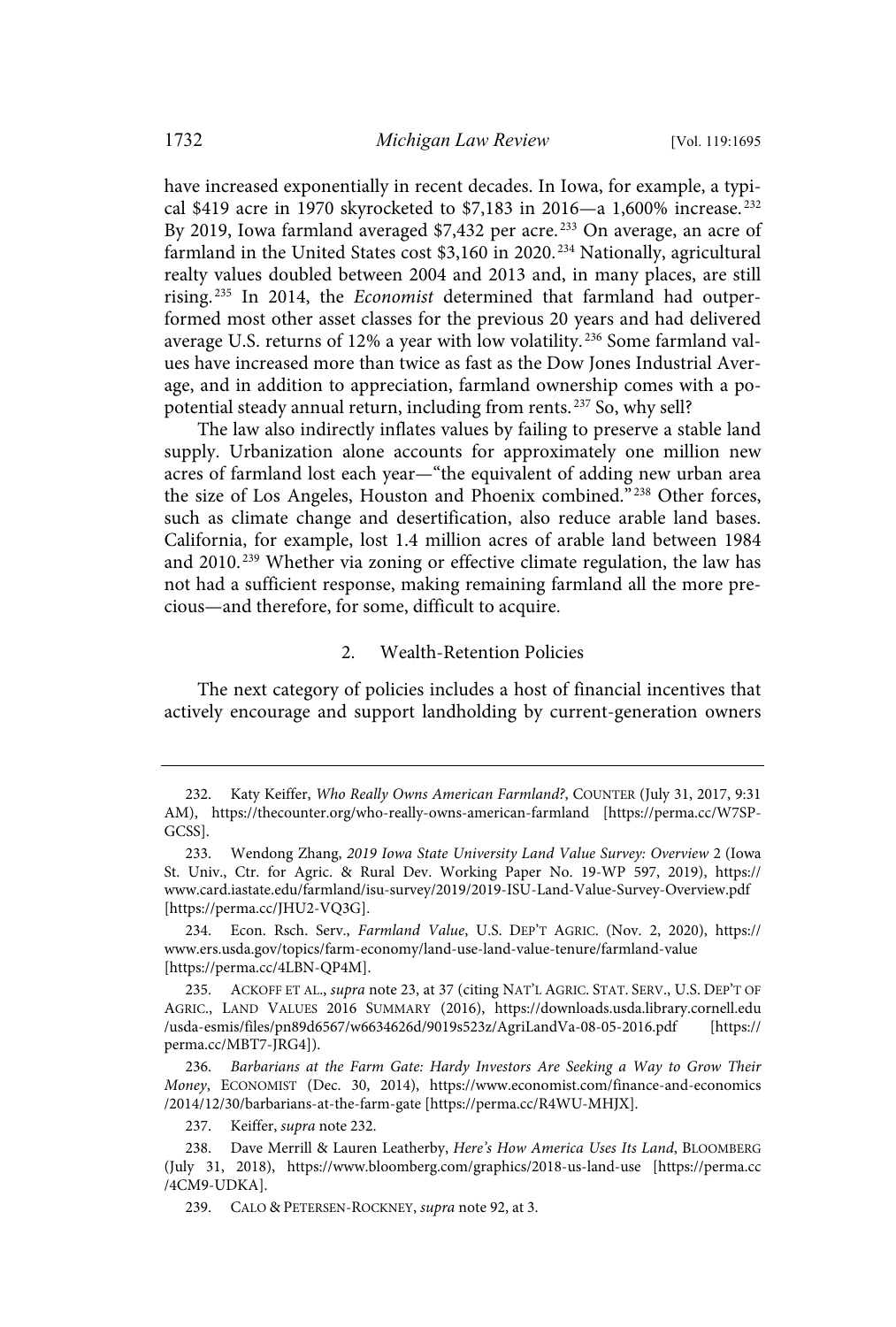and their next-generation heirs. There are numerous examples of this policy, but in this Section I focus briefly on two: (1) tax policy preferencing owners' choices to hold onto land until their death and (2) property reforms to allow more dynastic control of landed wealth.

First, the tax treatment of agricultural lands is designed to encourage owners to hold lands as long as possible. Selling appreciated agricultural property results in taxable capital gains, but heirs and devisees receive a "stepped-up" basis if the land passes through the owner's estate at death, effectively erasing any tax liability on that appreciation. The exemption of a person's first \$11.7 million in assets—or \$23.4 million for a married couple—from any federal estate tax under current law also, for those without the most extreme wealth, creates no incentive to divest assets before death. <sup>240</sup> Collectively, these policies encourage current-generation owners to hold land until death so it can pass through their estates without tax.<sup>241</sup>

Likewise, Section 1031 of the Federal Tax Code excludes certain likekind exchanges of real property from immediate tax liability.<sup>242</sup> These 1031 exchanges allow taxpayers to exchange "like-kind" property—usually investment real estate—without immediate tax consequences, allowing the deferral of any otherwise recognized tax gains at the time of the exchange until a later sale or non-like-kind exchange.<sup>243</sup> These tax-deferred exchange vehicles tend to privilege existing real-property owners as beneficiaries of unique tax advantages that encourage ongoing real property ownership—including farmland. 244

Next, the Rule Against Perpetuities has traditionally prevented people from tying up their property too long after their death by requiring living owners to have full control over property decisions. Another recent dramatic change has occurred in the realm of perpetuities reform, with many states

243. See Bradley T. Borden, The Like-Kind Exchange Equity Conundrum, 60 FLA. L. REV. 643, 646 (2008) (describing popularity of these exchanges).

<sup>240.</sup> Rocky Mengle, Estate Tax Exemption Amount Goes Up for 2021, KIPLINGER (Oct. 27, 2020), https://www.kiplinger.com/taxes/601639/estate-tax-exemption [https://perma.cc /2P9F-9T4M].

<sup>241.</sup> ACKOFF ET AL., supra note 23, at 64. Of course, this does not explain next-generation choices. Some proposals for improving land access for next-generation farmers include creating capital gains tax exclusions for farmers who sell farmland, during life, to qualified young, beginning, socially disadvantaged, or veteran farmers. Id.

<sup>242.</sup> I.R.C. § 1031.

<sup>244.</sup> See, e.g., Roger A. McEowen, Like-Kind Exchange Issues, AGRIC. L. & TAX'N BLOG (June 5, 2017), https://lawprofessors.typepad.com/agriculturallaw/2017/06/like-kind-exchange -issues.html [https://perma.cc/2GYS-ESKQ] ("Like-kind exchanges are very popular in agriculture."); see also Roger McEowen, Like-Kind Exchange Treatment Allowed for Transfer of Farmland Held in Trust, IOWA ST. UNIV. CTR. AGRIC. L. & TAX'N (May 21, 2009), https:// www.calt.iastate.edu/article/kind-exchange-treatment-allowed-transfer-farmland-held-trust [https://perma.cc/UN5B-LV59]; Marjorie E. Kornhauser, Section 1031: We Don't Need Another Hero, 60 S. CAL. L. REV. 397 (1987) (critiquing purpose and effect of 1031 exchange benefits).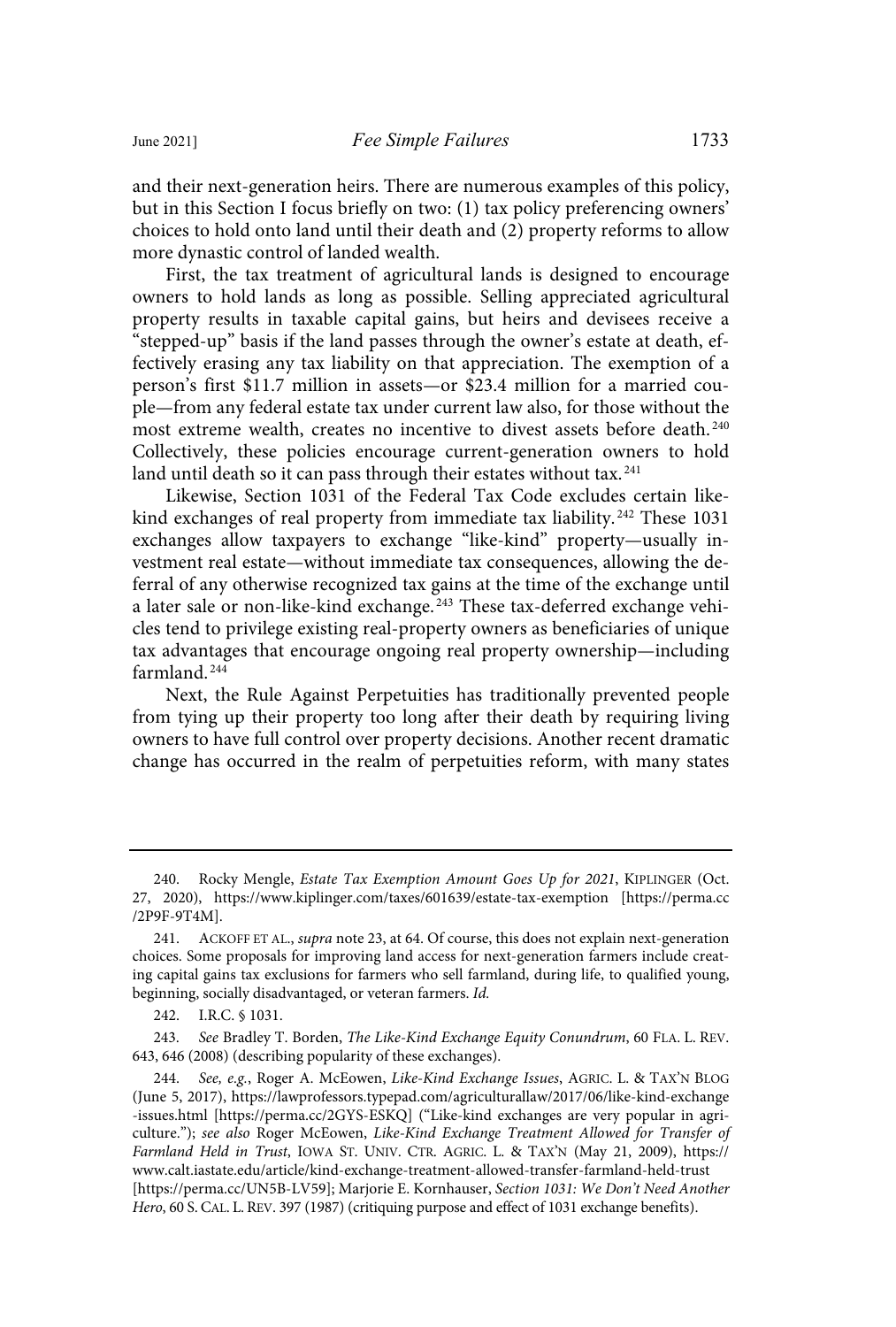weakening the Rule Against Perpetuities or abolishing it altogether. <sup>245</sup> These reforms allow, for example, so-called dynasty trusts, which generally permit more strategic long-term control and maintenance of wealth within generations of families.<sup>246</sup> Perhaps unsurprisingly, one recent Iowa study showed a trend toward more trust ownership of Iowa farmland. 247

And while these trusts could include provisions directing the trustee to make decisions promoting conservation or sustainability, most do not. USDA data show that 14% of rented farm acres were owned and controlled by a trust in 2014, and of all the lands anticipated to be transferred outside of a will instrument between 2014 and 2019, USDA estimated another 37% (or 34.5 million) would be put into a trust.  $248$ 

## 3. Racialized Insecurity

Both categories of policies—inflating land values and incentivizing land retention over multiple generations—operate to keep land in its existing class of (predominantly white) owners. They also increase the cost of new land acquisition in a way that privileges purchases, when they occur, by wealthy buyers and investors, to the disadvantage of undercapitalized new market entrants. By keeping land in existing (white) families or in new investment vehicles, we keep other emergent farmers and ranchers out.

But this Section highlights another difficult truth. Even when minority farmers do acquire land, they are more likely to lose it than their white counterparts, and the lands they do retain tend to get weaker and more fragmented over time. Part of this history of modern land loss by farmers and ranchers of color is the result of explicit discrimination, including systematic discrimination against African Americans, Hispanics, Native Americans, and women in USDA farm programs. <sup>249</sup> Despite resolution of these past claims, today

248. BIGELOW ET AL., U.S. FARMLAND OWNERSHIP, supra note 48, at 17 tbl.2, 34 tbl.5.

<sup>245.</sup> Eric Kades, Of Piketty and Perpetuities: Dynastic Wealth in the Twenty-First Century (and Beyond), 60 B.C. L. REV. 145, 178–79 (2019) (collecting examples of "over half the states" that have abolished, effectively, the Rule Against Perpetuities).

<sup>246.</sup> Id. at 147. In most cases, the land itself (the trust corpus) must be alienable by the trustee, but as a valuable investment, see supra Section III.C.2, it can be more easily maintained over generations in this dynastic trust, cf. Kades, supra note 245, at 147 n.6 (noting sample requirements that trustee maintain powers of alienation).

<sup>247.</sup> WENDONG ZHANG, ALEJANDRO PLASTINA & WENDIAM SAWADGO, IOWA ST. UNIV. EXTENSION & OUTREACH, IOWA FARMLAND OWNERSHIP AND TENURE SURVEY, 1982–2017: A THIRTY-FIVE YEAR PERSPECTIVE 4 (2018), https://store.extension.iastate.edu/product/6492 [https://perma.cc/UR88-99FL] ("In particular, trusts accounted for 20 percent of all acres in Iowa as of July 2017, while three decades ago almost no land was owned in that fashion.").

<sup>249.</sup> See, e.g., Garcia v. Vilsack, 563 F.3d 519 (D.C. Cir. 2009); Love v. Connor, 525 F. Supp. 2d 155 (D.D.C. 2007); Keepseagle v. Johanns, 236 F.R.D. 1 (D.D.C. 2006); Pigford v. Glickman, 185 F.R.D. 82, 82–86 (D.D.C. 1999). For analysis of these cases, see Stephen Carpenter, The USDA Discrimination Cases: Pigford, In re Black Farmers, Keepseagle, Garcia, and Love, 17 DRAKE J. AGRIC. L. 1 (2012). Both the Pigford (African American) and Keepseagle (Native American) cases successfully resulted in significant settlements for class members. TADLOCK COWAN & JODY FEDER, CONG. RSCH. SERV., RS20430, THE PIGFORD CASES: USDA SETTLEMENT OF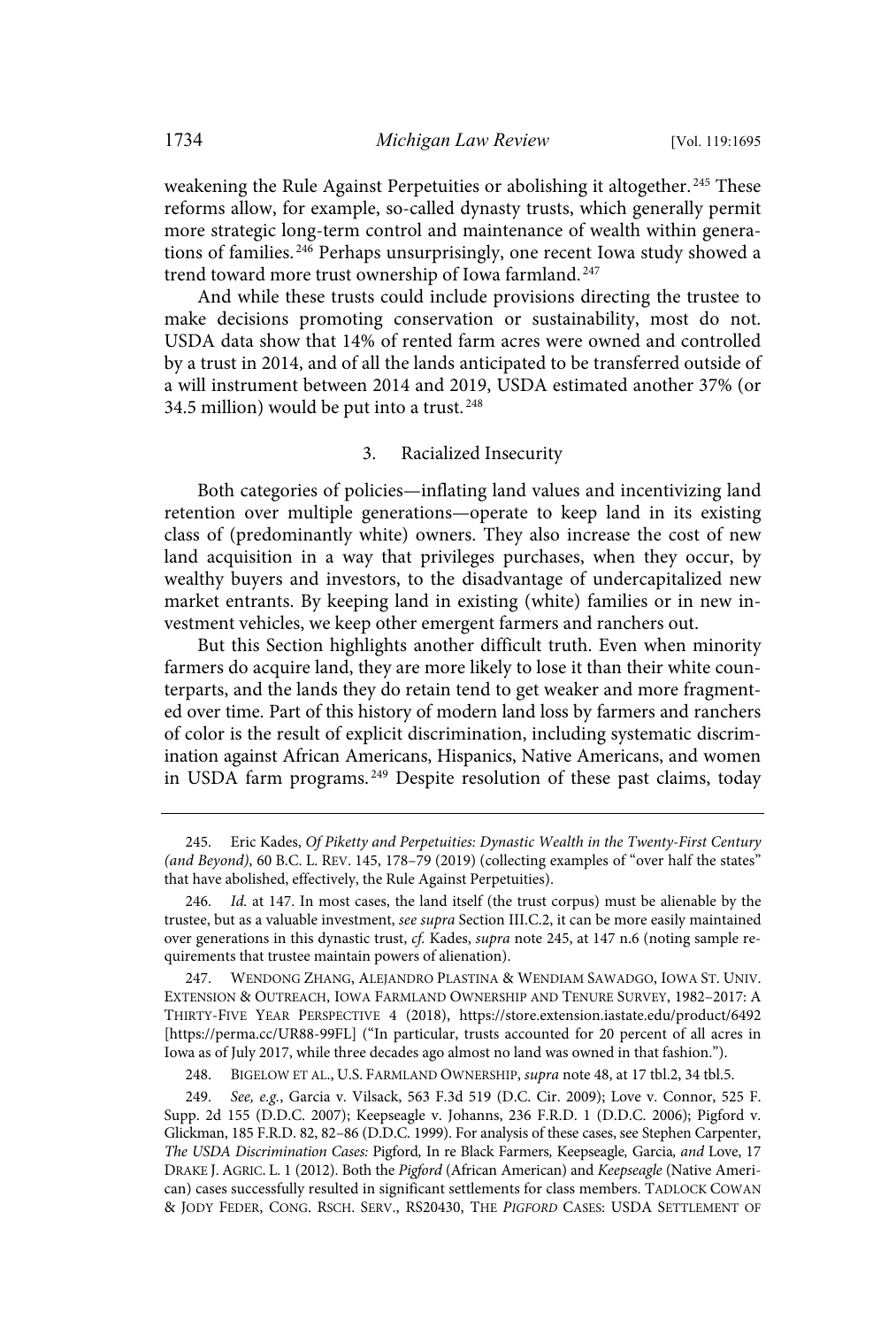97.8% of all farm program payments still go to white farmers, with white farmers receiving an average payment of \$10,022 per farm while Black farmers, for example, receive an average payment of only \$5,509 per farm.<sup>250</sup> Ongoing but difficult-to-police private discrimination in agricultural and realestate markets also creates unique obstacles for farmers and ranchers of color,<sup>251</sup> and this may also impact access to other rights and relief provided by law, with access to justice generally already a concern for many rural residents.<sup>252</sup>

Implicit in all of these variables, however, is one final dimension of American property design that should not be overlooked: it takes wealth and, often, social capital to maintain owner status. Title maintenance, property taxes, and probate proceedings all require money. These costs are neutral in that they are universally applied, and they can sometimes serve as beneficial and intentional "boundaries" built into the land system to reduce risks of overfragmentation in land and to facilitate the movement of valuable resources to best users in efficiently sized bundles of ownership. <sup>253</sup> But the reality is that these rules as we have designed them disproportionately impact minority owners who are more likely to be undercapitalized or underre-

DISCRIMINATION SUITS BY BLACK FARMERS 2–4 (2013); Bill Chappell, U.S. Reaches \$680M Deal with Native American Farmers, NPR (Oct. 19, 2010, 3:53 PM), https://www.npr.org /sections/thetwo-way/2010/10/19/130678317/u-s-reaches-deal-with-native-american-farmers [https://perma.cc/C4R9-9DKW]. The female and Hispanic plaintiffs did not succeed in court but were made part of the statutory claims resolution process created by Congress, with \$1.33 billion in relief to these groups. JODY FEDER & TADLOCK COWAN, CONG. RSCH. SERV., R40988, GARCIA V. VILSACK: A POLICY AND LEGAL ANALYSIS OF A USDA DISCRIMINATION CASE 5, 11– 12 (2013); OFF. OF THE INSPECTOR GEN., U.S. DEP'T OF AGRIC., HISPANIC AND WOMEN FARMERS AND RANCHERS CLAIM RESOLUTION PROCESS 1–2 (2016), https://www.usda.gov /sites/default/files/50601-0002-21.pdf [https://perma.cc/D6XH-8K62]; see also Food, Conservation, and Energy Act of 2008, Pub. L. No. 110-234, § 14011, 122 Stat. 923, 1447.

250. AYAZI & ELSHEIKH, supra note 77, at 51. As this Article was being finalized for publication, President Biden signed COVID-related stimulus legislation that includes approximately \$5 billion in spending to directly support minority farmers, including significant debt relief and other assistance to redress some of this history of discrimination and unequal farmprogram support. See Laura Reiley, Relief Bill Is Most Significant Legislation for Black Farmers Since Civil Rights Act, Experts Say, WASH. POST (Mar. 8, 2021, 8:15 PM), https://www .washingtonpost.com/business/2021/03/08/reparations-black-farmers-stimulus [https://perma.cc /XNV7-DDBQ].

251. See Adam Calo & Kathryn Teigen De Master, After the Incubator: Factors Impeding Land Access Along the Path from Farmworker to Proprietor, J. AGRIC. FOOD SYS. & CMTY. DEV., Winter 2015–2016, at 111.

252. See generally Lisa R. Pruitt, Amanda L. Kool, Lauren Sudeall, Michele Statz, Danielle M. Conway & Hannah Haksgaard, Legal Deserts: A Multi-state Perspective on Rural Access to Justice, 13 HARV. L. & POL'Y REV. 15 (2018) (providing a survey of rural communities' access to justice across six states). There are simply fewer lawyers in rural spaces, and where they do exist, their interactions with rural residents are often punitive, involving criminal proceedings or possibly tax assessments. See, e.g., JACOB KANG-BROWN & RAM SUBRAMANIAN, VERA INST. OF JUST., OUT OF SIGHT: THE GROWTH OF JAILS IN RURAL AMERICA 12 fig.3 (2017), https://www.vera.org/downloads/publications/out-of-sight-growth-of-jails-rural-america.pdf [https://perma.cc/G4AL-GWC8] (finding pretrial incarceration rates in rural counties rose 436% between 1970 and 2013, outpacing urban and suburban incarceration areas).

253. Heller, supra note 192, at 1165–82.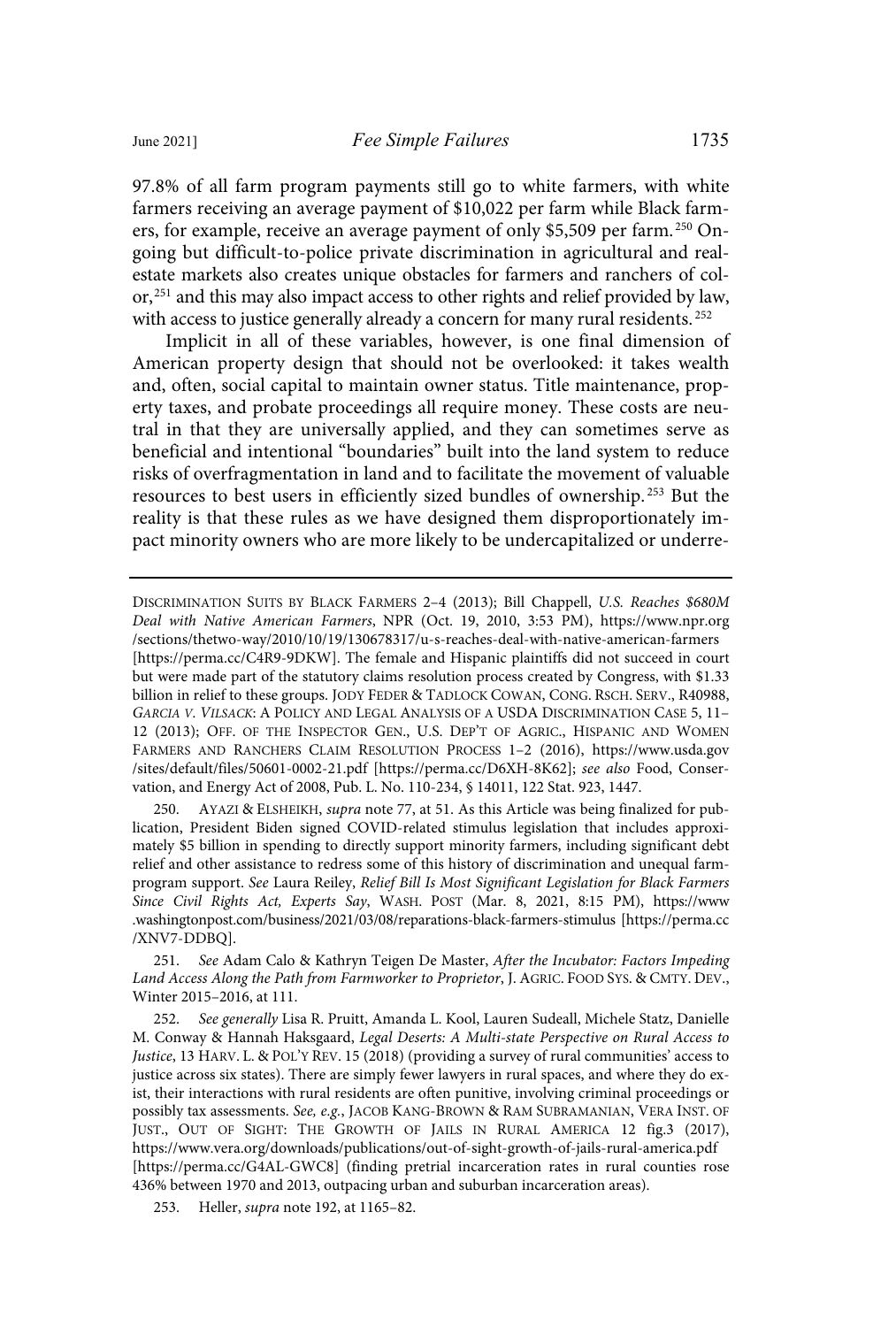sourced.<sup>254</sup> The legal obligations placed on landowners are a public choice, and to the extent the law creates burdens that dispossess minority landowners in particular, that is a problem that can be fixed.<sup>255</sup> This Section very briefly notes three specific examples of racialized land insecurity created by the size of legal obstacles and costs.

## a. Informal Ownership

First, minority landowners are most likely to claim real property without a clear marketable title. <sup>256</sup> These unrecorded claims to property arise perhaps most commonly when a record owner passes away and the heirs do not formalize a transfer of title, either by failing to access probate procedures or other incomplete legal steps. <sup>257</sup> The result is that heirs in possession have a claim to property but not a perfected legal title, which in turn impacts their ability to access numerous benefits of property ownership, from credit based on the security of title to federal farm or disaster assistance programs, which require record proof of ownership. For example, many of the informal "colonias" settlements along the border with Mexico contain untitled claims to property. <sup>258</sup> Many residents purchased property (or attempted to purchase property) through installment contracts, which require the buyer to bear the full risk of loss.<sup>259</sup> If the buyer defaults under the contract, the seller can cancel the contract, keep title, recover possession, and retain past payments as liquidated damages—with no equity to the buyer.<sup>260</sup>

Informality has its benefits, including low transaction costs, general flexibility, and more space for adherence to local community norms. But it also poses the tremendous risk that one's rights will not be recognized into the future and that the benefits of property ownership—including the ability to use one's property as collateral to access credit or to prove ownership for federal programs—may be denied. These informal settlements are often "ra-

<sup>254.</sup> See Audrey G. McFarlane, The Properties of Instability: Markets, Predation, Racialized Geography, and Property Law, 2011 WIS. L. REV. 855.

<sup>255.</sup> Although this Section focuses on racialized insecurity, it is important to note the unique (and in some ways opposite) challenges of hyperregulated and largely inalienable property rights in modern American Indian reservations. I have written about this unique challenge separately. See generally Jessica A. Shoemaker, Complexity's Shadow: American Indian Property, Sovereignty, and the Future, 115 MICH. L. REV. 487 (2017).

<sup>256.</sup> Jane E. Larson, Informality, Illegality, and Inequality, 20 YALE L. & POL'Y REV. 137, 158 (2002) (showing that informal property—driven in part by its inherently hidden nature disproportionately affects nonwhites, non-English speakers, and females).

<sup>257.</sup> See Heather K. Way, Informal Homeownership in the United States and the Law, 29 ST. LOUIS U. PUB. L. REV. 113, 151 (2009).

<sup>258.</sup> See Guadalupe T. Luna, "Facts Are Stubborn Things:" Irregular Housing in the Texas Colonias, 28 WIS. J.L. GENDER & SOC'Y 121, 142–43 (2013); Jane E. Larson, Free Markets Deep in the Heart of Texas, 84 GEO. L.J. 179 (1995).

<sup>259.</sup> Way, supra note 257, at 128–30; see also PETER M. WARD, COLONIAS AND PUBLIC POLICY IN TEXAS AND MEXICO 91 (1999).

<sup>260.</sup> Way, supra note 257, at 128–31.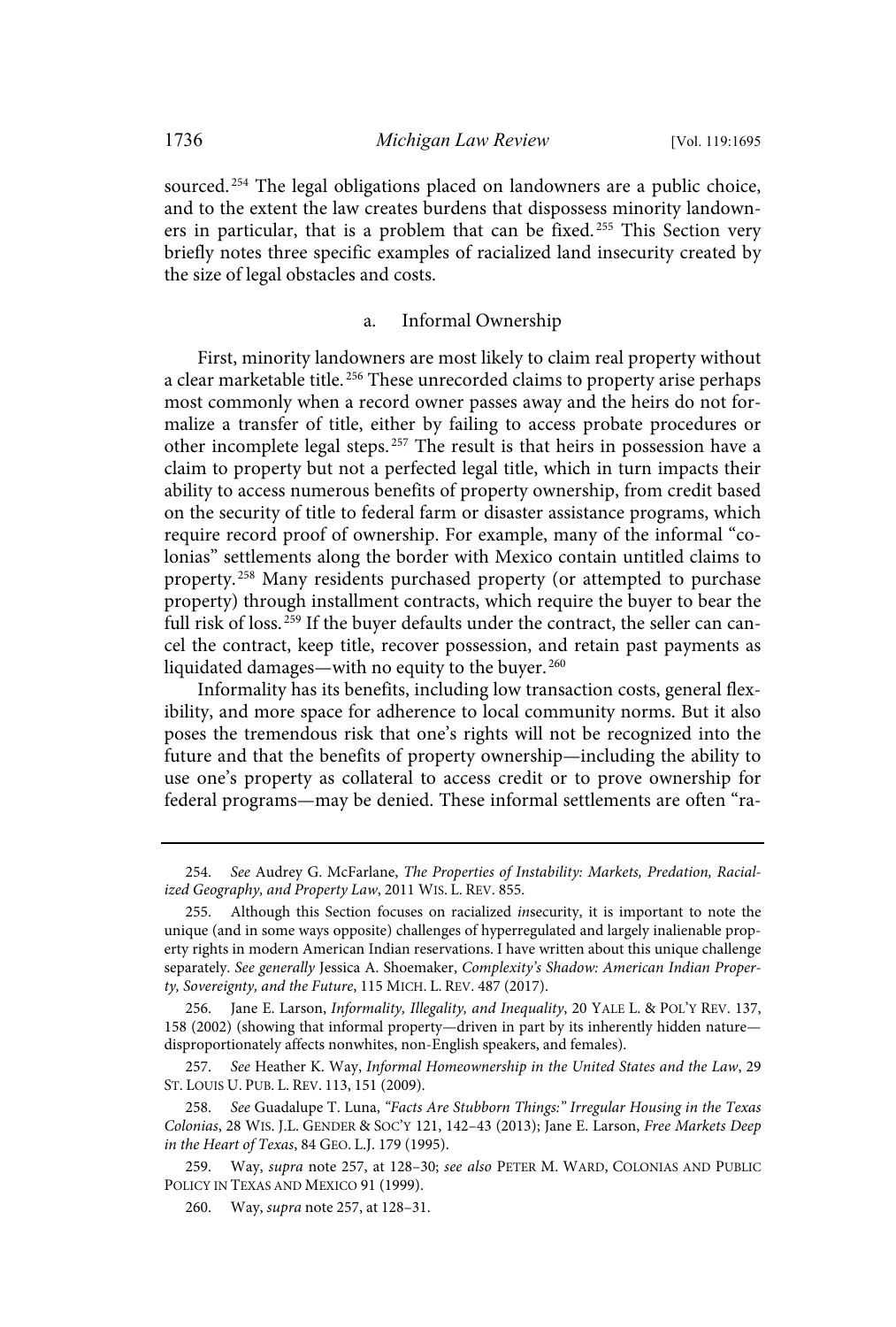cially obvious," with nearly exclusive Latino or African American residents, and the law has not addressed either the roots of peoples' need for these informal claims or the ways in which our land governance system facilitates these dynamics by design. <sup>261</sup>

## b. Heir Property and Co-ownership Risks

Second, heir property is a general term that refers to two separate but related problems: (1) lack of title in inherited property if the land was not formally probated and (2) co-ownership among multiple heirs, which requires coordination among numerous owners for many land-use decisions and transactions. Both co-ownership or lack of title can create challenges for accessing farm programs. <sup>262</sup> For example, two sisters farming on family land in North Carolina described how their farm needed drainage work, but they were unable to apply for federal drainage support programs because nephews in New York City refused to consent to the land changes, although they had no real interest in or connection to the land.<sup>263</sup>

Co-ownership, however, also produces unique forms of insecurity. Professor Thomas Mitchell, for example, has documented how the design of coownership rules—and the power of any single owner to force a partition sale of heir property in particular—has dramatically increased Black land loss. <sup>264</sup> The pervasiveness of these co-ownership issues among African American farmers in the South in particular is well documented, and the design of coownership rules dictate how challenging this status is.<sup>265</sup>

<sup>261.</sup> See Michelle Wilde Anderson, Cities Inside Out: Race, Poverty, and Exclusion at the Urban Fringe, 55 UCLA L. REV. 1095, 1097 (2008) (describing sample settlements of this type as "racially obvious" with nearly exclusive Latino or African American residents).

<sup>262.</sup> See Lizzie Presser, Kicked Off the Land: Why So Many Black Families Are Losing Their Property, NEW YORKER (July 15, 2019), https://www.newyorker.com/magazine/2019/07 /22/kicked-off-the-land [https://perma.cc/KZH8-9DPC].

<sup>263.</sup> Natasha Bowens, The Color of Food: These Sisters Are Building a Second Career as Farmers, CIV. EATS (Apr. 24, 2015), http://civileats.com/2015/04/24/the-color-of-food-thesesisters-are-building-a-second-career-as-farmers [https://perma.cc/7YM5-8BY4].

<sup>264.</sup> See Mitchell, supra note 143. Co-ownership (or, in this context, fractionation) in American Indian trust allotments is a related, but differently managed, concern. See Shoemaker, supra note 125.

<sup>265.</sup> See, e.g., B. James Deaton, Jamie Baxter & Carolyn S. Bratt, Examining the Consequences and Character of "Heir Property," 68 ECOLOGICAL ECON. 2344 (2009); B. James Deaton, Land "in Heirs": Building a Hypothesis Concerning Tenancy in Common and the Persistence of Poverty in Central Appalachia, J. APPALACHIAN STUD., Spring/Fall 2005, at 83; B. James Deaton, Intestate Succession and Heir Property: Implications for Future Research on the Persistence of Poverty in Central Appalachia, 41 J. ECON. ISSUES 927 (2007).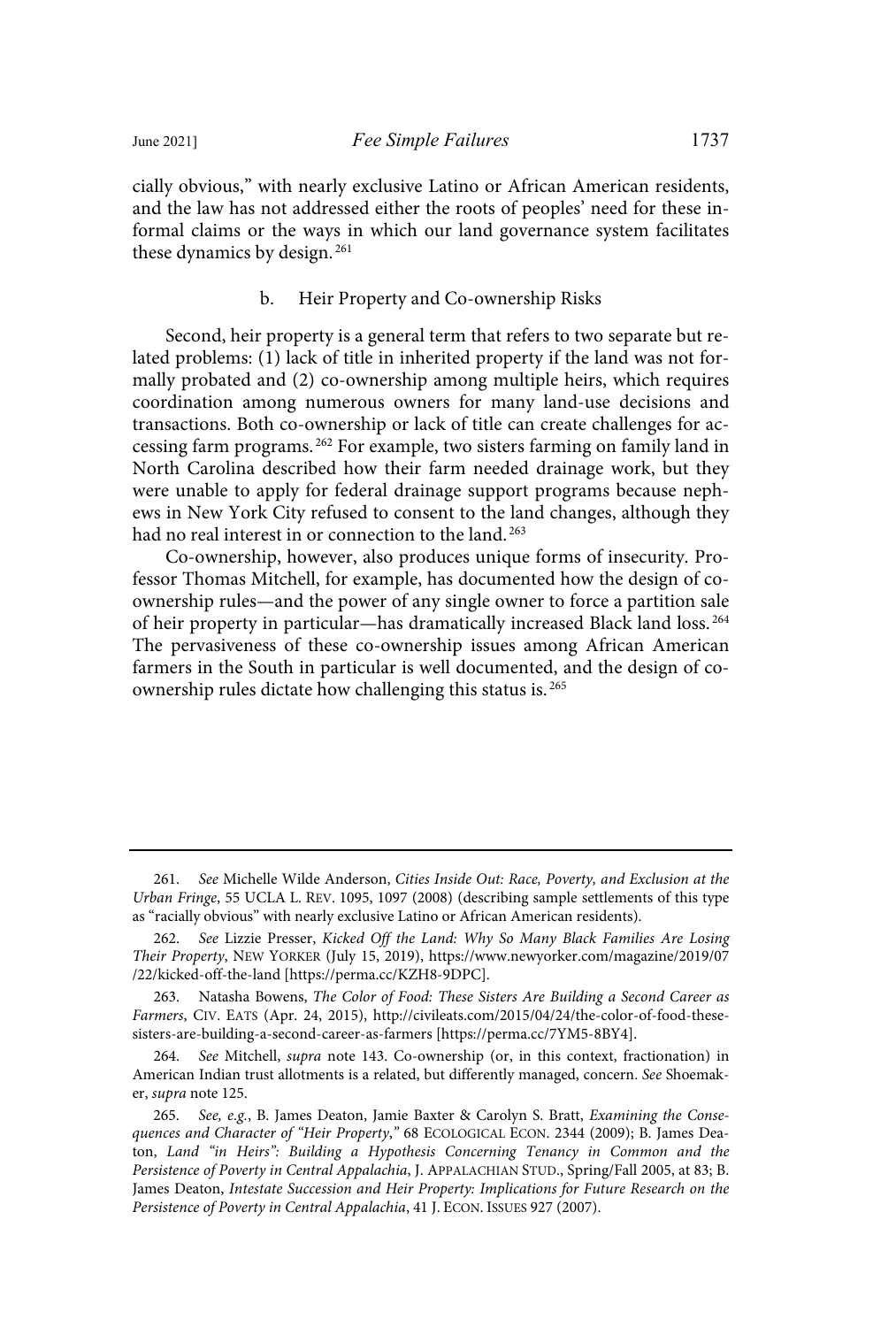#### 1738 *Michigan Law Review* [Vol. 119:1695

#### c. Disproportionate Leasing Rates

Finally, minority farmers are also more likely to lease land to farm than own it. <sup>266</sup> Most tenant farmers rent lands on short-term cash leases. <sup>267</sup> Two Iowa studies, for example, revealed that one-third of farm leases were oral, and 81% of leases failed to set a fixed term, making them a default year-toyear tenancy in most cases. <sup>268</sup> Short-term leases limit farmers' production choices, precluding crops—like asparagus or ginseng, for example—that require multi-year growing seasons, and also impede, in some cases, credit access. <sup>269</sup> Unlike leases with longer terms or crop-share payment agreements, short cash leases place more economic risks on the farmer,<sup>270</sup> and in any lease arrangement, the tenant always risks the landlords changing their minds and ending land access, including after a tenant has made uncompensated improvements to the property.<sup>271</sup>

Some leasing of farmland has advantages, including lower-stakes opportunities to begin initial farming endeavors, but the law currently does not support tenant farmers in all the ways it could to make these tenure arrangements as equitable and secure as possible.<sup>272</sup>

268. MICHAEL DUFFY, DARNELL SMITH, WILLIAM EDWARDS & BECKY JOHNSON, IOWA ST. UNIV. EXTENSION, SURVEY OF IOWA LEASING PRACTICES, 2007, at 2 (2008), http://econ2 .econ.iastate.edu/faculty/duffy/documents/c2-15.pdf [https://perma.cc/DFV6-6VFR] (reporting that 67% of all leased acres in Iowa in 2007 were under a written lease); MICHAEL DUFFY, WILLIAM EDWARDS & ANN JOHANNS, IOWA ST. UNIV. EXTENSION & OUTREACH, SURVEY OF IOWA LEASING PRACTICES, 2012, at 2 (2013) http://www2.econ.iastate.edu/faculty/duffy /documents/c2-15\_2012.pdf [https://perma.cc/E89N-39UH] (reporting that 19% of all leased acres in Iowa in 2012 were under fixed-term leases); see also Jesse J. Richardson Jr., Land Tenure and Sustainable Agriculture, 3 TEX. A&M L. REV. 799, 806 (2016) (discussing these data and clarifying that when there is no fixed term in a lease, the default is a year-to-year term).

269. Calo & De Master, supra note 251, at 111, 120.

270. See Hamilton, supra note 203, at 353.

271. E.g., ACKOFF ET AL., supra note 23, at 35 (providing a case study of female-owned farm going out of business after investing in long-term soil improvements and then having oral lease revoked).

272. E.g., ROBERT PARSONS ET AL., RESEARCH REPORT AND RECOMMENDATIONS FROM THE FARMLASTS PROJECT, at ii (2010), https://s30428.pcdn.co/wpcontent/uploads/sites/2 /2019/09/FarmLASTSResearchReport\_full.pdf [https://perma.cc/5SQD-EHPM] (suggesting both renting and owning should be pursued); Scrufari, supra note 102, at 513-14 (describing use of longer-term lease arrangements, including ground leases that allow the tenant to own buildings and structures and rent the underlying land on a long-term basis). Other concerns about leasing focus on tenants' lack of incentive to invest in long-term sustainability and land improvements. See Richardson, supra note 268, at 800 (articulating the "tenancy hypothesis," which is the assumption that "tenants have little incentive to make long-term investments in the property since the tenant has no stake in the land beyond the term of the lease"); Edward Cox, A Lease-Based Approach to Sustainable Farming, Part I: Farm Tenancy Trends and the Outlook for Sustainability on Rented Land, 15 DRAKE J. AGRIC. L. 369, 370–71 (2010). A "toolbox" of materials to assist both landowners and farmers in negotiating equitable lease arrangements with an eye toward promoting sustainable agricultural practices is available. See

<sup>266.</sup> See supra notes 67–68 and accompanying text.

<sup>267.</sup> E.g., Hamilton, supra note 203, at 353.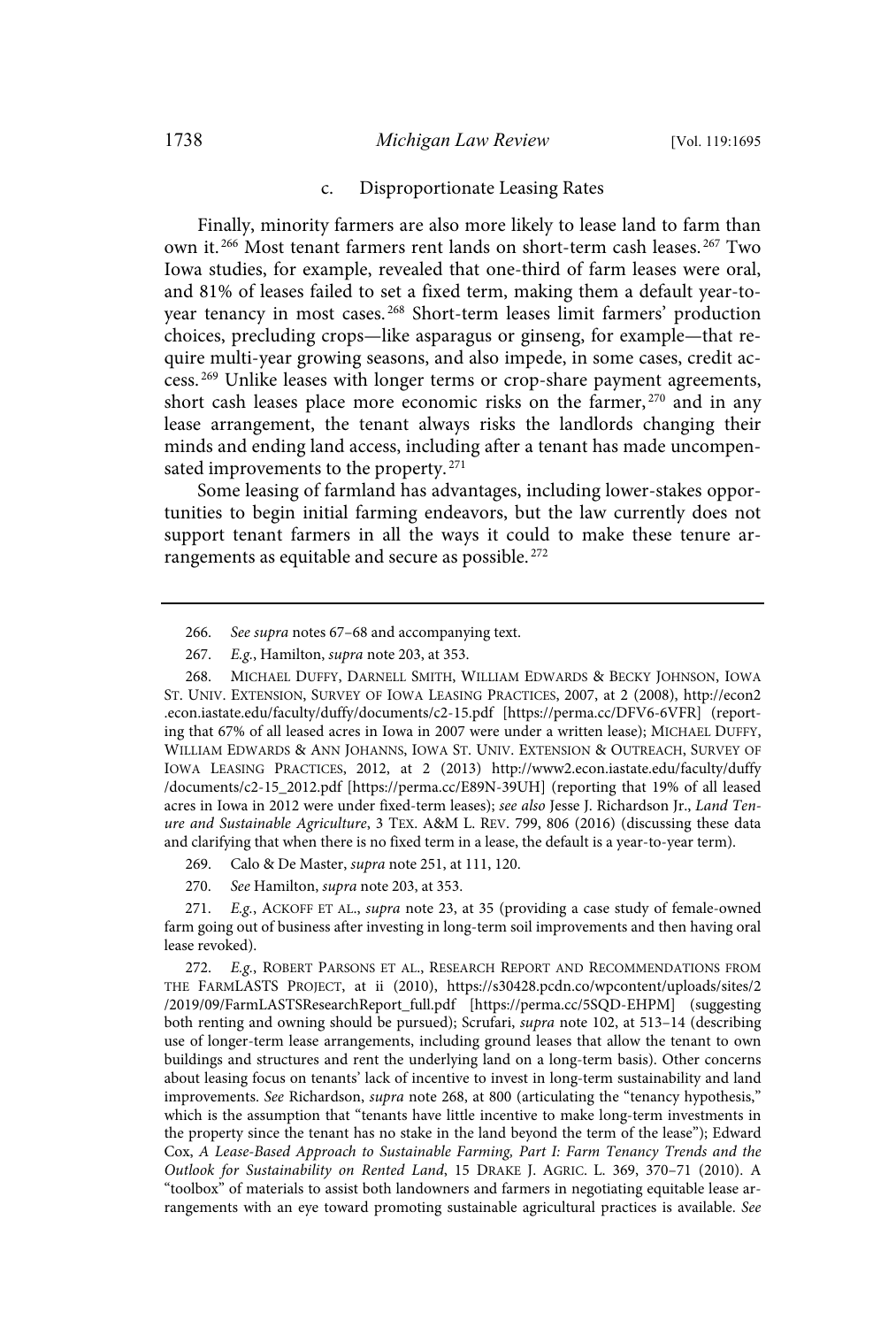### IV. RE-DESIGNING PROPERTY: NEW AGRARIAN FUTURES

There is something painfully familiar about the sum of all these parts: concentration of land in the hands of fewer, more powerful, and often hereditary white landowners and a sense that those not born into wealth (and landed wealth especially) cannot realistically acquire it. We creep toward the feudalism that America's agrarian property visions were determined to avoid.

Property law, and particularly the fee simple, is not to blame for all of these access issues. Society's current inequalities have many roots. Yet, agricultural lands are public goods with important public functions, and it warrants asking whether our systems for managing and allocating these resources are still serving the public good. <sup>273</sup> If there is doubt about how public these lands really are, despite their private ownership, simply imagine a world in which all government subsidies currently inflating and supporting agricultural land values are eliminated. Without public support, farming would be an even more volatile endeavor and land prices would almost certainly deflate. It is nearly impossible to imagine agriculture without government support, which only underlines how public these land-tenure choices are.

This final Part provides a brief summary of current land-access policy efforts and then begins to think about new property designs that may both protect and expand minority property rights and rebuild more sustainable rural communities. In the urban context, property scholars have contributed significant creativity to property design and revealed that property is much more dynamic and pluralistic than our intuitions may first suggest.<sup>274</sup> This Part ultimately argues that rural property, too, deserves this transformational work and suggests a series of sample reforms in hopes of sparking more specific creative work.

#### A. Current Policy Efforts and Ideas

Both governmental and private farm-advocacy groups have previously identified lack of affordable land access as beginning farmers' most specific obstacle. <sup>275</sup> This concern has already inspired significant attention and advo-

Leasing: Farmland Access Legal Toolkit, CTR. AGRIC. & FOOD SYS., https://farmlandaccess.org /leasing-resources [https://perma.cc/5LGC-LRDG].

<sup>273.</sup> See generally ERIC T. FREYFOGLE, THE LAND WE SHARE: PRIVATE PROPERTY AND THE COMMON GOOD (2003) (arguing private landownership is a flexible institution that has been, and should be, continually reshaped for collective goals).

<sup>274.</sup> See, e.g., Brandon M. Weiss, Progressive Property Theory and Housing Justice Campaigns, 10 U.C. IRVINE L. REV. 251 (2019) (recounting evolution of property law and policy changes in light of housing justice movements and suggesting incorporation in broader progressive property theory and literature); Fennell, supra note 35 (advancing even greater reform proposals for new property estates to advance urban-property redevelopment); Lisa T. Alexander, Community in Property: Lessons from Tiny Homes Villages, 104 MINN. L. REV. 385 (2019) (advancing new stewardship tenure form for cohousing rights in communities, including tiny home villages for unhoused people).

<sup>275.</sup> E.g., ACKOFF ET AL., supra note 23, at 38.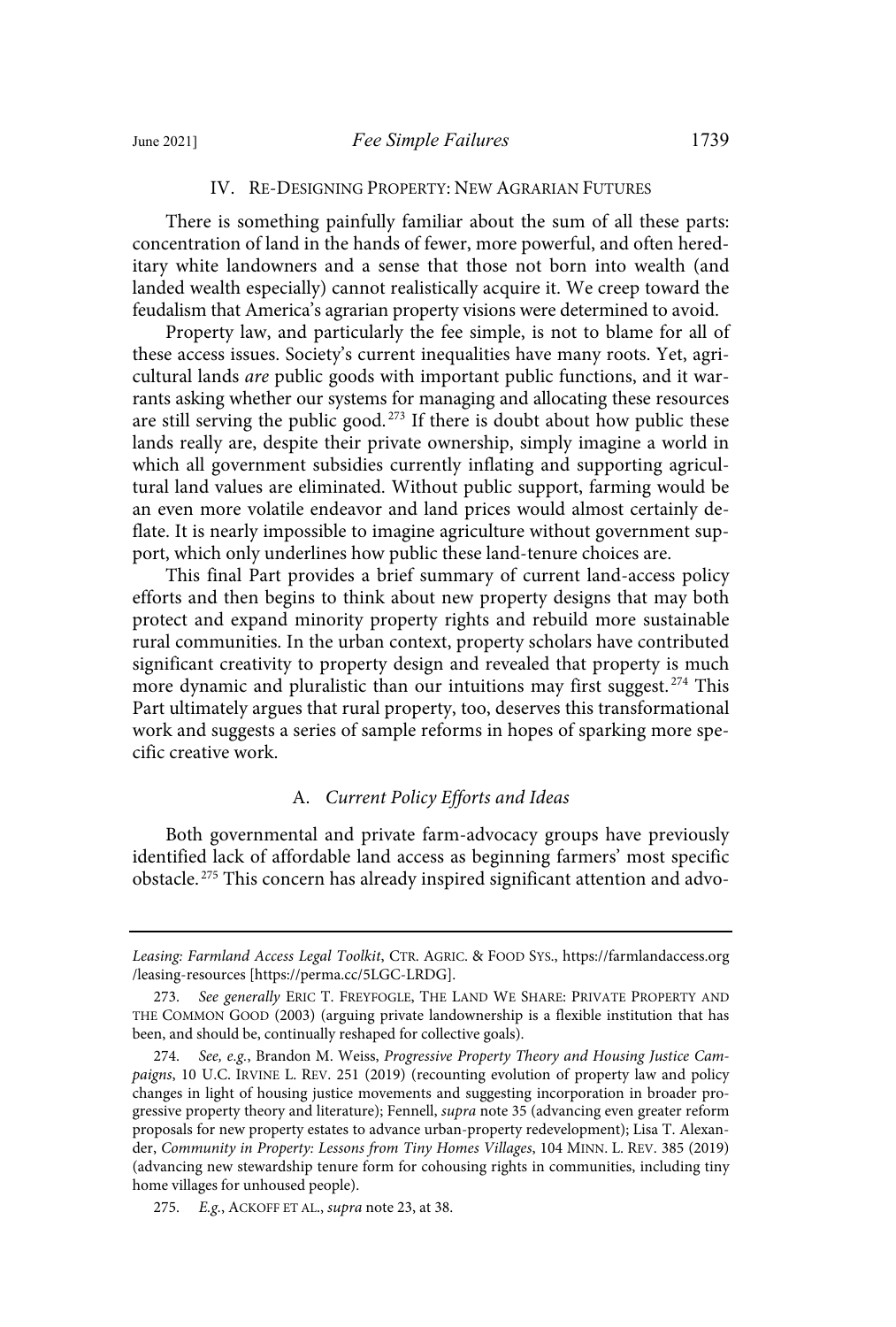cacy, but most responses have been largely confined to efforts that accept the legal and property system as it currently exists and seek to facilitate more transactions within this existing framework. This Section summarizes recent federal activity on these issues and then highlights specific examples of nonprofit and state-level efforts.

## 1. Federal Action (and Inaction)

At the federal level, during the Obama Administration, USDA Secretary Tom Vilsack appointed a Subcommittee on Land Tenure within the USDA's Advisory Committee on Beginning Farmers and Ranchers in 2014.<sup>276</sup> That land-tenure subcommittee produced a report with recommendations for improving beginning-farmer land access, but the words "race," "gender," "ethnicity," and "socially disadvantaged" do not appear in the final report.<sup>277</sup> Although the report did include some proposed reforms and areas for further study, it is also unclear whether any of these proposals have come to fruition. Instead, most of USDA's current efforts continue to focus on grants to support skills-training and business planning for new farmers, without specific provision for any kind of direct land access. <sup>278</sup>

There are a few other federal programs of note, including the Agricultural Conservation Easement Program (ACEP) and the Conservation Reserve Program/Transition Incentives Program (CRP-TIP).<sup>279</sup> ACEP helps participants purchase development rights to conserve agricultural land for the future. Though this does not address new entrants' access directly, it does at least seek to preserve future supply of agricultural lands.<sup>280</sup> The CRP-TIP

See Farmers Seeking Land, U.S. DEP'T AGRIC., https://newfarmers.usda.gov/farmersseeking-land [https://perma.cc/E3TG-MRRF]; see also BIGELOW ET AL., U.S. FARMLAND OWNERSHIP, supra note 48, at 40–41; FARM SERV. AGENCY, U.S. DEP'T OF AGRIC., FARM LOANS OVERVIEW: FACT SHEET (2020), https://www.fsa.usda.gov/Assets/USDA-FSA-Public/usdafiles /FactSheets/farm\_loans\_overview-factsheet.pdf [https://perma.cc/T244-D3DD].

279. ACKOFF ET AL., supra note 23, at 12.

<sup>276.</sup> In 2014, Secretary Vilsack was serving as Secretary of Agriculture in the Obama Administration. He has since been reappointed and reconfirmed as the Secretary of Agriculture (as of this writing) under the new Biden Administration. Secretary of Agriculture Tom Vilsack, U.S. DEP'T AGRIC., https://www.usda.gov/our-agency/about-usda/our-secretary [https://perma.cc/PCC9-JDLA].

<sup>277.</sup> ADVISORY COMM. ON BEGINNING FARMERS & RANCHERS, U.S. DEP'T OF AGRIC., LAND TENURE, ACCESS, AND FARM BUSINESS TRANSITIONS FOR BEGINNING FARMERS AND RANCHERS (2015) [hereinafter USDA SUBCOMMITTEE REPORT]. The report does however mention the issues of heir property in "the rural southeastern portion of the United States" and highlights a "report entitled 'The Impact of Heir Property on Black Rural Land Tenure in the Southeastern Region of the United States' by the Emergency Land Fund." Id. at 22. There is also a final section calling for USDA to pay more attention to, and better coordinate with, producers living and farming within Indian country. Id. at 23–25.

<sup>280.</sup> Nat. Res. Conservation Serv., Agricultural Conservation Easement Program, U.S. DEP'T AGRIC., https://www.nrcs.usda.gov/wps/portal/nrcs/main/national/programs/easements /acep [https://perma.cc/5VAU-RXWZ] (outlining federal payments up to 50% of easement purchase price).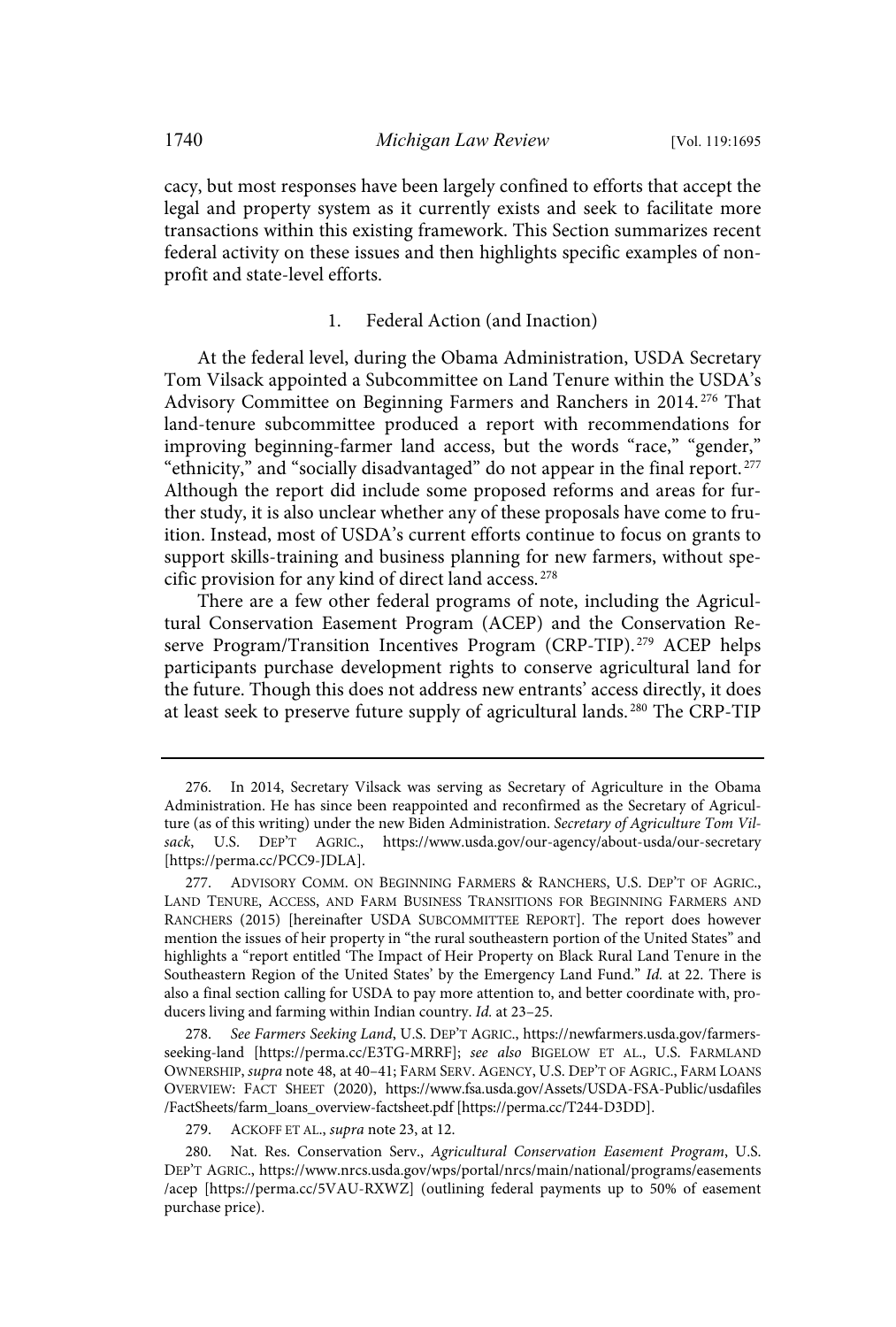is also designed to preserve farmland through conservation measures, but it adds a financial incentive of one extra year of conservation payments if an existing owner transitions their farm to a beginning or socially disadvantaged farmer during the term of the contract.  $281$  Advocacy groups have argued, unsuccessfully, for significant expansion of these and related programs to encourage additional farm transfers.<sup>282</sup>

During the 2018 Farm Bill negotiations, three different bills were drafted to provide more concrete financial and other support to beginning farmers, including for land access, but these were not passed despite some early reports of bipartisan support. <sup>283</sup> Instead, the 2018 Farm Bill required "the Secretary of Agriculture, in consultation with the Chief Economist" to make (another) publicly available report identifying barriers to farmland access for beginning and socially disadvantaged farmers, the efficacy of existing federal programs in addressing the problem, and possible legal changes to improve the situation. <sup>284</sup> The Farm Bill also requires a report at least every three years on farmland ownership, tenure, transition, and entry of beginning farmers and ranchers and socially disadvantaged farmers and ranchers. <sup>285</sup>

Elsewhere in the USDA, there is recognition also that "[s]ocially disadvantaged farmer[s] and rancher[s]" (racial and ethnic minorities, women, and LGBTQ farmers) do face extra layers of farming challenges. <sup>286</sup> As a spe-

282. E.g., CALO & PETERSEN-ROCKNEY, supra note 92, at 3–5 (advocating for financial resources for farmers, legal incentives for land transfers, and more farmland-protection measures); see supra note 272 and accompanying text.

283. Margiana Petersen-Rockney, Last Chance in This Farm Bill for Beginning Farmers and Our Farmland, NAT'L YOUNG FARMERS COAL. (Oct. 8, 2018), https://www.youngfarmers .org/2018/10/lastchance [https://perma.cc/J9XS-G4J5]. These early proposed bills were H.R. 4316, H.R. 4201, and S. 2762. Id.; see also CALO & PETERSEN-ROCKNEY, supra note 92, at 5.

284. Agriculture Improvement Act of 2018, Pub. L. 115-334, § 12607(a), 132 Stat. 4490, 5006 (codified at 7 U.S.C. § 2204i(a)).

285. Id. § 12607(b) (codified at 7 U.S.C. § 2204i(b)).

286. Socially disadvantaged farmers and ranchers are farmers and ranchers who "have been subjected to racial or ethnic prejudices because of their identity as members of a group without regard to their individual qualities" and include African Americans, American Indians or Alaska Natives, Hispanics, and Asians or Pacific Islanders. See 7 U.S.C. § 2279(a)(5)–(6); OFF. OF P'SHIPS & PUB. ENGAGEMENT, U.S. DEP'T OF AGRIC., FARMING OPPORTUNITIES TRAINING AND OUTREACH GRANT PROGRAM, https://www.usda.gov/sites/default/files /documents/2501\_FactSheet.pdf [https://perma.cc/PB58-GF84]; see also Calo & De Master, supra note 251, at 125; Hannah Alsgaard, Rural Inheritance: Gender Disparities in Farm Transmission, 88 N.D. L. REV. 347 (2012) (exploring how social and cultural "grooming" leads to assumptions that sons, not daughters, should take over farm operations); PARSONS ET AL., supra note 272, at 3 (noting "additional challenges in acquiring farmland" for socially disad-

<sup>281.</sup> E.g., USDA SUBCOMMITTEE REPORT, supra note 277, at 4–5 (suggesting expanding existing transition incentives through CRP); id. at 6, 21 (proposing various federal tax incentives for farm transitions, building on state models in Nebraska and Iowa); see also FARM SERV. AGENCY, U.S. DEP'T OF AGRIC., LOANS FOR SOCIALLY DISADVANTAGED FARMERS AND RANCHERS: FACT SHEET (2019), https://www.fsa.usda.gov/Assets/USDA-FSA-Public/usdafiles /FactSheets/2019/sda\_loans-fact\_sheet-aug\_2019.pdf [https://perma.cc/TXJ6-MDBZ] (providing two additional years of CRP payments if owners sell or rent to beginning farmers or to members of a socially disadvantaged group).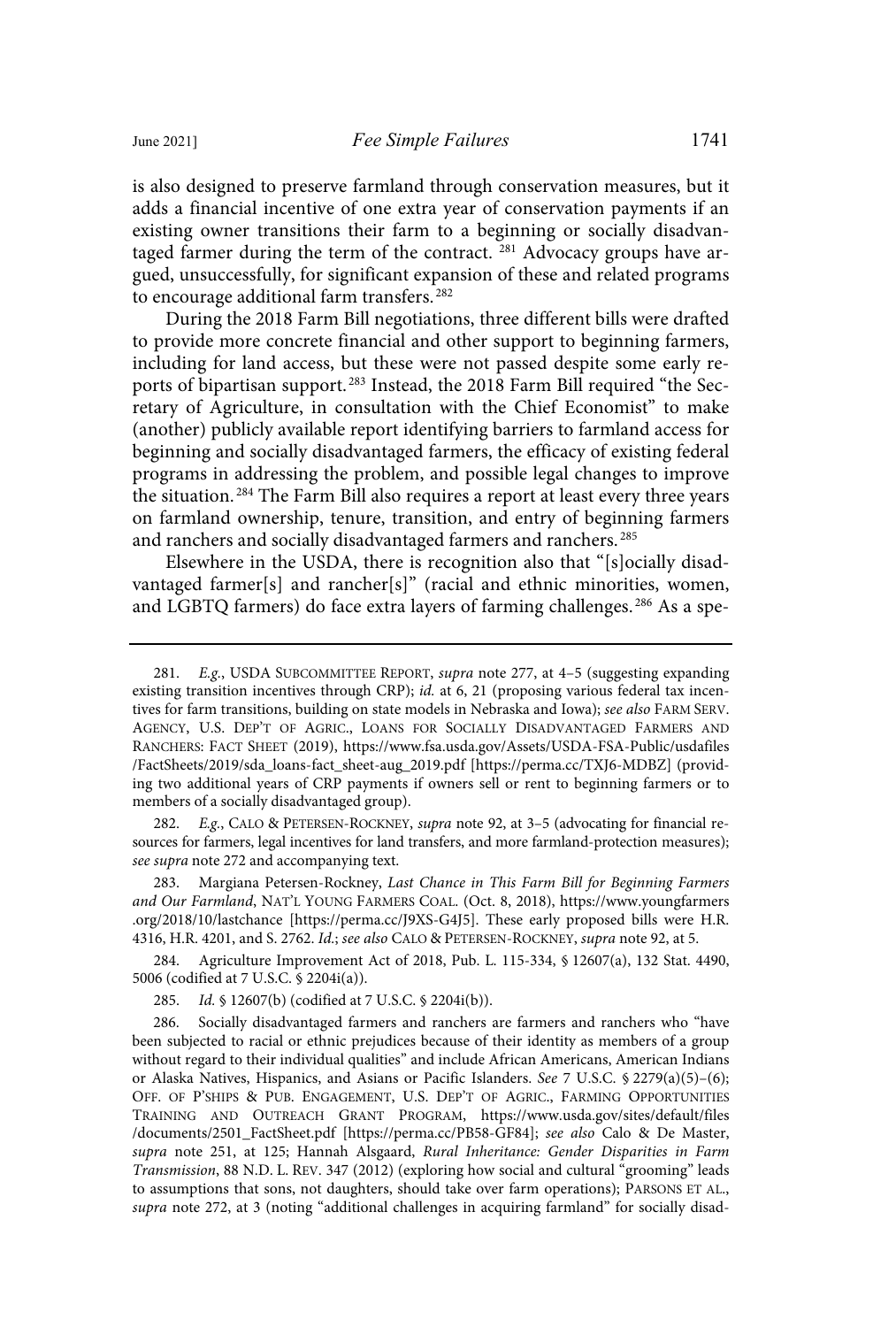cific response to racial and ethnic inequities in farming, Congress established the Outreach and Assistance for Socially Disadvantaged Farmers and Ranchers and Veteran Farmers and Ranchers Program, also known as the 2501 Program. The program is intended to provide outreach, education, and technical assistance to help these farmers access USDA programs. The 2501 Program, however, has been chronically underfunded.<sup>287</sup> The USDA also accords preferential treatment to socially disadvantaged farmers in certain programs, with authority to set aside 5% of available funds for certain conservation programs and Farm Service Agency loans for farmland purchases, but these numbers have been criticized as too little and too poorly communicated to be effective. 288

As this Article was being finalized for publication, Senator Cory Booker, along with several other cosponsors, introduced the Justice for Black Farmers Act, a bold legislative proposal that would, among other things, federally fund significant open-market purchases of farmland for redistribution to new and existing Black farmers. <sup>289</sup> The mere proposal of such an Act marks a dramatic shift in political attention and thinking about the plight of farmland access, at least for Black farmers specifically, but it has also been critiqued for continuing to envision "solutions" that accept a more widely broken food and land-tenure system.<sup>290</sup> The future of this proposed legislation is of course uncertain, but its introduction may have also helped spur support for the approximately \$5 billion in debt relief and other farmsupport spending for socially disadvantaged farmers promised in the most recent COVID-related stimulus legislation.<sup>291</sup> Perhaps most importantly, the conversation continues and focus on racial equity in agriculture seems to be increasing.

291. Reiley, supra note 250.

vantaged populations, including "persistent discrimination, cultural and language barriers, and fractionated heir property").

<sup>287.</sup> See AYAZI & ELSHEIKH, supra note 77, at 68.

<sup>288.</sup> JACOB E. GERSEN, MARGOT J. POLLANS & MICHAEL T. ROBERTS, FOOD LAW 75–77 (2019).

<sup>289.</sup> Press Release, Sen. Cory Booker, Booker, Warren, Gillibrand, Smith, Warnock, and Leahy Announce Comprehensive Bill to Address the History of Discrimination in Federal Agricultural Policy, (Feb. 9, 2021), https://www.booker.senate.gov/news/press/booker-warrengillibrand-smith-warnock-and-leahy-announce-comprehensive-bill-to-address-the-history-ofdiscrimination-in-federal-agricultural-policy [https://perma.cc/X3BG-HXMZ]; see also Tom Philpott, Black Farmers Have Been Robbed of Land. A New Bill Would Give Them a "Quantum Leap" Toward Justice., MOTHER JONES (Nov. 19, 2020), https://www.motherjones.com/food /2020/11/black-farmers-have-been-robbed-of-land-a-new-bill-would-give-them-a-quantumleap-toward-justice [https://perma.cc/5D5Y-K34U] (describing more of the political context of this effort).

E.g., Chris Newman, The Justice for Black Farmers Act: A Critical BIPOC Review, MEDIUM (Dec. 5, 2020), https://sylvanaqua.medium.com/the-justice-for-black-farmers-act-acritical-bipoc-review-459875f0158e [https://perma.cc/YBY6-SLGV] (critiquing proposal as "a coarse attempt to add Black people to an already broken agricultural system").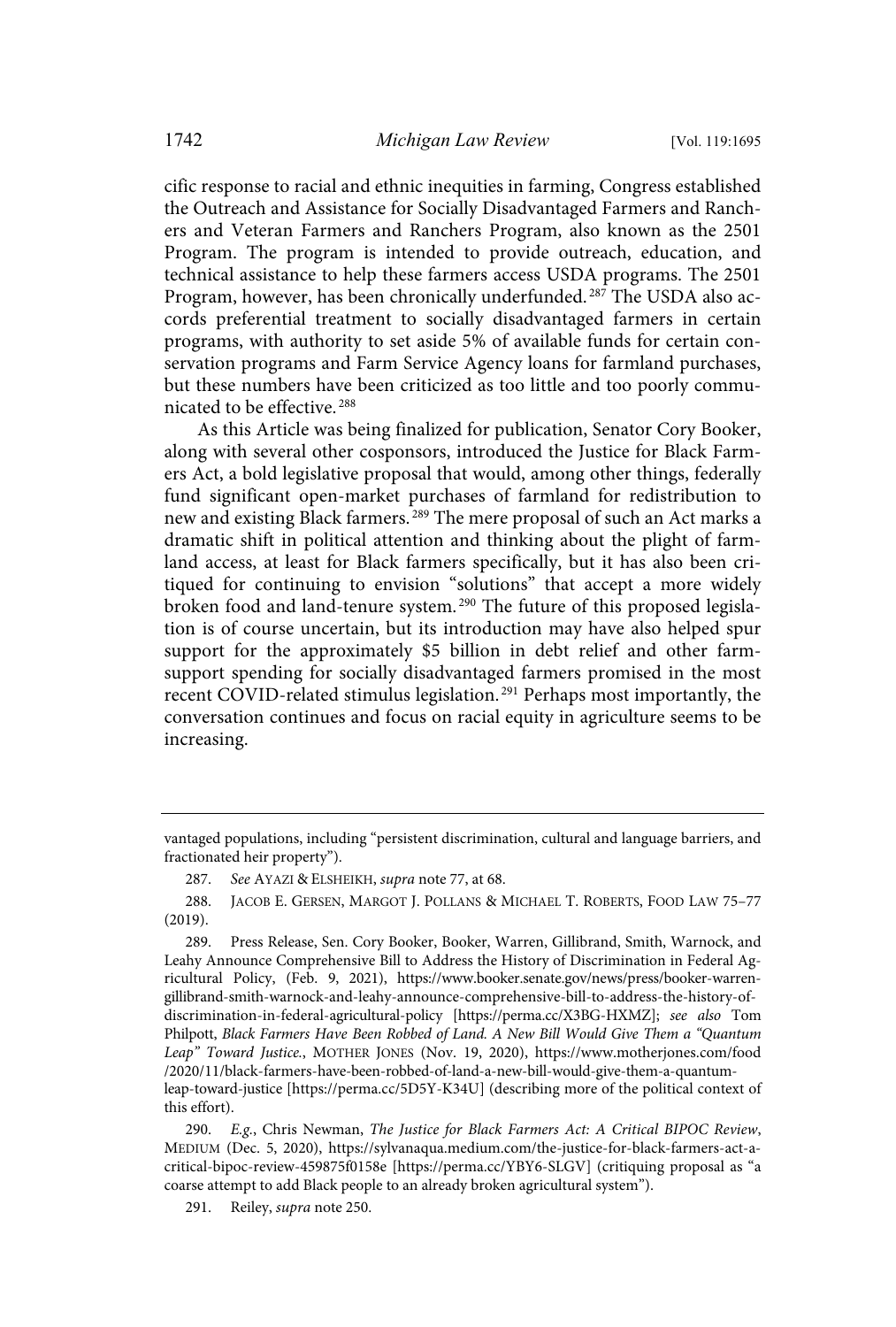2. State and Charitable Endeavors

Other land-access policy responses tend to focus on the economics of land and credit markets, rather than proposing any changes to the ownership infrastructure itself. Generally, these reforms include modest efforts to facilitate making more farmland available for purchase and increasing the financial capacity of new farmers to purchase those lands. Sample tools in place (including many through private nonprofits and charitable land trusts) include

- loan guarantees or subsidized farm-purchase loans;<sup>292</sup>
- state tax incentives for landowners to rent their farmland to beginning farmers, with tax incentives for land actively used for farming and further incentives if that use is by a beginning farmer;<sup>293</sup>
- matchmaking programs designed to connect retiring or exiting farmers with new entrants; <sup>294</sup> and
- individual development accounts designed to match, often through philanthropic efforts, savings by aspiring new farmers. <sup>295</sup>

Because most farmland is already owned by someone as farmland (that is, we can't and don't create much new farming capacity out of otherwise nonagricultural lands), other efforts have focused on creating incentives for farm transitions that result in land sales to new farmers. As many as 90% of farmers and farmland owners "neither have an exit plan nor know how to develop one." <sup>296</sup> Only 30% of farmers planning to retire have even completed the first step of identifying a desired successor.<sup>297</sup> Thus, many beginning-

<sup>292.</sup> PARSONS ET AL., supra note 272, at 17.

<sup>293.</sup> E.g., Jordan Rasmussen, Beginning Farmer Tax Credit Benefits New and Retiring Farmers, CTR. RURAL AFFS. (Oct. 14, 2019), https://www.cfra.org/blog/beginning-farmer-taxcredit-benefits-new-and-retiring-farmers [https://perma.cc/8FXP-2QKT].

<sup>294.</sup> See, e.g., PARSONS ET AL., supra note 272, at 19; KATHRYN RUHF, LAND FOR GOOD, DEVELOPING & STRENGTHENING FARM LINK PROGRAMS (2019), https://landforgood.org/wpcontent/uploads/LFG-Farm-Link-Guide-Developing-and-Strengthening-Farm-Link-Programs.pdf [https://perma.cc/WA84-WUDN].

<sup>295.</sup> See, e.g., Molly Bloom, Karen Adler & Margaret Knox, CAL. FARMLINK, A GUIDE TO DEVELOPING AND OPERATING AN AGRICULTURAL INDIVIDUAL DEVELOPMENT ACCOUNT (IDA) PROGRAM (2014), https://drive.google.com/file/d/1PDUxhTPgO6rZLi6A7XqvrSFI1- Yq7YNa [https://perma.cc/C4XQ-7P7B]. Many of these programs focus on new-farmer access, regardless of status. But some states are addressing equity more directly. For example, in California, the state with the highest proportion of diversity in farmer and rancher sectors, the Farmer Equity Act is intended to create a governance framework that includes socially disadvantaged farmers and ranchers in decisionmaking, addressing both historic and ongoing racism in agriculture. CAL. FOOD & AGRIC. CODE §§ 510–514 (West 2018); see also CALO & PETERSEN-ROCKNEY, supra note 92, at 5.

<sup>296.</sup> PARSONS ET AL., *supra* note 272, at 3.

<sup>297.</sup> Id.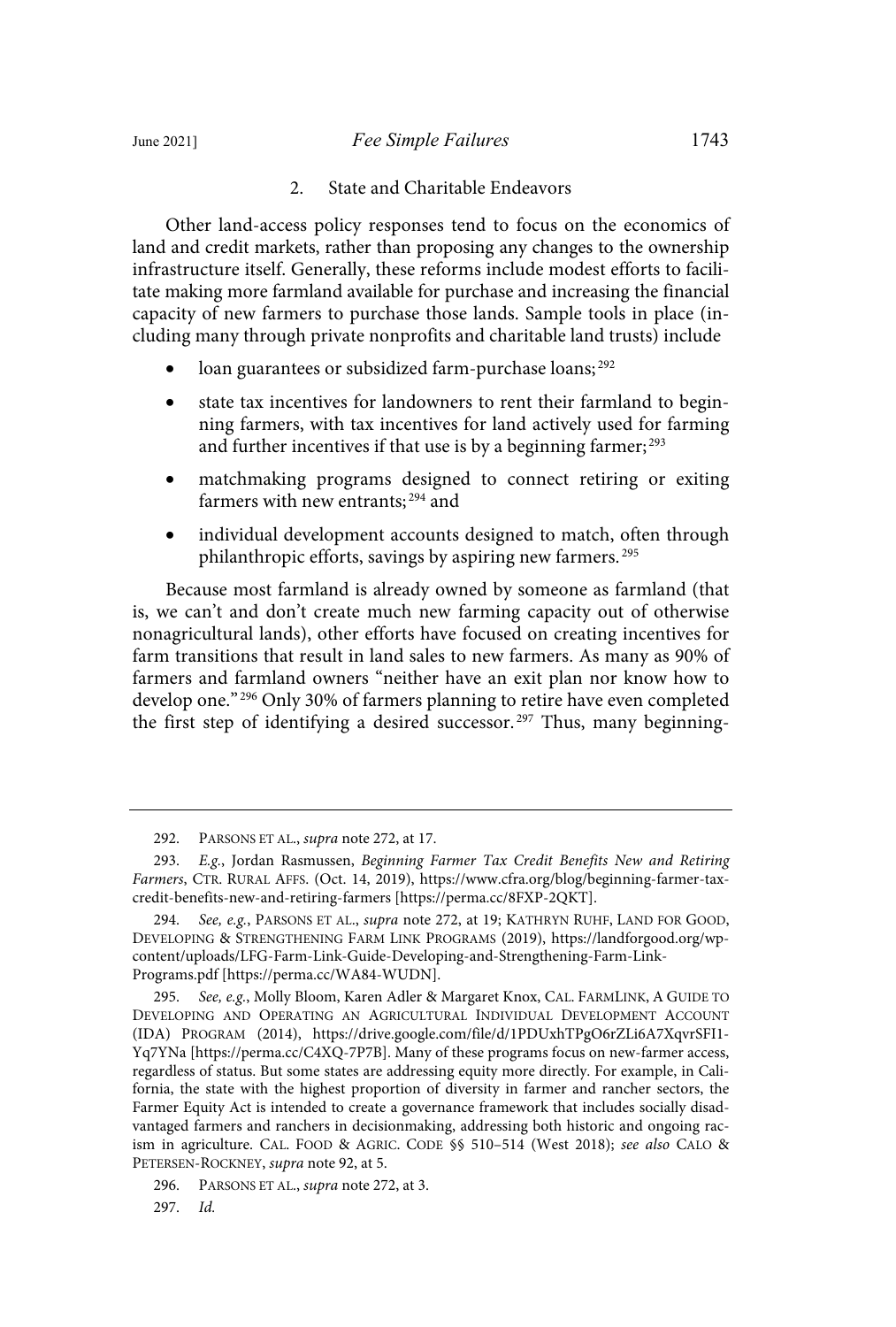farmer discussions also focus on farm-succession planning and incentives.<sup>298</sup> Some proposals have suggested requiring beginning farmers to have a will as a prerequisite for farm-program participation, but this could be extended or refined—having a will, on its own, of course has no correlation with the likelihood of land being opened for new entrants to farming.<sup>299</sup>

Still other efforts focus on more direct support for new farmers. For example, a handful of successful farm incubator programs exist in specific locations. In general, these incubators include direct land-access opportunities or direct subsidies for rent payments from private lands.<sup>300</sup> These incubators are mostly, but not exclusively, private.<sup>301</sup> Many also target diverse populations explicitly, including immigrant farmworkers and refugees.<sup>302</sup> Although these are bold programs that seek to directly address land-access challenges, in many cases their impact is limited by scarce resources and perhaps a surprising degree of difficulty in transitioning new farmers out of the incubator and into any kind of stable tenure outside of the program.<sup>303</sup> Many factors contribute to this, including the possibility of private discrimination, but the small size of these incubator projects currently means that they can typically only offer temporary access for a small number of new entrants. Upon completion of the program, these new farmers still struggle with the same access challenges outside the incubator and "in the real world," just with perhaps more experience and sophistication in navigating agricultural markets.

Another significant charitable approach focuses on land trusts. These trusts operate in diverse ways but typically include, at a minimum, acquisition of agricultural-conservation easements by the trust to protect vulnerable lands for future agricultural uses and to secure future land supply to help

<sup>298.</sup> USDA SUBCOMMITTEE REPORT, supra note 277, at 2 (focusing on life cycle of farmland use and transition); see also Scrufari, supra note 102, at 507-08 (modeling sample use of LLC for gradual transition of farm from retiring farmer to new entrant); PARSONS ET AL., supra note 272, at 2 (emphasizing "entry/exit connection" in policy proposals).

<sup>299.</sup> USDA SUBCOMMITTEE REPORT, supra note 277, at 9-10 (imagining "having a will" as a factor that could reduce a beginning farmer's origination fees on federally guaranteed farm loans).

<sup>300.</sup> For a discussion of these programs, see, for example, Calo & De Master, supra note 251, at 111–12; PARSONS ET AL., supra note 272, at 24–25.

<sup>301.</sup> See, e.g., Jimmy Dula & Vanessa McCracken, Access to Land: Boulder County Land Lease Program, NAT'L FARMERS UNION (Feb. 3, 2017), https://nfu.org/2017/02/03/access-toland-boulder-county-land-lease-program [https://perma.cc/A4XG-LB8H] (describing public land-lease option in Boulder, Colorado); Tim Faulkner, R.I. Farm Purchase Program Targets New Farmers, ECORI NEWS (Apr. 16, 2018), https://www.ecori.org/farming/2018/4/16/ri-farmpurchase-program-targets-new-farmers [https://perma.cc/FAL7-36TR] (describing Rhode Island plan to bond funds to purchase farmland directly, at full price, and then sell it to beginning farmers at a reduced agriculturally appraised value while retaining an agriculturalconservation easement).

<sup>302.</sup> See Calo & De Master, supra note 251, at 112.

<sup>303.</sup> Id. at 113.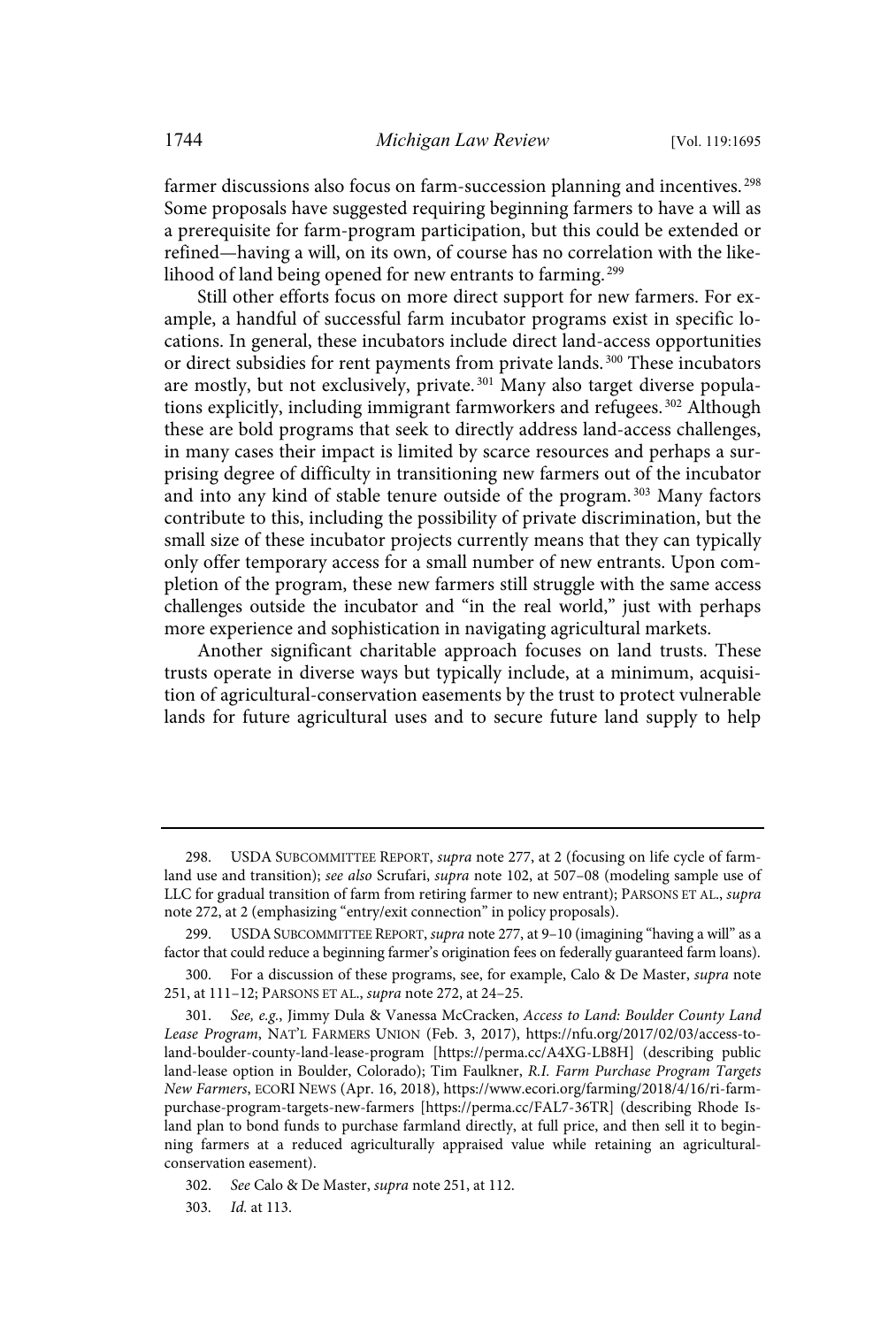maintain stable (and ideally more affordable) land pricing. <sup>304</sup> Many of these efforts are supported by state-law tax incentives and state easement law.

A final group of efforts involve trying to combine the best of an incubator's direct land access with the conservation and financing tools of a land trust. Rather than just conserving farmland in general, these tools are intended to actually help distribute land to new entrants who meet certain organizational objectives. For example, in Fresno, California, an organization called Food Commons seeks to create a new organizational structure for localized, fair, and just food economies. <sup>305</sup> This includes a "Food Commons Trust," in which a nonprofit entity or trust would own and develop land and other food-necessary facilities and then lease them at affordable rates to small farmers and food enterprises. <sup>306</sup> Another group, Agrarian Trust, is similarly working toward specific instances of community ownership and governance of agricultural land through an effort to create a series of nonprofit landholding entities, including some intended to benefit new farmers. <sup>307</sup>

These programs are creative and important, but their influence is limited. In its survey of young farmers, the NYFC found land trusts and landlinking programs tied for last place in a list of most helpful programs or institutions. <sup>308</sup> "In the past 20 years agricultural land trusts have bought and preserved 6 million acres of farmland"—just a tiny slice of the overall pie. <sup>309</sup> In general, the size and scope of conservation and incubator strategies are hampered by the amount of market resources that would have to be harnessed to address this market problem and all the anti-access features of the fee simple and current land-tenure system designs. 310

307. See About, AGRARIAN TR., https://agrariantrust.org/about [https://perma.cc/BH5B-N6T4].

308. ACKOFF ET AL., supra note 23, at 50 (reporting that only 1% of respondents identified land trusts or land-linking programs as most helpful). Instead, the most helpful programs included the Affordable Care Act, student-loan forgiveness, direct farm-operating loans, and informal supports such as community-supported agriculture models and family or cultural knowledge. Id.

309. Holt-Giménez, supra note 87, at 9.

310. See ACKOFF ET AL., supra note 23, at 40 (identifying land trusts as an important tool in certain regions but noting some of these limitations and suggesting state and local governments and other nonprofits may also need to be partners for land access).

<sup>304.</sup> E.g., Scrufari, supra note 102, at 508–12 (describing use of conservation easements and state-sanctioned "Option to Purchase at Agricultural Value" (OPAV) rights to reduce and stabilize values of agricultural lands).

<sup>305.</sup> See Summary, FOOD COMMONS, http://www.thefoodcommons.org/summary [https://perma.cc/SG6K-WZDC].

<sup>306.</sup> The Vision, FOOD COMMONS, http://www.thefoodcommons.org/the-vision [https://perma.cc/KFL8-3GEY]; Regional Food Commons as a Systemic Answer, DAVID BOLLIER (Mar. 18, 2014, 8:22 PM), http://www.bollier.org/blog/regional-food-commonssystemic-answer [https://perma.cc/APZ5-3WR5].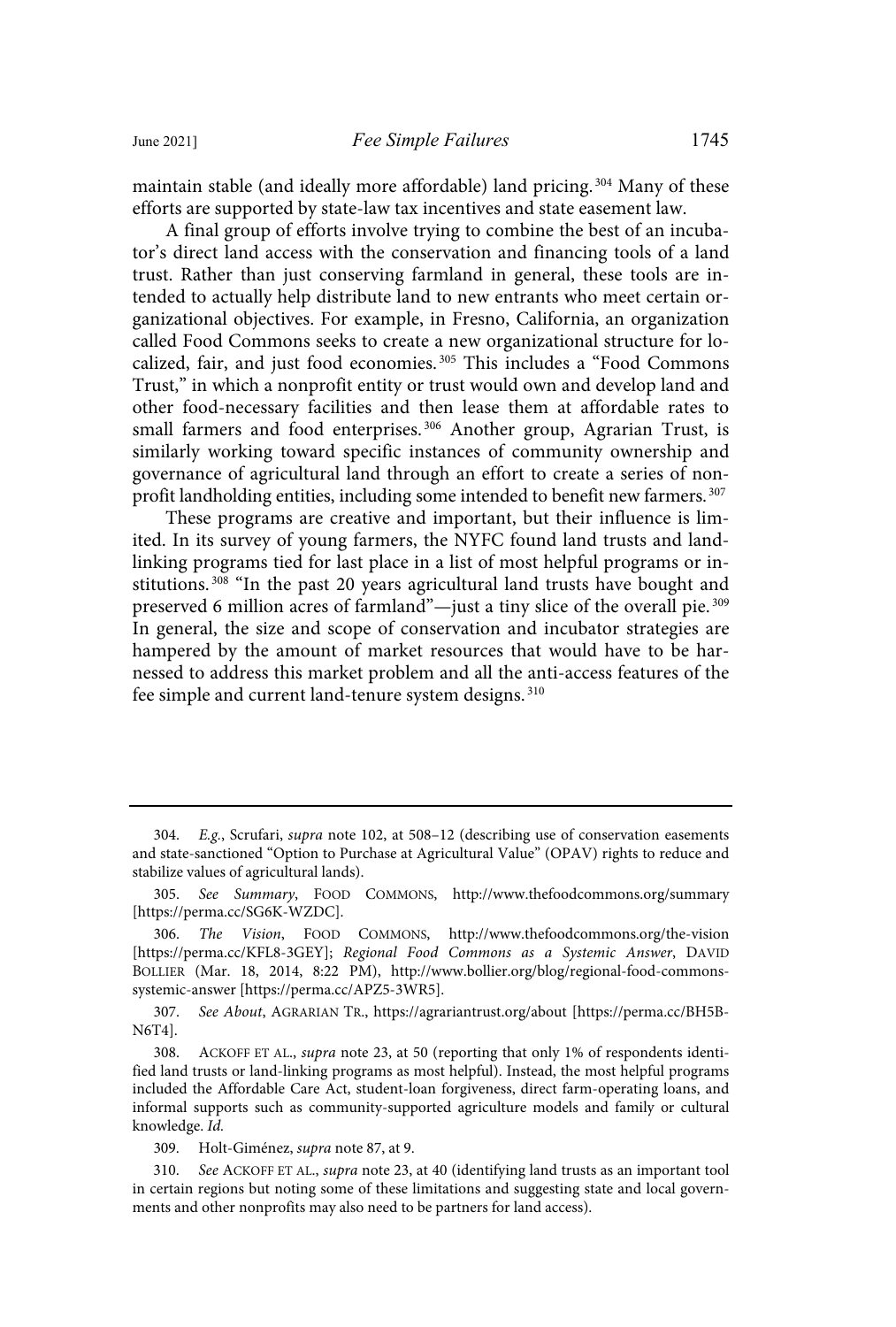#### 1746 *Michigan Law Review* [Vol. 119:1695

#### B. Reform Approaches and Interest Convergence

The creative and dedicated work of so many of these food and farm advocates is deeply admirable. Yet the structural problems persist. The same challenges that create barriers for new farmers and ranchers are also stacked against these current advocacy efforts—not enough available land, not enough access to capital, private and public racism, too many wealthy investors buying and consolidating agricultural real estate, and collective disregard for the natural consequences of our current system of agriculture. This next and final Section asks, fundamentally, whether it is time for more structural change: whether we can and should change the property rules that create and exacerbate these land challenges in the first place.

This may sound like a big ask—and it is—but property is dynamic and more ripe for reform than is often assumed. In the urban context, property scholars are already engaged in a robust dialogue about whether more radical reforms to the fee simple are due, particularly to allow more nimble responses to rapid neighborhood-level change and growing wealth inequality.<sup>311</sup> Moreover, in recent housing justice campaigns, scholarship and practice have combined to deploy a host of novel property reforms to address lack of access to housing, especially among vulnerable groups.<sup>312</sup> This work has already brought us implied lease terms for residential housing, inclusionary zoning reforms, rent controls, and even the evolution of new ownership forms such as condominiums and common-interest communities, which are relatively recent property innovations. Looking back, even our agriculturalland history is rife with examples of what were, at the time, radical property reforms—from the invention of Indian title to the implementation of the novel homesteading program. In every case, our legal imaginations built new systems to achieve the goals of the time. Why not use what we have learned to reimagine a more just, equitable, and sustainable agricultural land-tenure system for the world we live in now? This Section starts with a brief outline of some guiding principles for such a reform process and then sketches some early parameters for imagining these types of new property choices.

#### 1. Guiding Principles and Grand Challenges

The goals of rural property reform warrant full public debate. Open issues include: the most desirable size and structure of farmland ownership, including whether owners are absentee or local; the types of agriculture, food system, and agricultural markets to support; and who should own land and with what responsibilities. Although more public engagement is needed, this Section proposes three initial guiding principles that I propose to center. Each has legal complexity that warrants further exploration, which I can address only preliminarily here.

<sup>311.</sup> See supra note 274 and accompanying text.

<sup>312.</sup> See supra note 274 and accompanying text.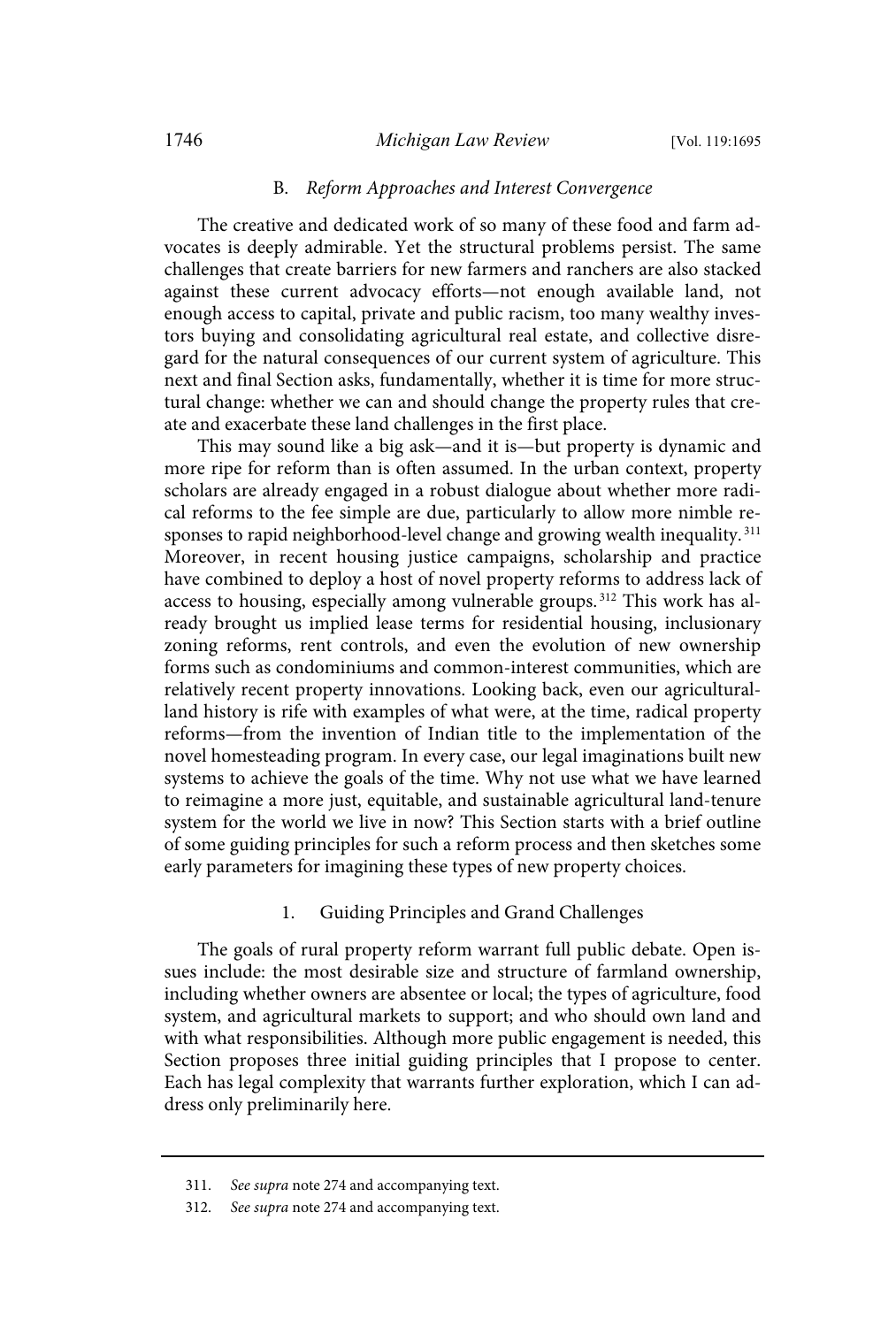#### June 2021] *Fee Simple Failures* 1747

### a. Reconnect Ownership and Active Stewardship

First, active, local control of local lands—or at least some agricultural lands is beneficial for communities and for the project of building a more sustainable and diversified agricultural economy and ecology. Connecting secure ownership of land back to farmers and ranchers who have local knowledge of and a physical relationship to the place serves many purposes. This physical connection can help repopulate certain vacant rural landscapes, encourage more sustainable and equitable farming practices, and reduce the social costs of far-removed wealth concentration and land control. This kind of shift in property design could be achieved in different ways, from an explicit residency requirement to a carefully defined duty to cultivate—or steward or tend or physically experience the space—as a condition of ownership. Although there are many nuances to be developed, including the precise nature of an owner's in-person obligations, the guiding principle is that in some cases we should encourage reconnecting agricultural landownership (wealth and income) to use (experience and labor).

In a related but different context, nine Midwestern states sought to limit absentee *corporate* ownership of farmland.<sup>313</sup> The Eighth Circuit invalidated some of these laws under a (possibly strained) Dormant Commerce Clause analysis, emphasizing that to the extent the state required an in-state resident owner to actually possess and operate farms in a state—at least as a condition of receiving the liability shield of corporate status—it discriminated against out-of-state interests. <sup>314</sup> But not all of these laws have been struck down, and the analysis has not been extended outside the Eighth Circuit. <sup>315</sup> The corporate farming laws are also distinct because they apply categorically to all instate versus out-of-state behavior, as opposed to more narrowly tailored, property-specific use requirements.

Despite these cases, there are certainly strategies that remain to facilitate an owner's use requirement in certain types of agricultural tenure. Outside

<sup>313.</sup> See, e.g., Rick Welsh, Chantal Line Carpentier & Bryan Hubbell, On the Effectiveness of State Anti-corporate Farming Laws in the United States, 26 FOOD POL'Y 543, 544 (2001). The efficacy and design of these laws is subject to significant debate. For example, they do nothing for the increasingly common family trusts that hold legacy farmland for the benefit of absentee beneficiaries. See Neil D. Hamilton, Reaping What We Have Sown: Public Policy Consequences of Agricultural Industrialization and the Legal Implications of a Changing Production System, 45 DRAKE L. REV. 289, 302 (1997) (articulating anti-industrialization focus of corporate farming laws).

<sup>314.</sup> See, e.g., Jones v. Gale, 470 F.3d 1261 (8th Cir. 2006). For a very helpful synthesis of corporate farming measures and their constitutional issues, see Anthony B. Schutz, Corporate-Farming Measures in a Post-Jones World, 14 DRAKE J. AGRIC. L. 97 (2009).

<sup>315.</sup> For example, a federal judge recently upheld most of a North Dakota corporate farming and ranching law, requiring only that the state must allow equivalent entities from other states to also qualify for a family farm exception in the statute. See John Hageman, Judge Declines to Strike Down Entire ND Anti-corporate Farming Law, but Calls One Provision 'Discriminatory,' GRAND FORKS HERALD (Sept. 21, 2018, 6:00 PM), https://www.grandforksherald .com/business/agriculture/4502910-judge-declines-strike-down-entire-nd-anti-corporatefarming-law-calls [https://perma.cc/VU5M-2W3Z].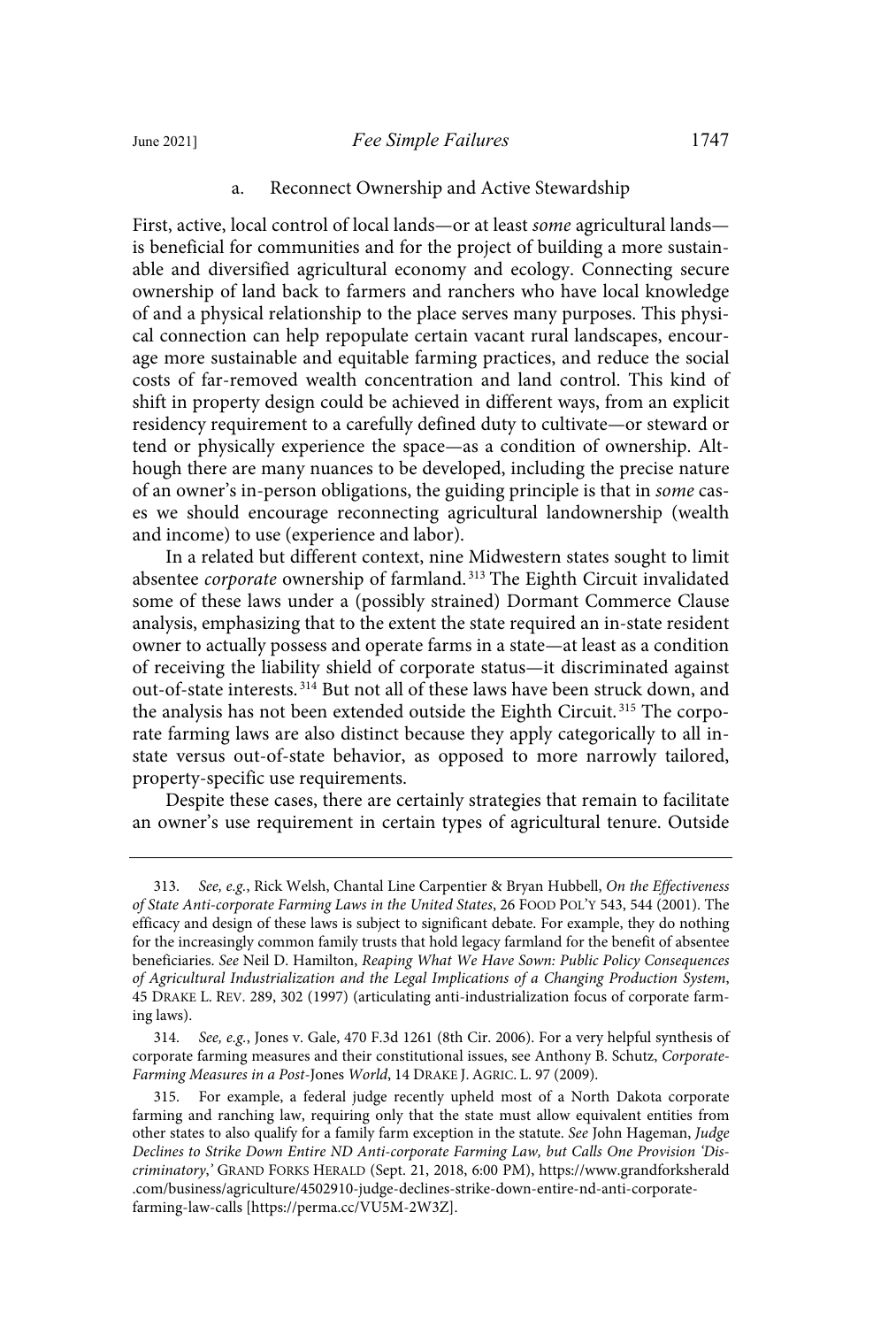the rural context, for example, owner-occupancy requirements in condominium associations are regularly enforced, and lease terms prohibiting a residential tenant from subleasing or assigning their tenancy (which, by default, creates an inalienable possession right) are also regularly upheld. Moreover, market -participant exceptions to Dormant Commerce Clause analysis could also provide an exception as long as the underlying title is considered public. Federal authorization through direct Commerce Clause regulation (such as a Farm Bill provision) would also authorize this change. Moreover, property tenure forms—particularly to direct real property ownership that is permanently located only within one state's borders—are perhaps more inherently matters of state law, not interstate commerce. 316

## b. Equity and Access

Second, opportunities to access agricultural land must be fair and equitable. If this Article has established anything, it must be that our current agricultural land-tenure system is built on a history of racial exclusion and that it continues to reinforce structural exclusion of people of color from farming, food systems, and land ownership. New models of agricultural land tenure can be part of a larger solution to rebuild new, racially just rural communities and food systems.

At the same time, the reality is that any land-access program that targets only farmers or ranchers of color may face delays from constitutional equalprotection challenges.<sup>317</sup> I am also aware that, more practically, any outsider's definition of what solution might repair generations of racial injustice will be—and should be—met with skepticism. I hear and echo Bernadette Atuahene's important admonishment on reconciliation and reparations that solutions must be imagined and designed by the impacted parties themselves.<sup>318</sup>

Meanwhile, our choices about who owns rural America and agricultural land more specifically shape the fortunes of rural places—economically, ecologically, and socially. Many of the beginning farmers who are now seeking land access are immigrants, refugees, and racial and ethnic minorities.<sup>319</sup> Given the high (and increasing) numbers of farmworkers, existing tenant farmers, and rural residents of color, land-access programs based on race-

<sup>316.</sup> This line can become difficult to draw. See, e.g., Camps Newfound/Owatonna, Inc. v. Town of Harrison, 520 U.S. 564, 574 (1997) ("A tax on real estate, like any other tax, may impermissibly burden interstate commerce."). For now, however, it is enough to note that there is scope for creative solutions here.

<sup>317.</sup> E.g., Metro Broad., Inc. v. FCC, 497 U.S. 547, 552 (1990); Adarand Constructors, Inc. v. Pena, 515 U.S. 200, 204 (1995). On other hand, some scholars very persuasively argue that racially integrative purposes are constitutional. E.g., Elise C. Boddie, The Constitutionality of Racially Integrative Purpose, 38 CARDOZO L. REV. 531 (2016).

<sup>318.</sup> Bernadette Atuahene, Dignity Takings and Dignity Restoration: Creating a New Theoretical Framework for Understanding Involuntary Property Loss and the Remedies Required, 41 L. & SOC. INQUIRY 796, 818 (2016).

<sup>319.</sup> See supra Sections I.A, I.C; Calo & De Master, supra note 251, at 112–13.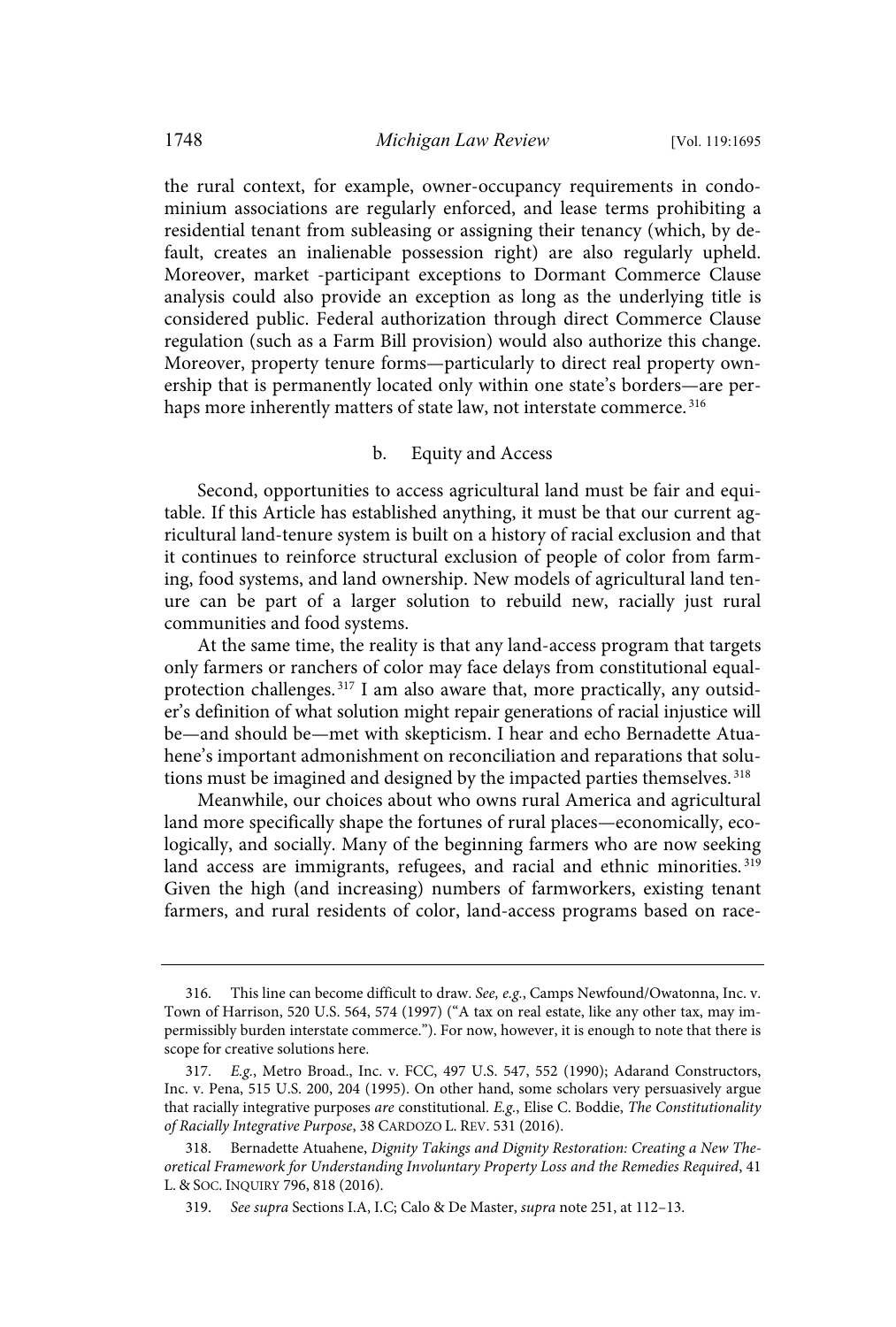neutral factors—like preferences for former farmworkers and others with farming experience—may achieve the goal of more equitable and diverse landownership without explicitly race-based allocations. Certainly, there is broader racial reparations work to do, but more equitable access to agricultural land is also needed on its own.

## c. Property System Change and Design

Finally, property change is possible but practically difficult. Property, in general, is a creature of state law. Property reforms that proceed in an iterative, experimental way through state-by-state efforts may best allow landtenure changes to adjust to specific farming, ecosystem, and community contexts and needs. For example, land needs in the Midwest, where commodity row crops predominate, likely look very different than reforms in New England, where agricultural land is much more sparse but urban populations and consumers are in much closer proximity for food distribution.

On the other hand, this state-by-state approach may mean some reforms are slow to proceed or may not happen at all. Although I've written at length elsewhere about the actual potential and value for more local pluralism in property and the grassroots process needed to move the reform wheel, <sup>320</sup> in general it is also true that standardization in property institutional design can be a virtue to the extent it facilitates arm's length transactions with lower information costs involving valuable resources. <sup>321</sup> Thus, it is also worth noting that the regularly renegotiated federal Farm Bill may provide another lever for pushing property reforms at the federal level. The most recent Farm Bill provides a sample of this kind of pressure for state-by-state—but uniform—property reforms. The Uniform Partition of Heirs Property Act (UPHPA) is model legislation specifically designed to address the risk of forced partition sales of heir property by strengthening partition-in-kind preferences and including more protective procedures for any actual partition sale that may occur.<sup>322</sup> The Farm Bill encouraged states to pass this reform by allowing for some preference in allocating federal-loan funds to relending entities where the governing state has adopted the UPHPA. <sup>323</sup> A

<sup>320.</sup> Cf. Shoemaker, supra note 43 (exploring dynamics of property system change and range of flexible property-reform options in context of retained Indigenous lands within reservations).

<sup>321.</sup> See, e.g., Thomas W. Merrill & Henry E. Smith, Optimal Standardization in the Law of Property: The Numerus Clausus Principle, 110 YALE L.J. 1, 26–34, 38–42 (2000) (expressing concerns about too many bespoke property interests creating market confusion and instead seeking "optimal" standardization in property forms).

<sup>322.</sup> See generally Thomas W. Mitchell, Reforming Property Law to Address Devastating Land Loss, 66 ALA. L. REV. 1 (2014) (analyzing aspects of partition law that contributed to the loss of millions of acres of property and analyzing key sections of the UPHPA which seek to address those problems).

<sup>323.</sup> Agriculture Improvement Act of 2018, Pub. L. No. 115-334, sec. 5104, § 310I(d)(2), 132 Stat. 4490, 4669–71 (codified at 7 U.S.C. § 1936c(d)(2)). This Farm Bill also references this state-level property reform by providing an option for qualifying heir property owners without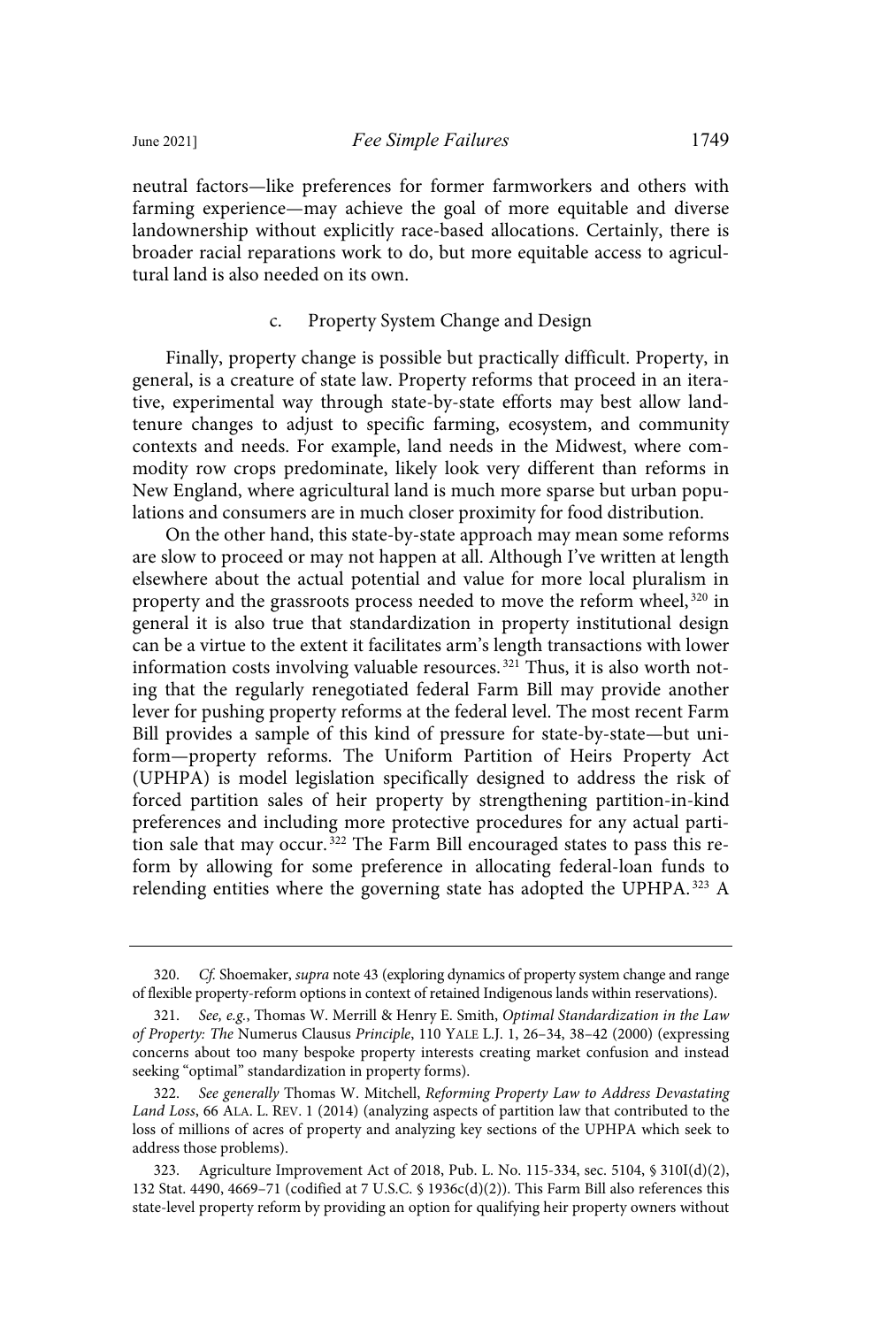hybrid of this model—for example, Farm Bill incentives for land reforms and experiments but without the specific uniformity obligations of the UPHPA example—could put us in an ideal middle ground.

\* \* \*

The ultimate goal is a series of property-law experiments that reconnect land ownership and land experience; that distribute new opportunities equitably and justly; and that allow for the kind of democratic, local engagement and imagination that can rebuild so much of what is lost. In general, the challenges of struggling rural communities, our rapidly changing climate, and the spatial dimensions of economic and racial justice are often treated discretely, but these challenges converge in this crisis of rural, agrarian land tenure. <sup>324</sup> Fixing some of the fee simple's failures, in some places, for the sake of a more robust—and inclusive—rural prosperity has payoffs for all Americans, and this is the kind of interest convergence that may actually get essential racial justice work done. 325

## 2. Specific Strategies

This final discussion centers on four specific strategies available to actually make these goals realities: setting new default property terms, designing inclusionary zoning for agriculture, experimenting with modest initial land distribution shifts, and imagining new off-the-shelf agricultural-tenure designs. These are not the only possible strategies, of course, but they are offered as kindling for greater consideration. Many of these following strategies are already successfully deployed, or at least considered, in other contexts and need only be reimagined for modern American agriculture. 326

#### a. Public Good Property Defaults

Early waves of housing justice advocacy effectively pursued new default or opt-in terms for certain types of leases. The implied warranty of habitabil-

formal land titles to participate in some federal farm programs if they meet an alternative (and onerous) set of requirements. Id. § 12615, 132 Stat. at 5014–15 (codified at 7 U.S.C. § 6622b).

<sup>324.</sup> For example, rural development professionals tend to focus on new strategies for attracting and retaining new residents and businesses to declining rural places, but rural populations and communities are seismically shifted in large part as a result of global and macroeconomic forces beyond any one community's control. Cf. Ann M. Eisenberg, Economic Regulation and Rural America, 98 WASH. U. L. REV. 737, 780–81 (2021) (making case for new visions of agriculture for rural revitalization).

<sup>325.</sup> Derrick A. Bell, Jr., Comment, Brown v. Board of Education and the Interest-Convergence Dilemma, 93 HARV. L. REV. 518 (1980).

<sup>326.</sup> By design, these proposals focus on property-law innovations and options that have heretofore largely been overlooked. Other reforms—from product-labeling strategies for marketing purposes to other tax or antitrust law changes—could also, of course, be brought to bear on these larger issues of inclusion and equity in agriculture.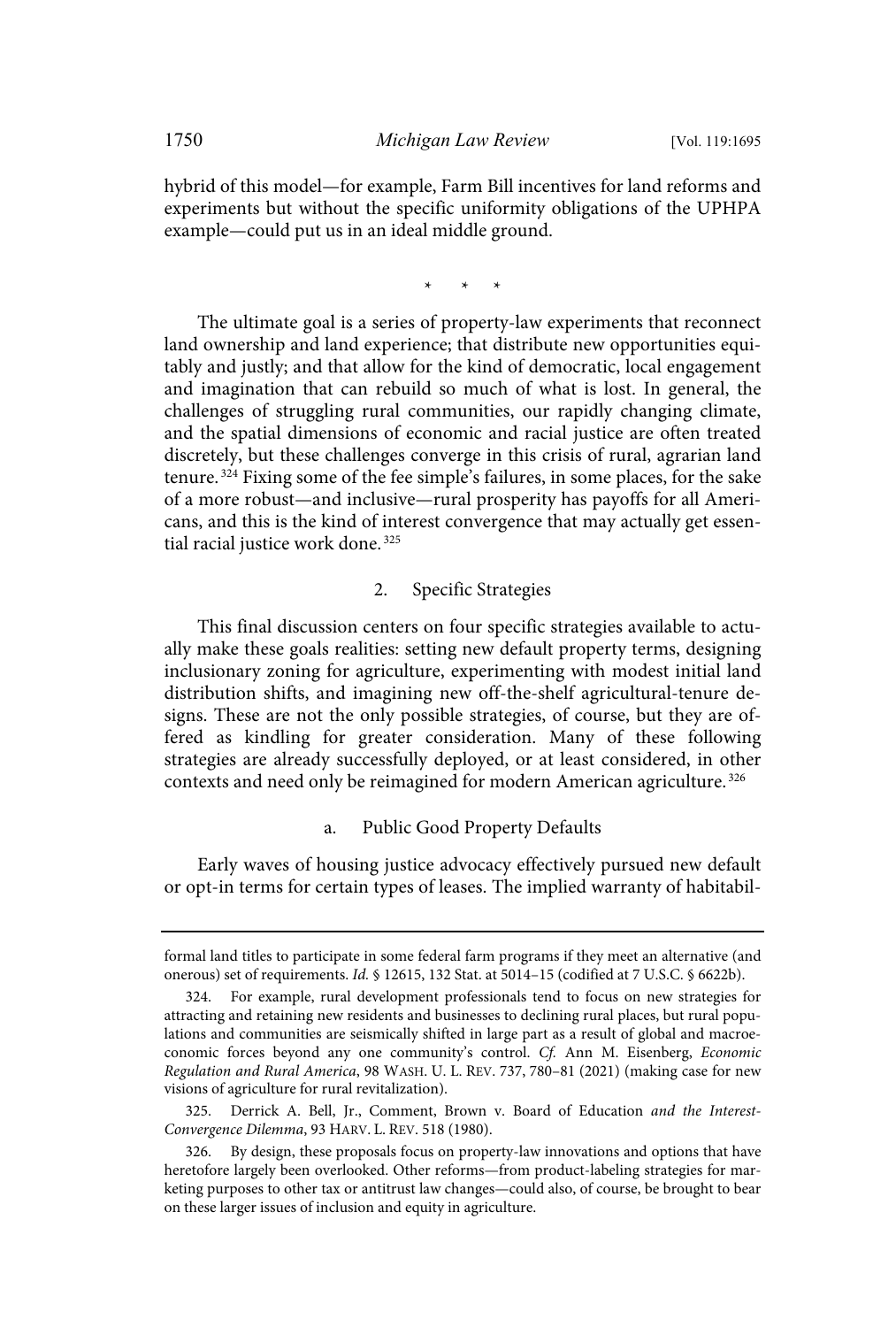ity (IWH), for example, imposed mandatory housing-quality standards by implying mandatory lease terms to that effect in all residential tenancies.<sup>327</sup> Rent-control statutes, meanwhile, set maximum rent returns for certain leased properties to ensure long-term housing affordability. <sup>328</sup> In the context of agricultural land-tenure reforms, a parallel strategy could focus on ownership and leasing defaults to ensure more equitable and secure land access.

For example, to the extent that more minority farmers find themselves in oral leasing arrangements, property law could easily define default terms for those oral agricultural leases or, following the IWH, mandate certain provisions. These imposed terms could define the following: how and when a lease can be terminated, with secure protection for already-planted crops and recouping of certain improvements; water access; rent amounts and rent adjustments; and the allocation of various risks, from weather, disaster, insurance, or otherwise. Similarly, new defaults could be pursued for other aspects of agricultural landownership, like more expressly privileging a tenant's agricultural production when defining co-owners' rights within a default coownership form. There is tremendous, largely untapped, possibility for flexible adjustments of property relationships within both leases and co-ownerships.

At numerous other junctures in the legal system, there are similar opportunities to build in new incentives or policies that favor greater and more equitable land transitions. For example, specialized intestacy defaults can be created for farmland that encourage more public-good transfers—or, in the absence of a desire for such a transition, achieve more active planning by motivating farmers to plan specifically. For example, with adequate notice and opportunities to opt out, it is not unreasonable to imagine an intestacy default that includes first-refusal rights for a nonprofit or land trust with a farmland-preservation and access-supporting mission. <sup>329</sup> Similar first-refusal or other priority rights could also be recognized in the same nonprofits or other public agencies serving socially disadvantaged beginning farmers upon any foreclosure of existing agricultural lands, whether for tax or other reasons.

Finally, an entirely different set of immediate default responses could focus not on land acquisitions but rather, at least for now, on how better to se-

<sup>327.</sup> See Mary Ann Glendon, The Transformation of American Landlord-Tenant Law, 23 B.C. L. REV. 503, 528–29 (1982).

<sup>328.</sup> See Andrea J. Boyack, Responsible Devolution of Affordable Housing, 46 FORDHAM URB. L.J. 1183, 1210–12 (2019).

<sup>329.</sup> Cf. Adam J. Hirsch, Default Rules in Inheritance Law: A Problem in Search of Its Context, 73 FORDHAM L. REV. 1031, 1032–33 (2004) (calling for more scholarly attention to system of intestacy defaults). The Supreme Court has previously rejected probate reforms that effectively abolish a landowner's entire right to descent or devise of property, but this still leaves a range of policy tools available to enhance land access through intestacy defaults. Cf. Michelle M. Lindo, Note, Youpee v. Babbitt—The Indian Land Inheritance Problem Revisited, 22 AM. INDIAN L. REV. 223, 239–46 (1997) (collecting range of available law reform tools). The American Indian Probate Reform Act, for example, gives tribal governments and certain others with qualifying connections to the land a right to purchase certain small interests in trust allotments that would otherwise pass via intestate succession. 25 U.S.C. § 2206(o)(5)(A).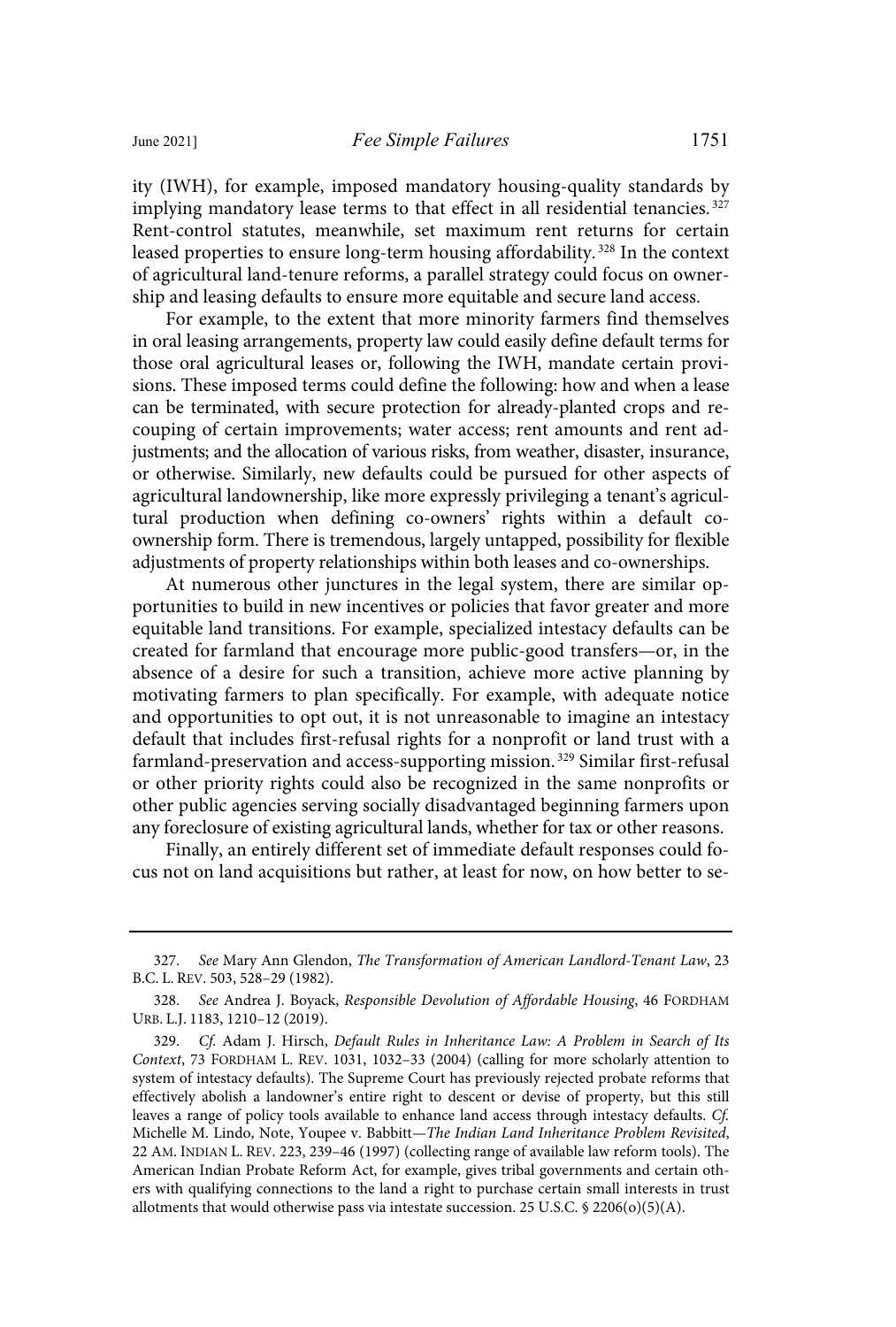cure and maintain what farmers and ranchers of color do currently own.<sup>330</sup> For example, this could focus on legal reforms to reduce the "geography tax" of lack of access to legal services, which could facilitate farmers better availing themselves of estate planning, probate, formal real-estate transactions, and all the associated farm credit and support programs. For farmers, this can often require, for example, adjustments to free-legal-service eligibility guidelines because farm assets (without regard to debt) can sometimes render farmers unfairly ineligible.<sup>331</sup> Other efforts could focus on simplifying the legal processes themselves to facilitate, for example, formalization of existing informal property titles. Bold ideas include modifying adversepossession law to allow in-possession co-owners to, with notice, extinguish the lingering claims of outsider and absentee co-owners, and more modest reforms may focus on simplifying self-help probate procedures for small or uncontested estates. Bankruptcy courts, dormant-interest registration requirements, and even stronger eviction protections for tenant farmers could also facilitate this adjacent goal of greater land security for existing but vulnerable owners.

#### b. Inclusive Zoning for Agriculture

In the housing justice context, inclusionary zoning has been used to ensure the creation of more affordable housing.<sup>332</sup> Inclusionary zoning in the housing context refers generally to programs or policies that require or incentivize the creation of new units of affordable housing—usually as a condition of a development permit when new housing is built or by requiring a payment in lieu of development along the zoning process. <sup>333</sup> The basic idea is that owners who seek to benefit from a public system of city infrastructure and services, particularly at the moment of imposing a new development, should also contribute directly to the larger project of housing for all in that space. A similar model could be drafted to make farmland more accessible. For example, certain large or absentee agricultural landlords could be tasked with leasing a defined portion of their farmlands to socially disadvantaged beginning farmers at affordable rates or, at certain junctures, to contribute a land-use exaction to a public fund used to support these new farmer entrants in another way.

Many different iterations of this new program could be imagined, with variations both in terms of triggers and effects. These inclusionary obligations could kick in as conditions of participation in certain farm programs such as the extremely valuable federally subsidized crop-insurance program—or at the time of certain changes in ownership or operation. Effects

<sup>330.</sup> See McFarlane, supra note 254, at 914-18 (discussing "right to keep" proposal).

<sup>331.</sup> Carpenter, *supra* note 33, at 94 n.51.

<sup>332.</sup> Emily Thaden & Ruoniu Wang, Inclusionary Housing in the United States: Prevalence, Impact, and Practices (Lincoln Inst. of Land Pol'y, Working Paper No. WP17ET1, 2017), https://www.jstor.org/stable/resrep18611 [https://perma.cc/WA7Z-X6U7].

<sup>333.</sup> See Weiss, supra note 274, at 263.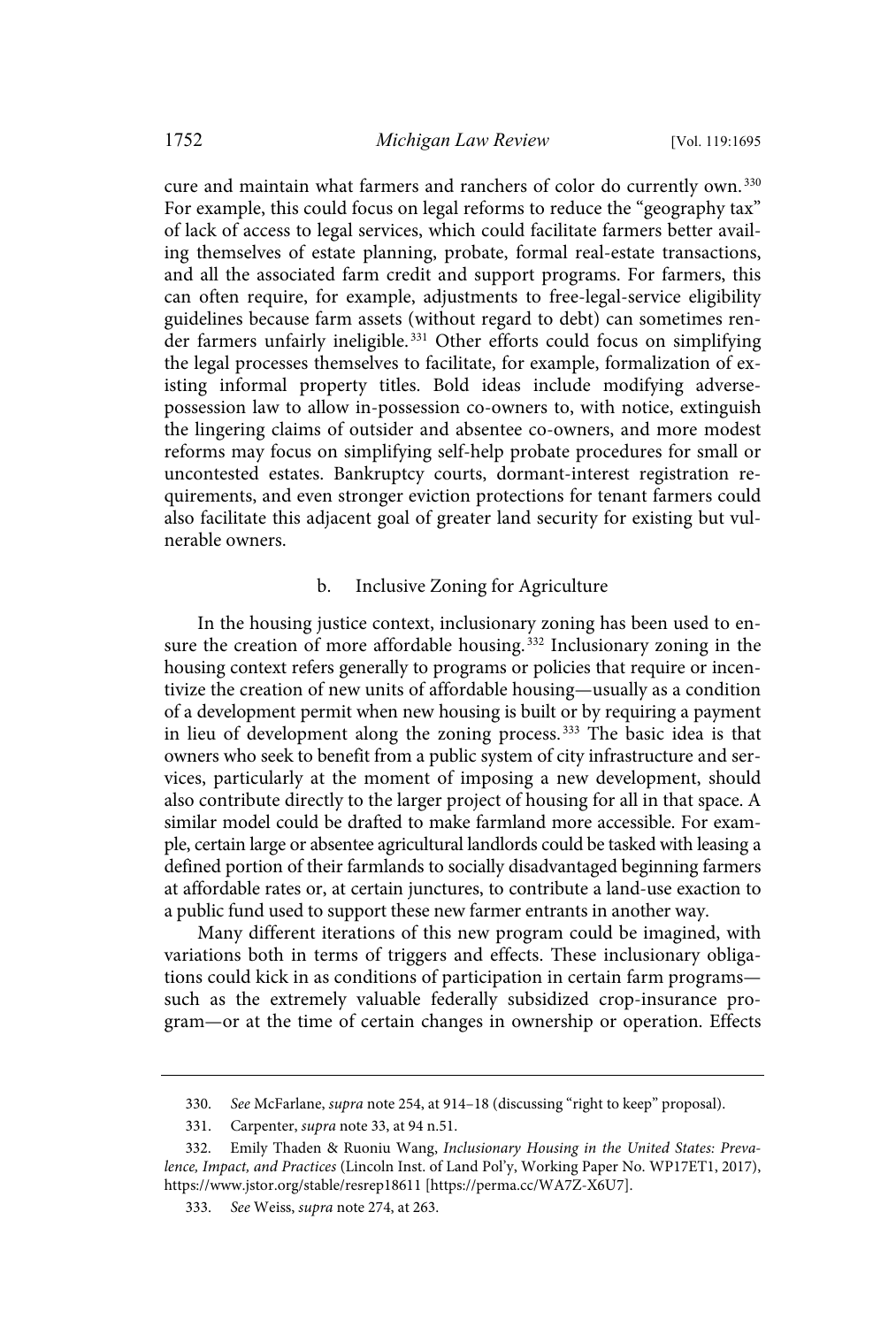could range, again, from contributions to funds to an actual lease or other access mechanism for a portion of the subject land. Under Fifth Amendment principles, such a program would have to be carefully constructed. The Supreme Court has never fully resolved the exact permissible parameters of other inclusionary zoning programs, but they are prevalent in the United States, with one recent study finding more than 1,379 such policies in 791 different jurisdictions.<sup>334</sup> Supreme Court jurisprudence on exactions generally would require both a nexus between any inclusionary agriculture policy and the impacted owners, as well as rough proportionality between the size of the demand and the magnitude of the impacted party's original development or other request.<sup>335</sup>

## c. Experimental Land Reforms

The most radical reform would involve some small experiments with actual land redistribution. Although certain to provoke a political controversy, legally this option is not as outlandish as it may first seem. The Supreme Court has previously agreed that eminent domain can be used to break up consolidated land holdings "when a sufficiently large number of persons declare that they are willing but unable to buy lots at fair prices."<sup>336</sup> The Court in Hawaii Housing Authority v. Midkiff deferred to the legislative branch as "the main guardian of the public needs to be served by social legislation." <sup>337</sup>

Others have proposed using this Midkiff precedent to redistribute rural property for "progressive, social justice ends."<sup>338</sup> Guadalupe Luna, for example, has argued for redistributing federal public lands to "Chicanas/Chicanos" to "arrest their continued alienation from the agrarian domain or rural landownership." <sup>339</sup> Her proposal includes several novel suggestions, including imposing a condition subsequent on any actual land grants requiring that the former public lands be managed by the new owners using sustainable-

337. 467 U.S. at 239 (quoting Berman v. Parker, 348 U.S. 26, 32 (1954)). More recently, in Kelo  $v$ . City of New London, the Court affirmed the use of eminent domain to take private property for part of a larger development plan that included transferring the acquired land to new owners, including both low-income tenants and private businesses. 545 U.S. 469, 498 (2005).

<sup>334.</sup> Thaden & Wang, supra note 332, at 14.

<sup>335.</sup> See JULIAN CONRAD JUERGENSMEYER, THOMAS E. ROBERTS, PATRICIA E. SALKIN & RYAN MAX ROWBERRY, LAND USE PLANNING AND DEVELOPMENT REGULATION LAW §10:5, at 421–24 (4th ed. 2018).

<sup>336.</sup> Haw. Hous. Auth. v. Midkiff, 467 U.S. 229, 242–43 (1984). The statute at issue in Midkiff was the Hawaii Land Reform Act of 1967, ch. 307, 1967 Haw. Sess. Laws 488 (codified as amended at HAW. REV. STAT. §§ 516-1 to -204 (2018)).

<sup>338.</sup> E.g., David Linhart, Note, Eminent Domain Conversion of Vacant Luxury Condominiums into Low-Income Housing, 21 B.U. PUB. INT. L.J. 129, 131–32 (2011) (citing proposal by New York City chapter of the Right to the City Alliance to use eminent domain to seize vacant residential buildings in the city and turn them into affordable housing); Eric Young & Kery Kamita, Comment, Extending Land Reform to Leasehold Condominiums in Hawai*ʻ*i, 14 U. HAW. L. REV. 681, 682 (1992).

<sup>339.</sup> Luna, supra note 131, at 138.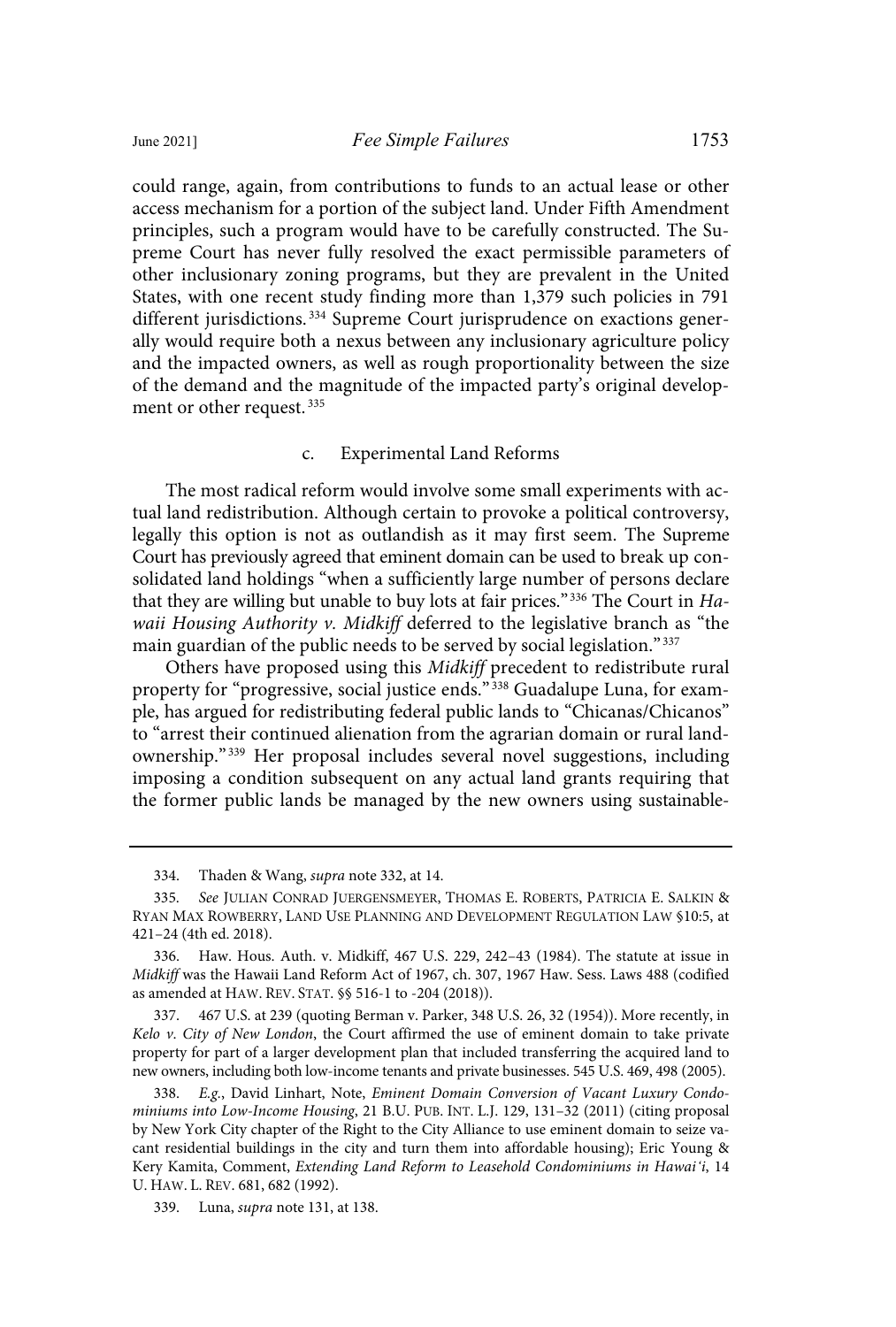agriculture practices, building on cultural histories of place-sensitive agricultural practices. <sup>340</sup> She also suggests a land trust "to offset the enormous costs of initiating an agricultural enterprise." <sup>341</sup> Celebrity chef Mark Bittman also recently delivered a keynote address seeking "sweeping land-reform policy, one that would allow the federal government to appropriate farmland and redistribute it to young farmers, as part of inheritance or transfer tax reform," and the proposal was also supported by Ricardo Salvador, a senior scientist for food and agriculture at the Union of Concerned Scientists.<sup>342</sup> Elsewhere, even without any exercise of eminent domain, many states already own land that is underutilized but has food-growing potential. 343

Others have considered whether a new modern version of the historic Homestead Act might facilitate rural resettlement.<sup>344</sup> Some rural towns have given land to families willing to build homes there.<sup>345</sup> Federal legislation was proposed—but not passed—in the early 2000s called the New Homestead Act which, rather than actually transferring land, would have encouraged rural wealth building in counties impacted by out-migration with tools like loan forgiveness for residents, tax credits, and matched-savings vehicles, modeled on Individual Development Account ideas. <sup>346</sup>

Challenges to any redistribution plan would include deciding difficult questions about which lands to pursue (by what ownership characteristics, in what locations, at what stage of development, in what transition, and for what compensation) and exactly how to redistribute (which harm precisely is being addressed and who should benefit and how). In general, politically progressive subsidy or taxation or stricter enforcement of antitrust principles tends to be more palatable than actual land redistribution. Yet, elsewhere in the world, similar reforms are being explored—including, for example, a

<sup>340.</sup> Id. at 139–40.

<sup>341.</sup> Id. at 140.

<sup>342.</sup> Sam Bloch & Hillary Bonhomme, Young Black Farmers to Mark Bittman: We Don't Need Your Land Reform, COUNTER (Dec. 7, 2017, 7:14 PM), https://thecounter.org/youngblack-farmers-mark-bittman-land-reform [https://perma.cc/8YBY-THBN]. But anger broke out in the conference when Bittman failed to answer adequately how he personally holds himself accountable to communities of color. Id. Related to this discussion is arguably greater attention recently to the case for African American reparations. See, e.g., Ta-Nehisi Coates, The Case for Reparations: An Intellectual Autopsy, ATLANTIC (May 22, 2014), https://www.theatlantic .com/business/archive/2014/05/the-case-for-reparations-an-intellectual-autopsy/371125 [https:// perma.cc/Q5KX-SFT5]. Another project, the Black-Indigenous Farmers Reparations Map, has sought to encourage individual "people-to-people" reparations, with at least some success. See Jean Willoughby, A Digital Map Leads to Reparations for Black and Indigenous Farmers, YES! (Feb. 21, 2018), https://www.yesmagazine.org/social-justice/2018/02/21/a-digital-map-leads-toreparations-for-black-and-indigenous-farmers [https://perma.cc/8MYK-BKCT]. The project itself lists specific farms organized by people of color and seeks funding for them. See id.

<sup>343.</sup> ACKOFF ET AL., supra note 23, at 66.

<sup>344.</sup> Williams Shanks, supra note 156, at 10–12.

<sup>345.</sup> See BAILEY ET AL., supra note 86, at 8–9.

<sup>346.</sup> Id. at 58–59; see also New Homestead Act of 2003, S. 602, 108th Cong. (2003).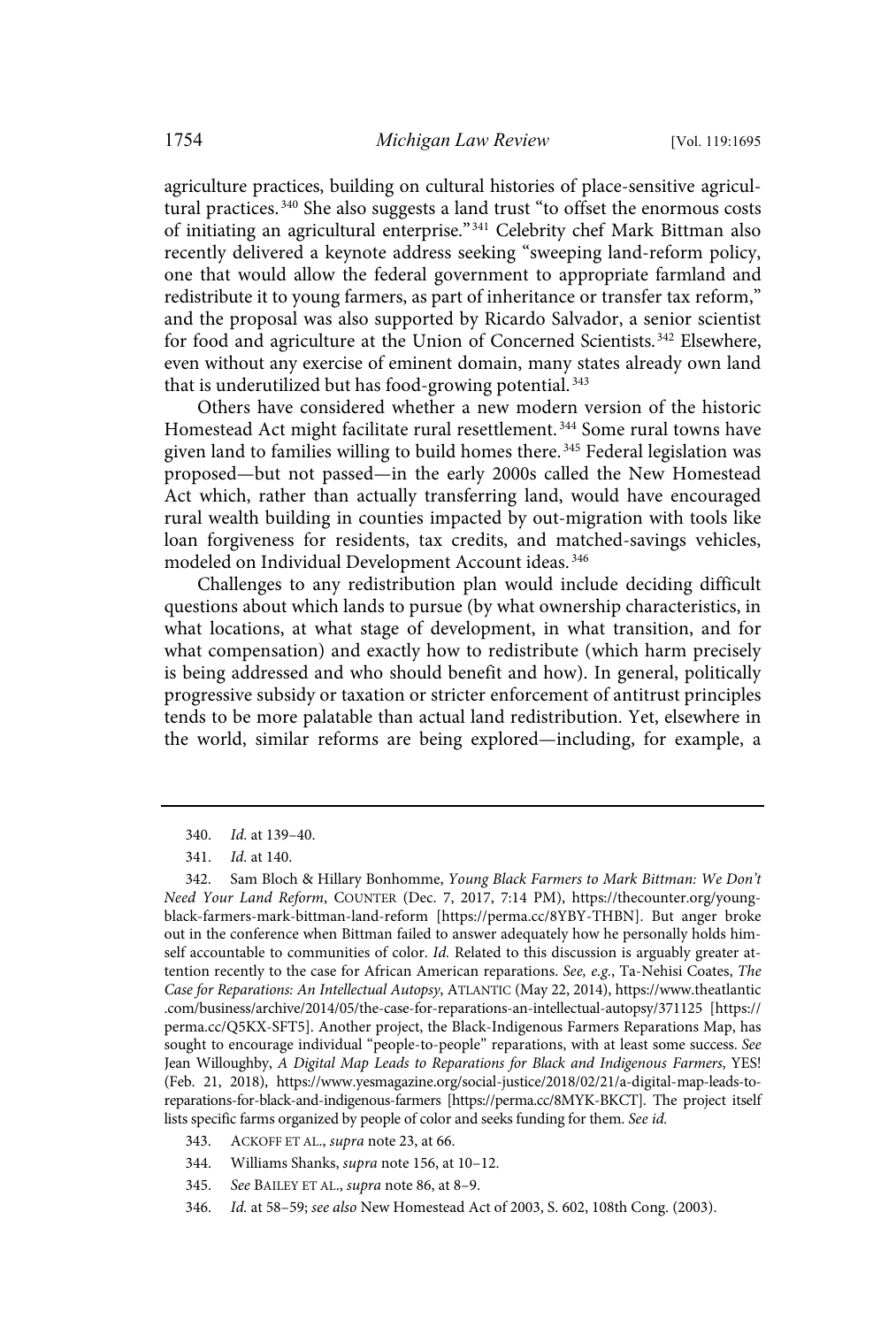carefully constrained community-purchase option in Scotland.<sup>347</sup> In the United States, small experiments with breaking up large land monopolies or small pieces of large monopolies—could facilitate more public farm incubators and transitional new-farmer opportunities to start. For now, however, especially in the face of growing consolidation, the point is that such a legal tool—carefully and cautiously applied—is possible.

#### d. New Agricultural Tenures

Finally, whether post-redistribution or simply as a new default form to facilitate more expedited and efficient future private transfers, states also have wide flexibility to innovate and design new default property estates for agricultural land. Original fee simple features, from its endlessness to its abstract divisibility of profit and investment rights, have not served rural America well—at least not as the singular option and at least not from the perspective of those who are persistently excluded. Property is much more pluralistic than we may at first perceive, and there are numerous examples of adaptive property institutions based on the unique characteristics of specific resources—from intellectual property to water law to, in some cases, even agrarian lands internationally. <sup>348</sup> A final set of reforms, then, would build to a new set of default property estates for some agricultural lands, reflecting the outputs of real laboratories of local democracy and the "intrinsic complexity" of land itself. 349

For example, for any given parcel of agricultural land, a new estate could provide for an underlying public, charitable, or cooperative title with subsidiary strata-like producer rights on top. These producer rights may have a formula to limit endlessness—either a calendar period of time (such as tenyear renewable terms) or the working life of one farmer, or they could impose defeasibility on defined conditions (for instance, until the current producer stops actively using the land in an agreed manner). This estate could prohibit disaggregation and absenteeism, with active use and possession requirements also informing natural parcel-size limits and precluding overconcentration. Likewise, depending on the context of a particular land resource, overlapping or concurrent uses based on seasons, rotating crops or livestock, and multiple-yield farming practices could be coordinated and shared by a network of stakeholders. Grazing rights, forage rights, and specific crop options could be layered across numerous sequential users. The

<sup>347.</sup> UNDERKUFFLER, supra note 190, at 121 (expressing greater social acceptance of redistributing money through policies than of any redistribution of land).

<sup>348.</sup> See Anna di Robilant, Property: A Bundle of Sticks or a Tree?, 66 VAND. L. REV. 869, 912–13 (2013) (exploring history of agrarian-specific land reforms in the 1940s and 1950s in Italy); see also Lee Anne Fennell, Adjusting Alienability, 122 HARV. L. REV. 1403, 1409–27 (2009) (exploring numerous examples of potential property innovations not only with regard to exclusion but also along a spectrum of free to more restricted alienability).

<sup>349.</sup> See generally Eduardo M. Peñalver, Land Virtues, 94 CORNELL L. REV. 821 (2009) (emphasizing "intrinsic complexity" of land and need to reconcile numerous values in land decisions).